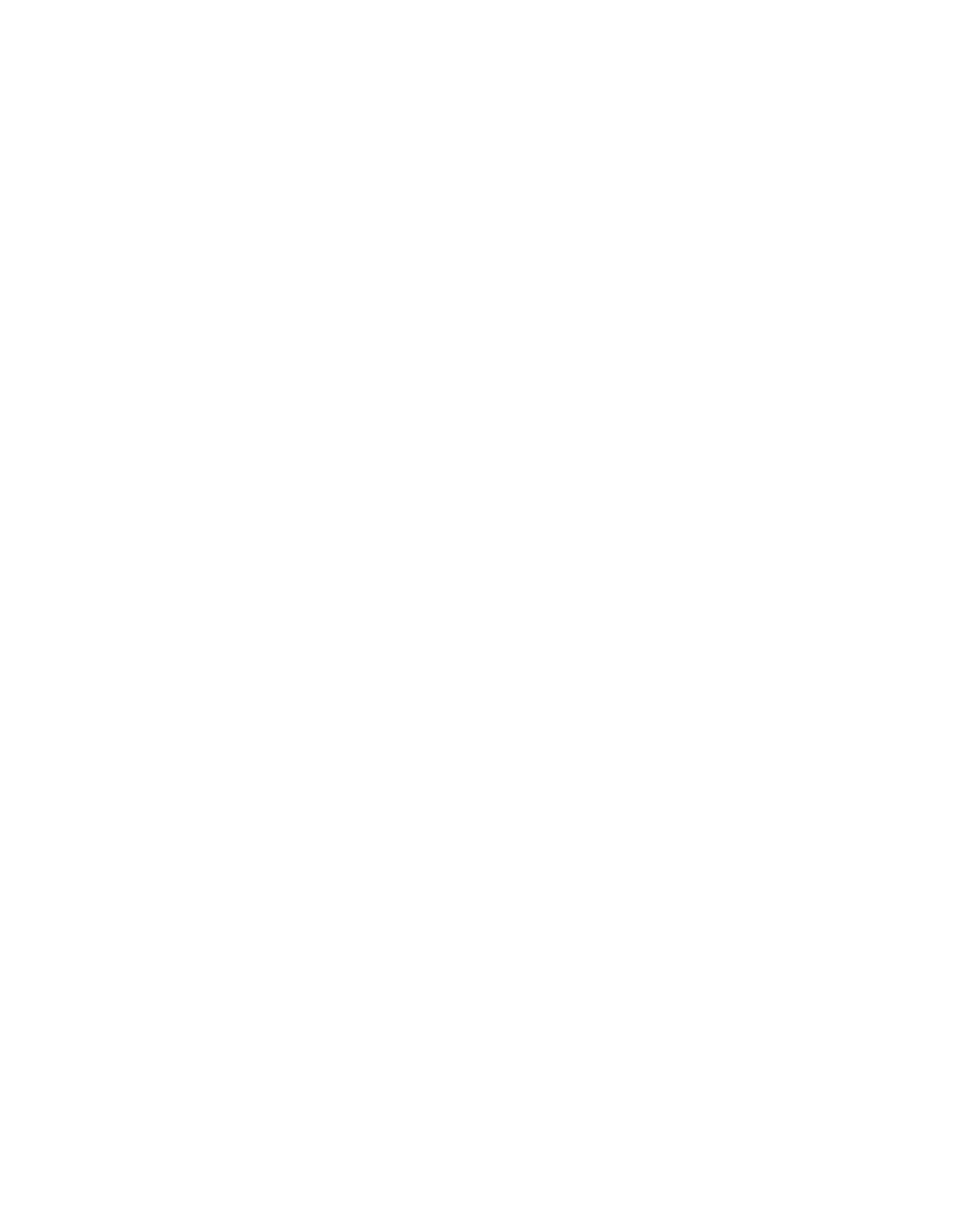The *Legislative Summary* is published by the Department of Taxation (TAX) as a convenient reference guide to state and local tax legislation enacted by the 2009 Session of the General Assembly through adjournment *sine die* on February 28, 2009. Please note that any legislation enacted after this date is not included. The *Summary* includes a general description of enacted legislation affecting:

- ♦ State taxes administered by TAX, and
- ♦ Local taxes for which TAX assists with administration or on which TAX renders advisory assistance.

References to chapter numbers are to the corresponding chapters in the Acts of Assembly, which may be viewed at http://leg1.state.va.us/lis.htm. Effective dates of the legislation vary and are set out in each description.

 The *Summary* also includes legislative studies in which TAX will be directly involved or acting in a technical support role. In general, however, legislation affecting taxes administered by other state agencies is not included in the *Summary*.

 The *Summary* is intended to provide a synopsis of enacted legislation and is for information purposes only. The *Summary* is not a substitute for the actual state law, local ordinances, and TAX regulations. Additional information on new legislation affecting state taxes may be obtained from TAX at the following telephone numbers:

| <b>Individual Income Tax</b>    | (804) 367-8031 |
|---------------------------------|----------------|
| <b>Corporation Income Tax</b>   | (804) 367-8037 |
| <b>Sales and Use Tax</b>        | (804) 367-8037 |
| <b>Employer Withholding Tax</b> | (804) 367-8037 |
| <b>Voice/TDD</b>                | (804) 367-8329 |

**E-Mail**: Information may also be obtained by electronic mail as follows:

TaxIndReturns@tax.virginia.gov **(Personal tax inquiries)** TaxBusQuestions@tax.virginia.gov **(Business tax inquiries)** 

*E-mails sent to these addresses are not encrypted and therefore are not secure. TAX strongly recommends that you avoid including confidential or personal information.*

 Additional information on new local tax legislation should be obtained from your local Commissioner of the Revenue, Treasurer or Director of Finance.

## **Virginia Department of Taxation June 2009**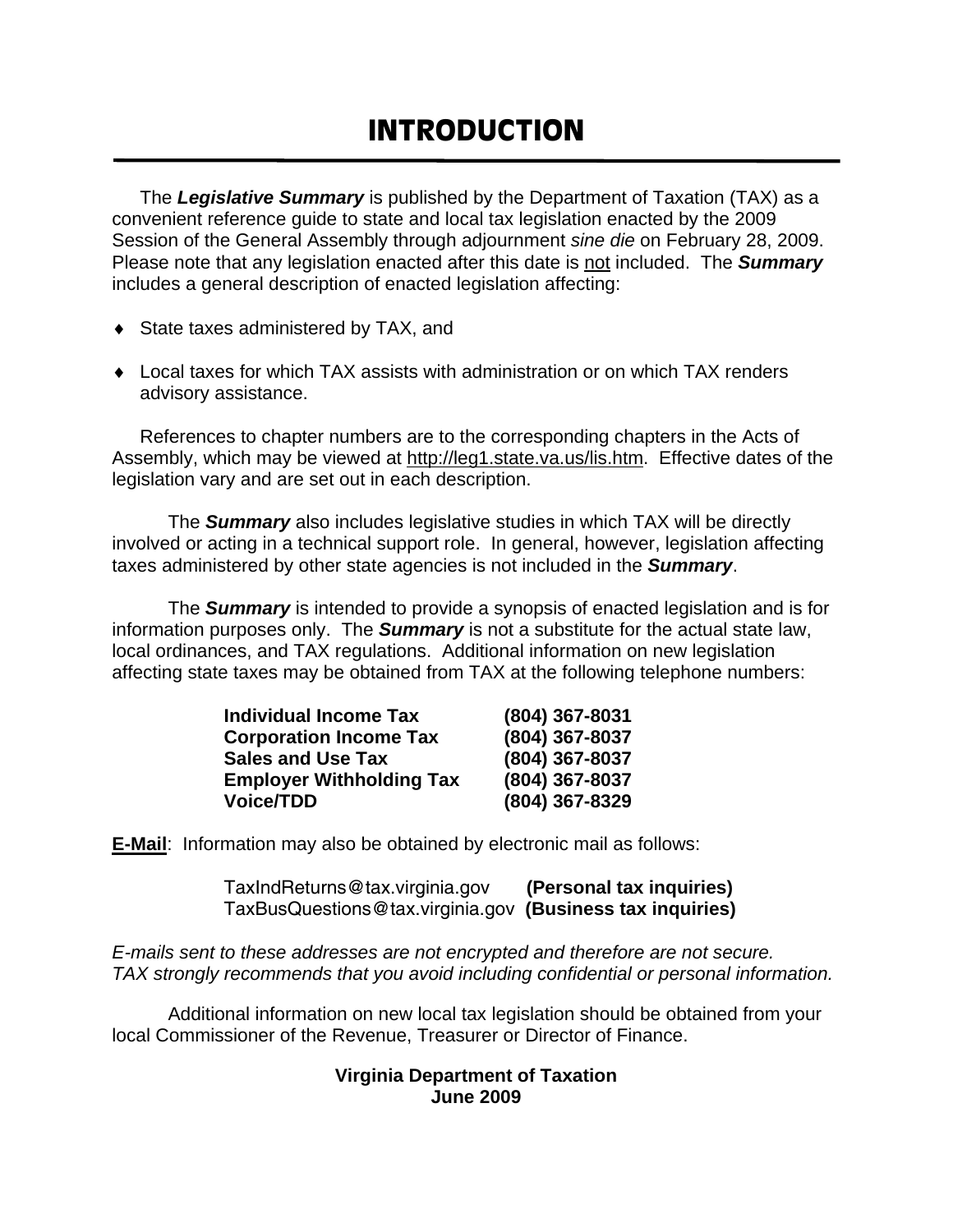## **TABLE OF CONTENTS**

## **STATE TAX LEGISLATION**

## **GENERAL PROVISIONS**

## **INCOME TAX**

| Advancement of Virginia's Fixed Date Conformity with the Internal        |  |
|--------------------------------------------------------------------------|--|
|                                                                          |  |
|                                                                          |  |
|                                                                          |  |
|                                                                          |  |
|                                                                          |  |
|                                                                          |  |
|                                                                          |  |
|                                                                          |  |
| Qualified Equity and Subordinated Debt Investments Tax Credit; Qualified |  |
|                                                                          |  |
| Land Preservation Tax Credit; Reduction in Amount Claimed Per Year  14   |  |
|                                                                          |  |
| Minimum Tax on Non-corporate Telecommunications Companies and            |  |

## **VOLUNTARY CONTRIBUTIONS**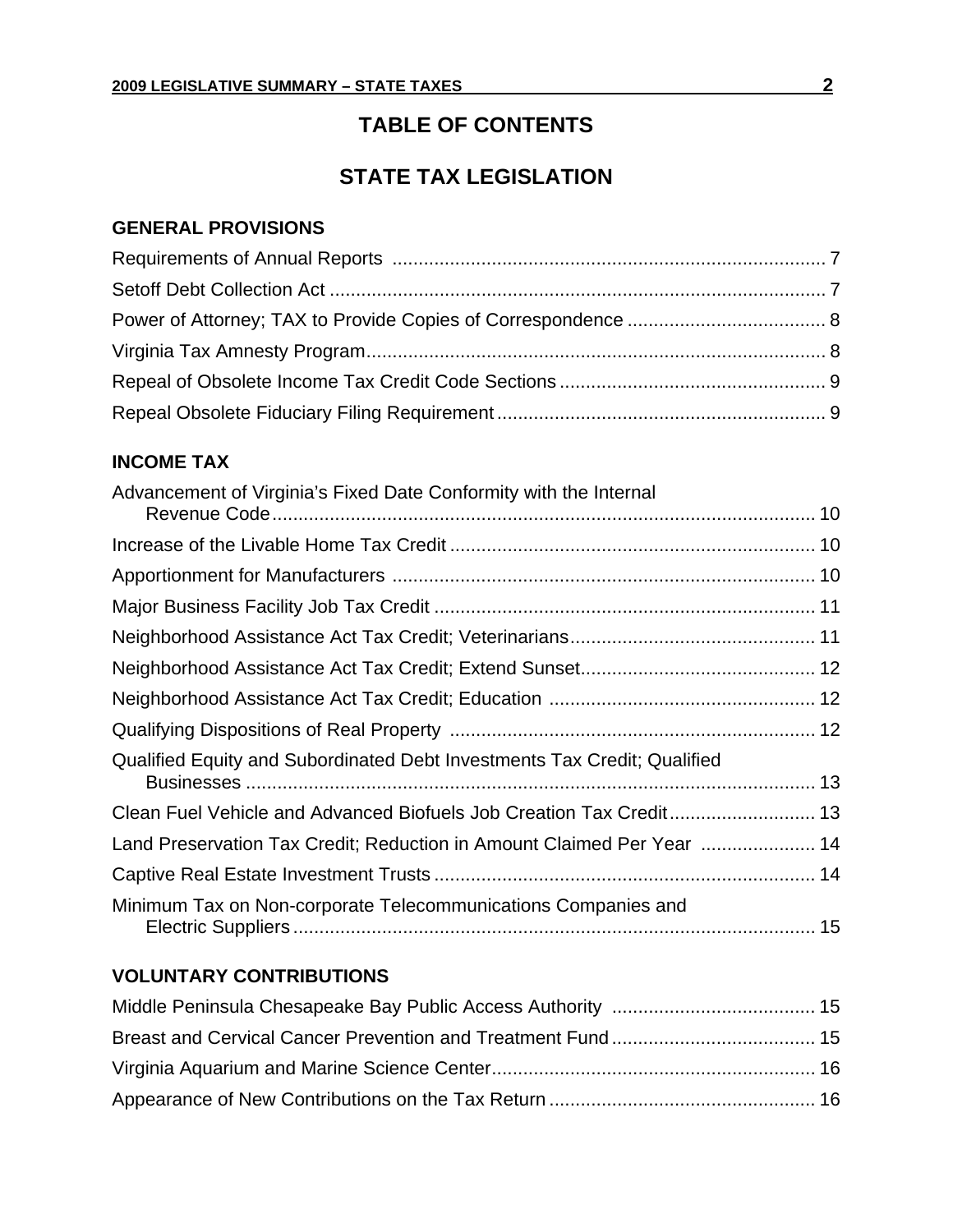#### **2009 LEGISLATIVE SUMMARY – STATE TAXES 3**

## **RECORDATION TAX**

## **RETAIL SALES AND USE TAX**

| Occasional Sales Definition Broadened for Certain Nonprofit Sales 17     |  |
|--------------------------------------------------------------------------|--|
|                                                                          |  |
|                                                                          |  |
|                                                                          |  |
| Entitlement to Sales Tax Revenue for the City of Richmond and Qualifying |  |
| Entitlement to Sales Tax Revenue for Qualifying Public Facilities  20    |  |
|                                                                          |  |
|                                                                          |  |

## **COMMUNICATIONS SALES AND USE TAX**

|--|--|--|--|

## **DIGITAL MEDIA FEE**

|--|--|--|

## **TRANSPORTATION AUTHORITY TAXES AND FEES**

## **LOCAL TAX LEGISLATION**

## **TANGIBLE PERSONAL PROPERTY TAX**

| Separate Classification for Motor Vehicles Powered Solely by Electricity 27 |  |
|-----------------------------------------------------------------------------|--|

## **REAL ESTATE TAX**

| Notice Requirements for Public Hearing to Increase Local Property Rates  27 |  |
|-----------------------------------------------------------------------------|--|
|                                                                             |  |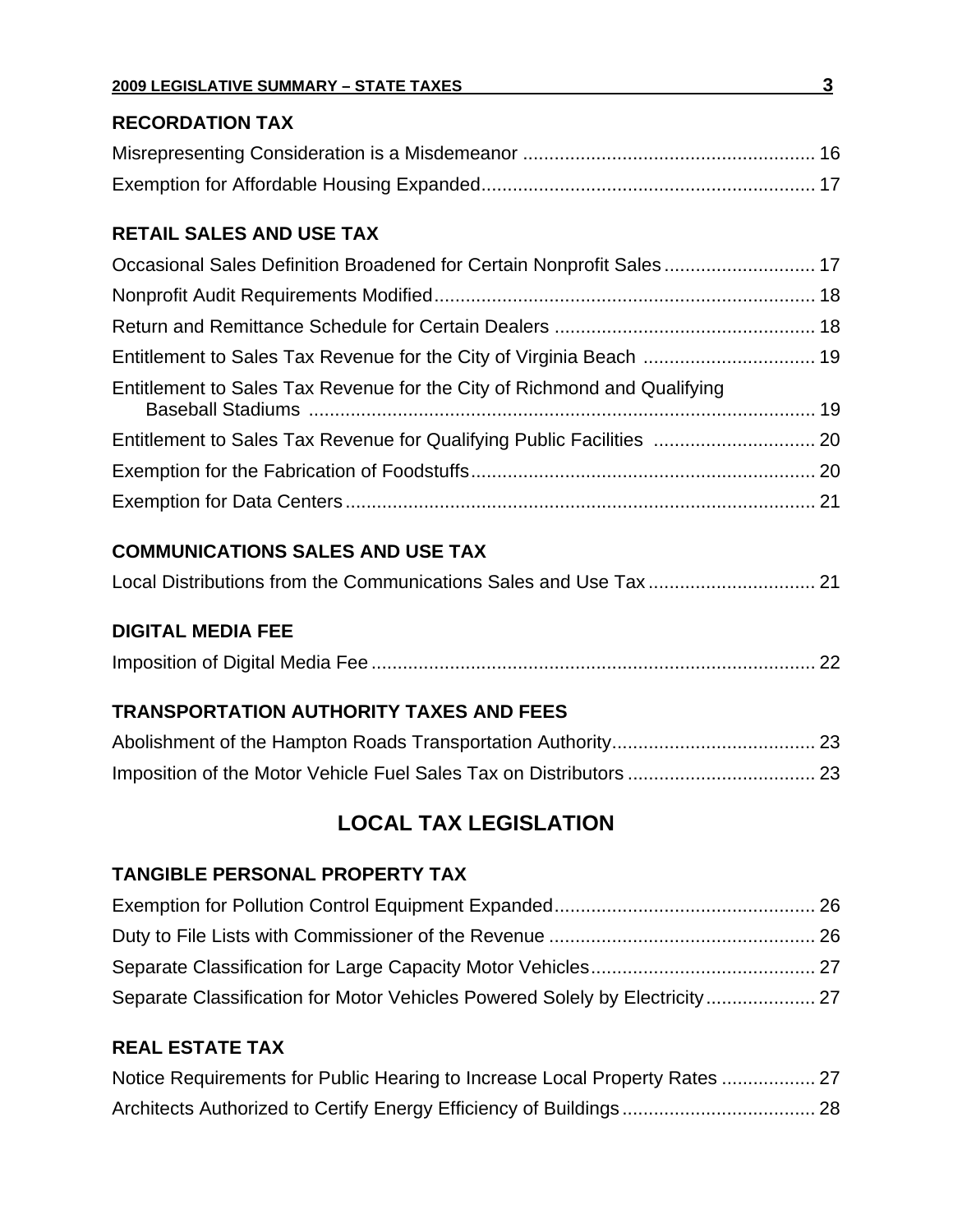## **2009 LEGISLATIVE SUMMARY – STATE TAXES 4**

## **MACHINERY AND TOOLS TAX**

## **LOCAL MEALS TAX**

| Exemptions from the County Food and Beverage Tax and the Local Meals |  |
|----------------------------------------------------------------------|--|
|                                                                      |  |

## **TRANSIENT OCCUPANCY TAX**

| Authorizes Giles, Smyth, and Greene Counties to Impose Additional       |  |
|-------------------------------------------------------------------------|--|
|                                                                         |  |
| Additional Transient Occupancy Tax Revenue; Localities to Consult Local |  |

## **MISCELLANEOUS TAXES**

## **LEGISLATIVE STUDIES**

## **LEGISLATIVE STUDIES**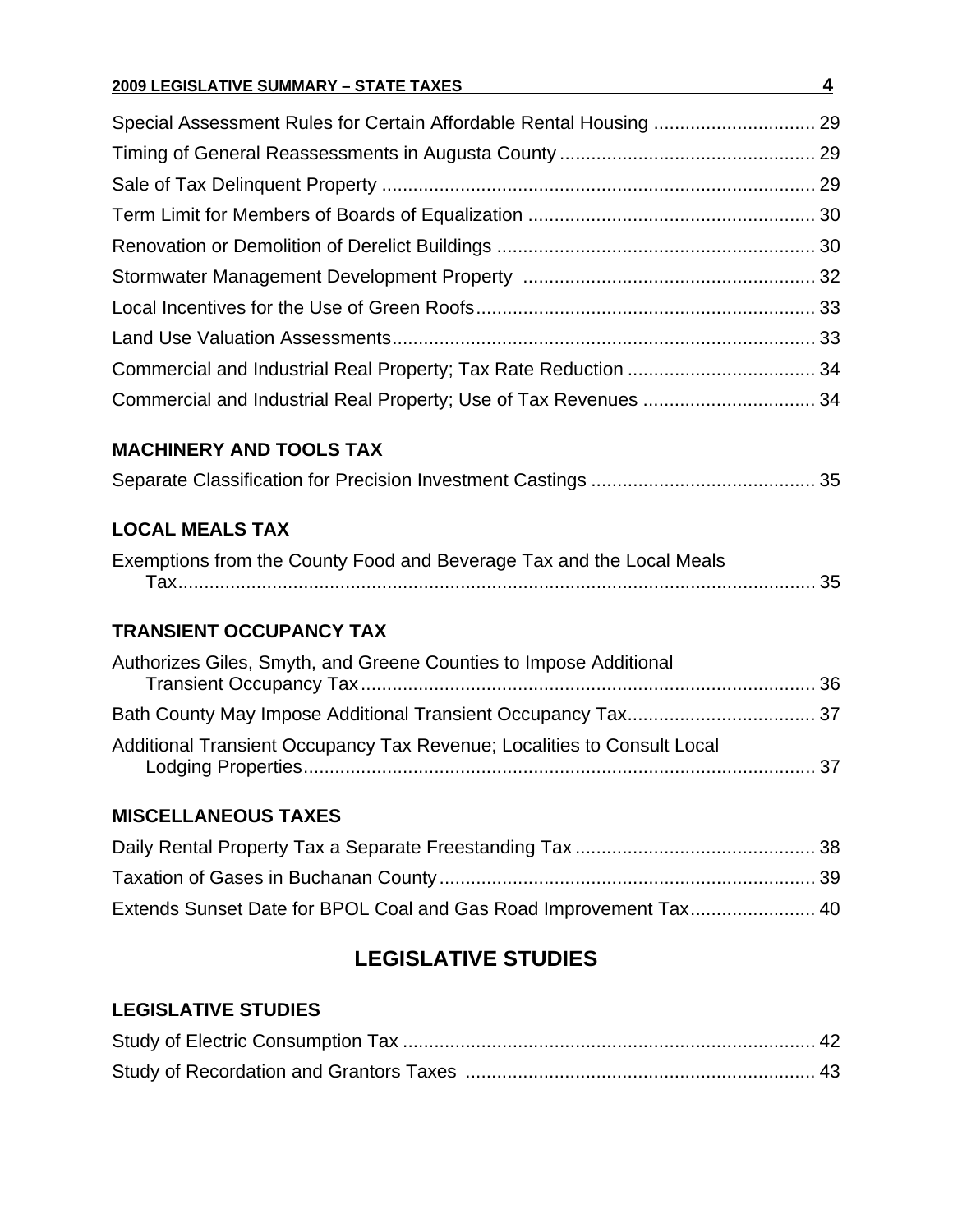| <b>2009 LEGISLATIVE SUMMARY - STATE TAXES</b>                          | n          |
|------------------------------------------------------------------------|------------|
| Incentive and Penalty Options for Erroneous Reporting of Sales and Use | $\Delta$ 3 |
|                                                                        |            |

## **APPENDICES**

## **INDEXES**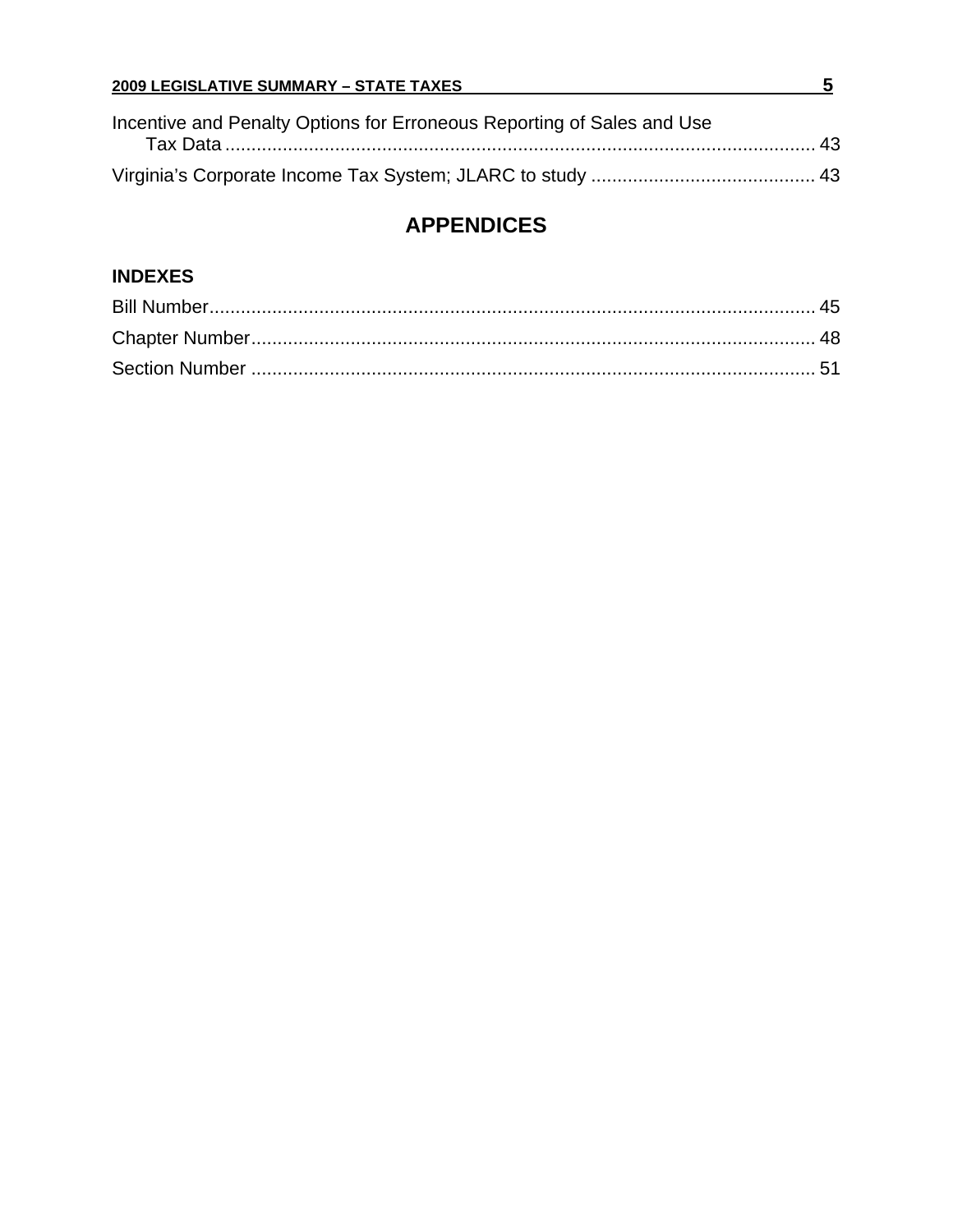## **STATE TAX**

## **LEGISLATION**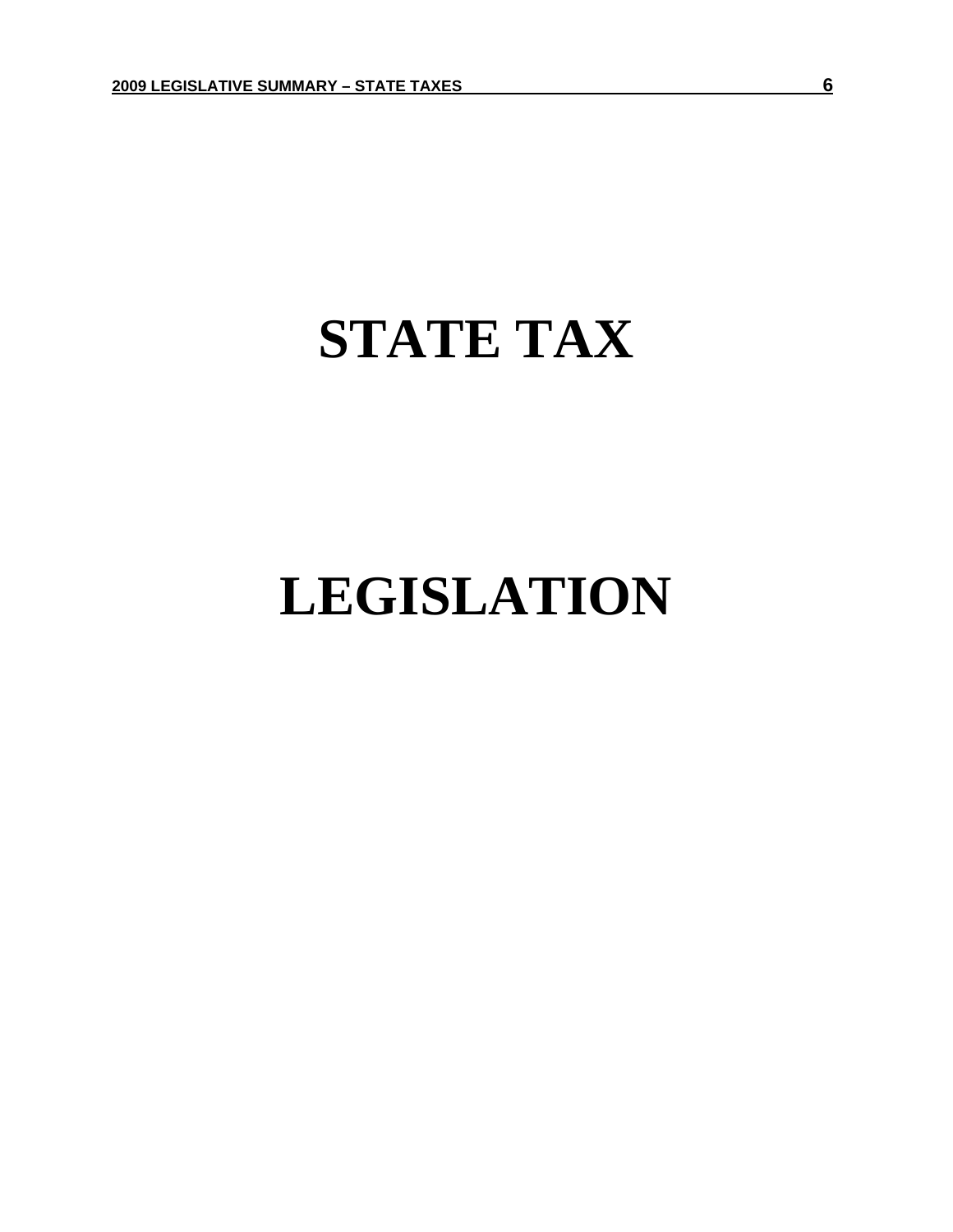#### **GENERAL PROVISIONS**

#### **Requirements of Annual Reports**

House Bill 2101 (Chapter 24) allows TAX to combine its yearly report on the fiscal impact of the Sales and Use Tax exemption for nonprofit entities ("the Nonprofit Exemption Report") with its yearly sales and use tax expenditure study ("SUTES Study") filed with the legislature each year. The legislation also allows TAX to eliminate the preliminary report on corporate income tax preferences and extend the deadline for the final annual report from April 15 to October 1.

Previously, the substance of the Nonprofit Exemption Report was also incorporated into the SUTES Study, making the Nonprofit Exemption report redundant. TAX was also required to file a preliminary report on corporate income tax credits and deductions for the preceding tax year no later than December 1, and a final report by April 15. The deadlines for submitting the report did not allow TAX to compile complete information because many corporations had not filed their income tax returns by the due dates.

*Effective:* July 1, 2009. *Amended:* §§ 58.1-202, 58.1-609.11, and 58.1-609.12.

#### **Setoff Debt Collection Act**

House Bill 1830 (Chapter 786) and Senate Bill 1292 (Chapter 571) would allow local governments to collect delinquent local tax bills through setoff of the debtor's federal income tax refund provided that Congress enacts legislation that allows local governments to collect delinquent local tax bills using offsets from such refunds. The acts incorporate this authority into the existing debt setoff program managed by TAX.

The acts also establish classifications to be used to determine the priority when there are multiple claims to refunds. The priority classifications will be as follows:

- 1) Claims by TAX;
- 2) Claims filed by the Department of Social Services, Division of Child Support Enforcement;
- 3) Claims filed by any court or administrative unit of state government;
- 4) Claims filed by any county, city or town;
- 5) Claims filed by the Internal Revenue Service.

Claims within the same classification will be determined by the order in which the claimant agency filed a written notice of its intent to effect collection through setoff with TAX. Claims filed by any county, city or town for an offset of a federal income tax refund would be limited to claims for delinquent local taxes.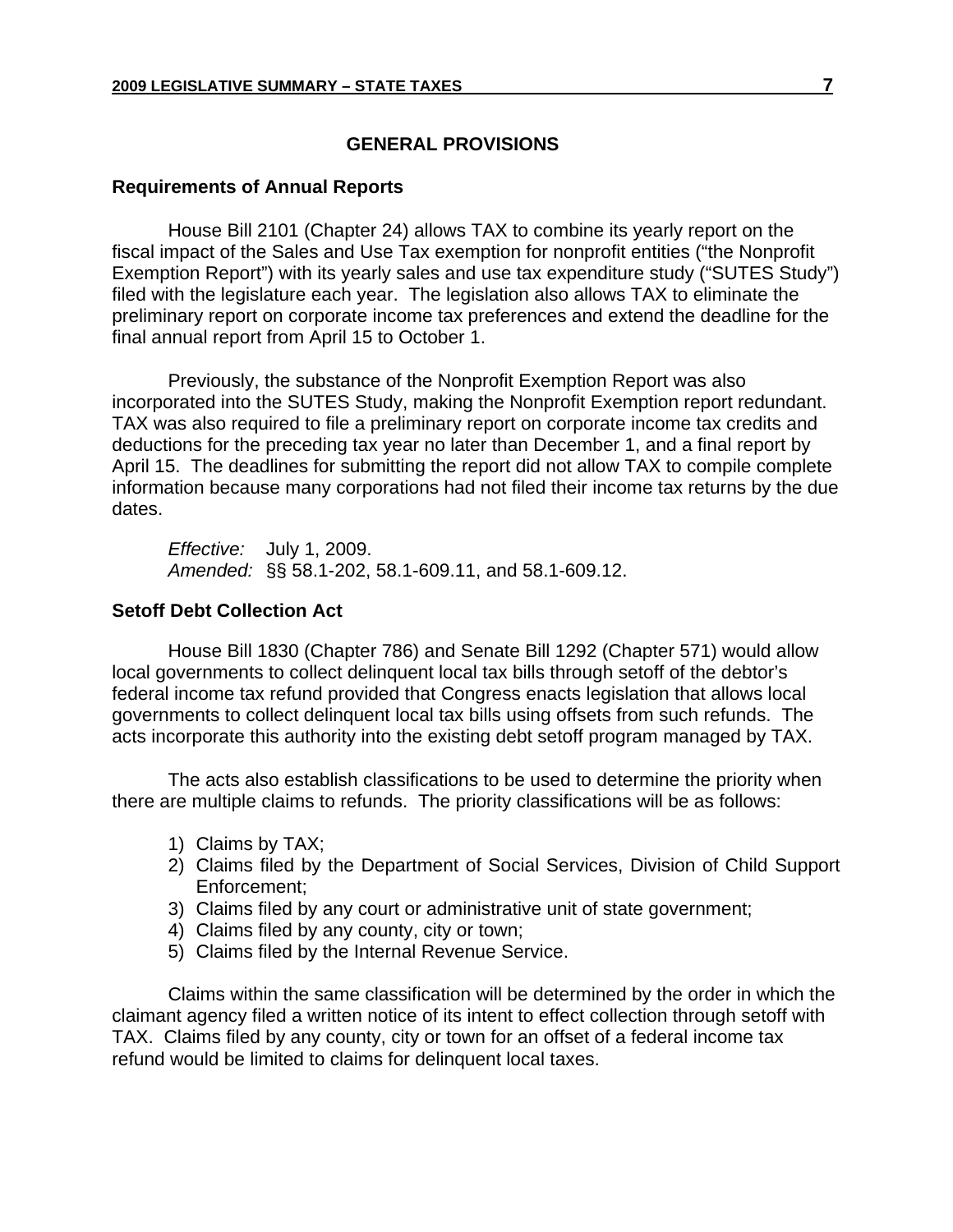*Effective:* Contingent upon enactment of authorizing legislation by Congress. *Amended:* §§ 58.1-520 and 58.1-530.

#### **Power of Attorney; TAX to Provide Copies of Correspondence**

Senate Bill 905 (Chapter 503) requires TAX to provide the person named as power of attorney with a copy of any correspondence, documentation, or other written materials that relate to a tax matter for which a taxpayer has filed a power of attorney. The copy will be required to be furnished to the person named as power of attorney at the same time the information is provided to the taxpayer and under the same delivery method used.

*Effective:* TAX must implement the act no later than July 1, 2010. *Amended:* § 58.1-1834

#### **Virginia Tax Amnesty Program**

Senate Bill 1120 (Chapter 611) authorizes the Tax Commissioner to administer an amnesty program for a period ranging between 60 and 75 days during Fiscal Year 2010. All penalties and 50 percent of the interest will be waived upon payment of the remaining balance.

With certain exceptions, any taxpayer who currently has an outstanding assessment, or has not filed a return for any tax administered by TAX, may apply for amnesty. The following taxpayers will not be eligible to participate in the tax amnesty program:

- any taxpayer currently under investigation or prosecution for filing a fraudulent return or failing to file a return with the intent to evade tax;
- any taxpayer with an assessment date or due date for an unfiled return less than 90 days prior to the first day of the amnesty program; or
- any taxpayer with an individual, fiduciary or corporate income tax liability for Taxable Year 2008 or after.

The Tax Commissioner will establish the guidelines and rules for the procedures regarding participation, as well as any other rules that are deemed necessary by the Tax Commissioner. The guidelines and rules will be exempt from the Administrative Process Act.

At the conclusion of the amnesty period, any remaining amnesty-qualified liabilities will be assessed a 20 percent penalty. This penalty will be in addition to all other penalties, including the 6 percent per month late payment penalty, with a maximum of 30 percent, and the 20 percent penalty assessed after the 2003 amnesty program, if applicable.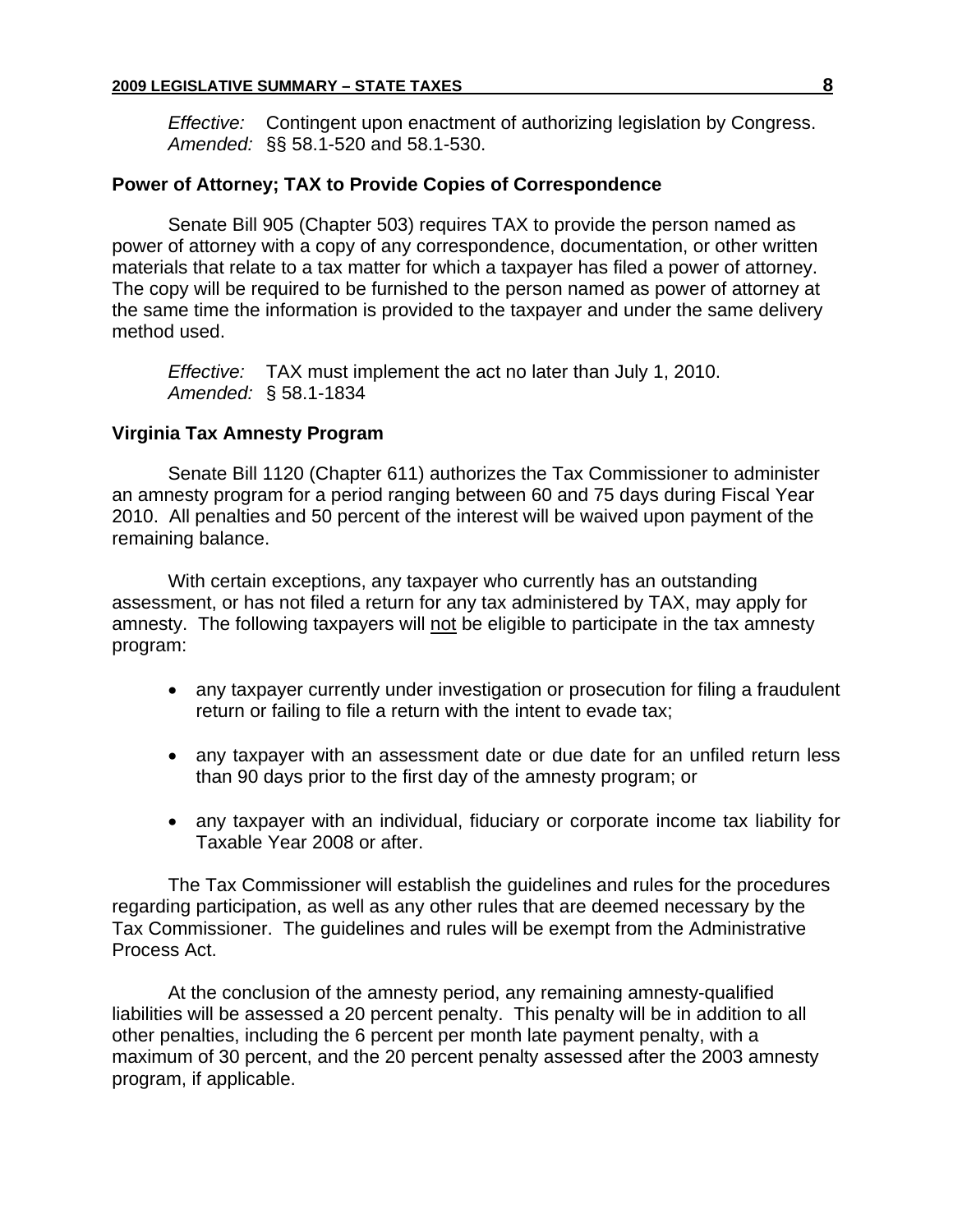*Effective:* Taxable years beginning on and after July 1, 2009. *Amended:* § 58.1-1840.1.

#### **Repeal of Obsolete Income Tax Credit Code Sections**

House Bill 2347 (Chapter 34) repeals several obsolete Code sections related to the Energy Income Tax Credit, the Qualifying Steam Producers Tax Credit, and the Alternate Tax Credit for Purchase of Machinery and Equipment for Processing Recyclable Materials. All of these credits have expired and are no longer available to be claimed.

*Effective:* July 1, 2009. *Amended:* §§ 58.1-439.7 and 58.1-490. *Repealed:* §§ 58.1-331, 58.1-431, 58.1-439.3, and 58.1-439.8.

#### **Repeal Obsolete Fiduciary Filing Requirement**

House Bill 2348 (Chapter 35) repeals an obsolete requirement that fiduciaries distributing intangible personal property file an information return with TAX. This requirement was made obsolete when the tax on intangible property of individuals was repealed.

*Effective:* July 1, 2009. *Repealed:* § 58.1-20.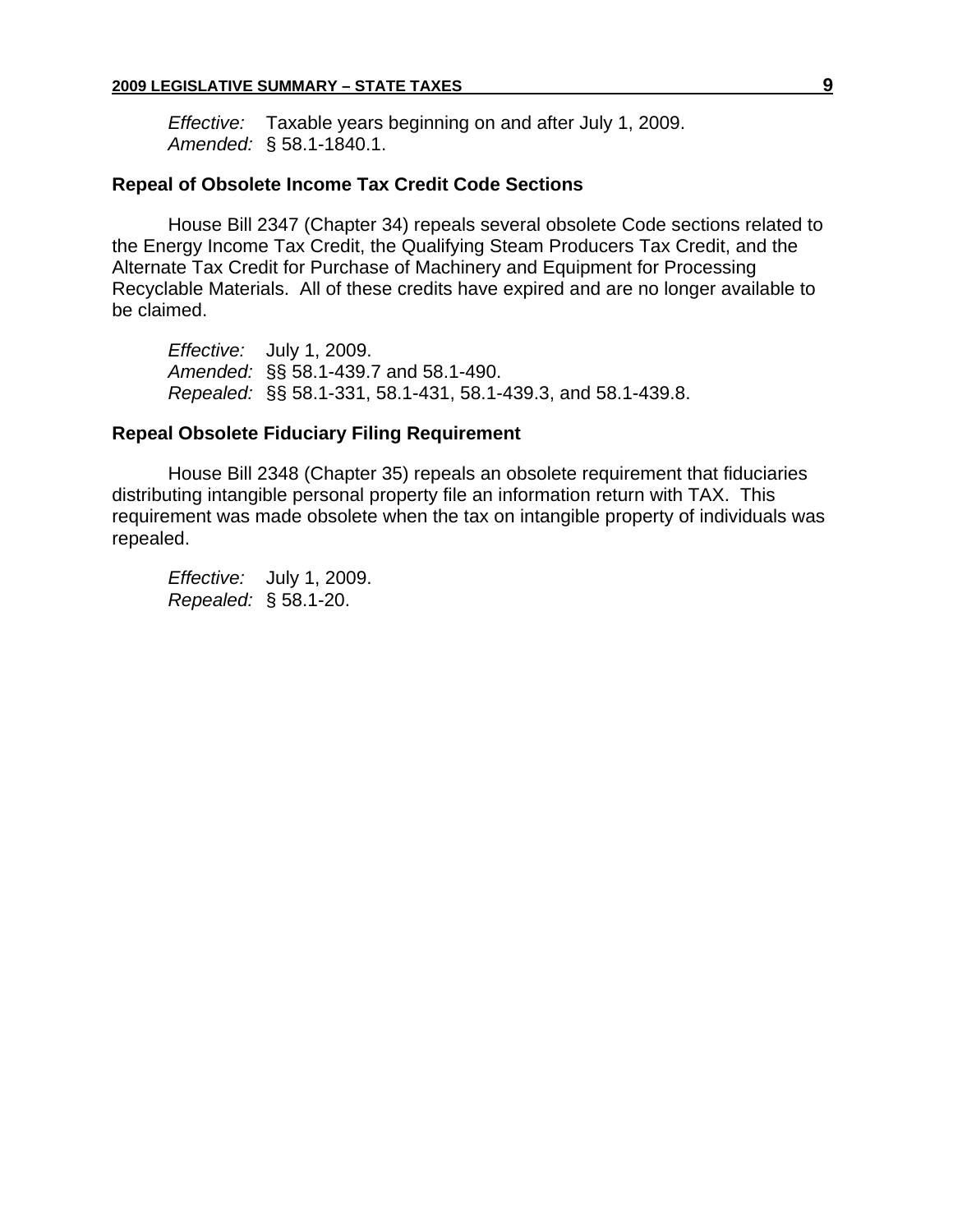## **INCOME TAX**

## **Advancement of Virginia's Fixed Date Conformity with the Internal Revenue Code**

House Bill 1737 (Chapter 2) and Senate Bill 985 (Chapter 3) advance Virginia's date of conformity to the IRC from December 31, 2007 to December 31, 2008. This avoids the necessity of requiring taxpayers to make adjustments for any federal tax changes enacted in 2008. Virginia continues to disallow federal income tax deductions for bonus depreciation allowed for certain assets and any five year carry-back of federal net operating loss deductions.

The advancement allows the benefits of the following 2008 acts of Congress to flow through to Virginia taxpayers:

- The Economic Stimulus Act, which increases § 179 expensing;
- The Food and Energy Security Act and the Heartland, Habitat, Harvest, and Horticulture Act, which provides targeted tax relief to conservation and agricultural interests;
- The Heroes Earnings Assistance and Relief Tax Act, which provides tax benefits to those serving in the military and in the Peace Corps;
- The Housing and Economic Recovery Act, which modifies certain rules applicable to bonds and provides other forms of tax relief; and
- The Emergency Economic Stabilization Act, which extends the exclusion of discharges of principal residence acquisition indebtedness from gross income of individuals, provides a specified method of cost recovery for certain business, and provides a variety of other tax benefits.

*Effective:* February 11, 2009, pursuant to an emergency clause. *Amended:* § 58.1-301.

## **Increase the Livable Home Tax Credit**

House Bill 1938 (Chapter 15) and Senate Bill 845 (Chapter 496) increase the maximum amount of the Livable Home Tax Credit. The amount of the credit will be \$2,000 for a new residence designed to improve accessibility, or 50% of the costs, not to exceed \$2,000, for retrofitting an existing residence to improve accessibility. Previously, the maximum amount of the credit was \$1,000.

*Effective:* Taxable years beginning on and after January 1, 2010. *Amended:* § 58.1-339.7.

## **Apportionment for Manufacturers**

House Bill 2437 (Chapter 820) modifies the corporate apportionment formula by allowing qualifying manufacturing corporations to determine their Virginia taxable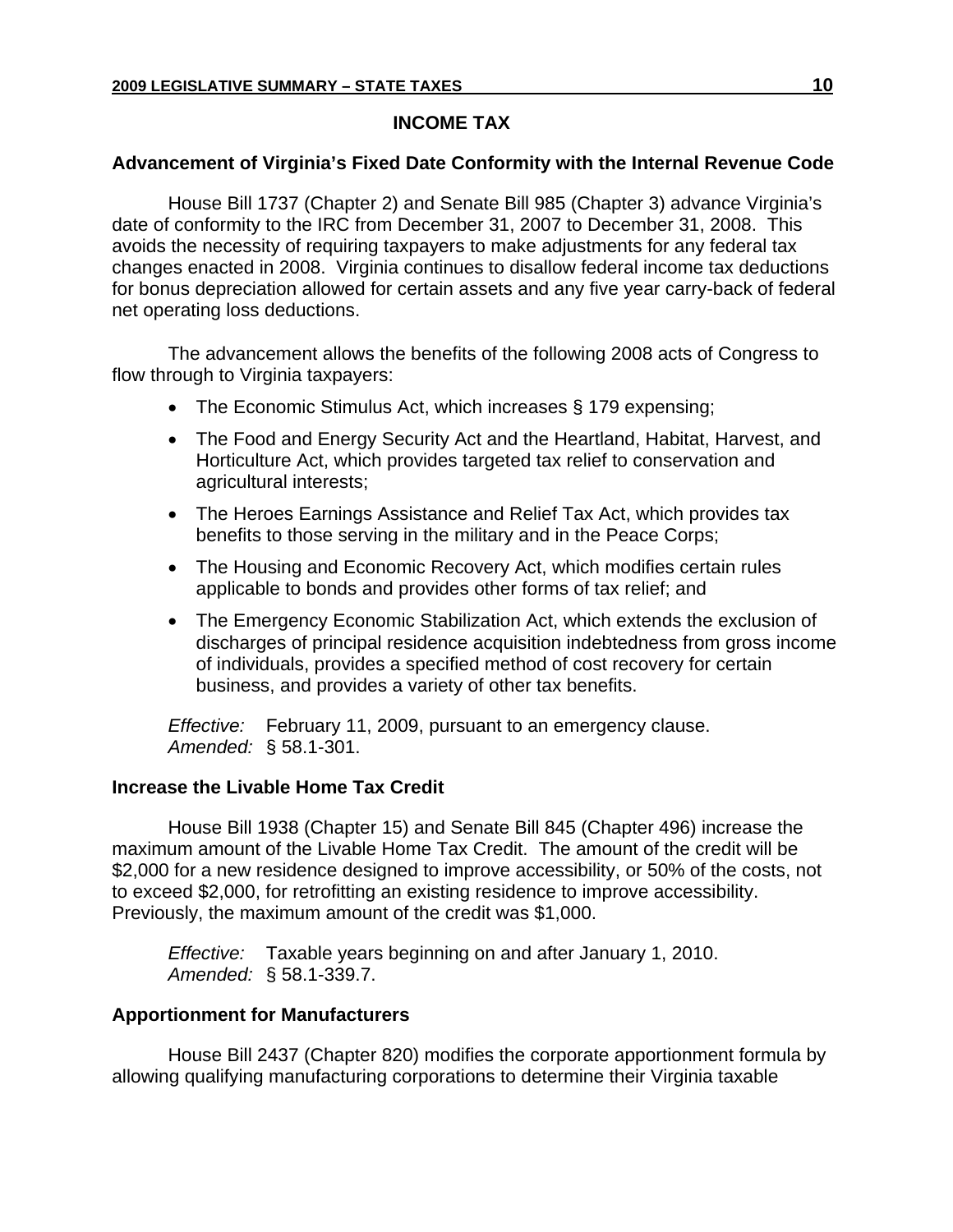income by using a single factor apportionment formula based on sales. This modification will be phased in as follows:

- A triple-weighted sales factor may be elected for taxable years beginning on or after July 1, 2011, but before July 1, 2013;
- A quadruple-weighted sales factor may be elected for taxable years beginning on or after July 1, 2013, but before July 1, 2014; and
- A single sales factor may be elected for taxable years beginning on and after July 1, 2014.

The act provides that once a corporation elects to use these methods, it may not change for three taxable years. In addition, a taxpayer making this election will be required to certify to TAX that the average weekly wages of its full-time employees was greater than the lower of the state or local average weekly wages for the taxpayer's industry.

The act also requires corporations to maintain a base year level of employment in the Commonwealth for the first three taxable years after electing to use a single factor apportionment based on sales. If a corporation does not satisfy this criterion, TAX would be directed to assess the corporation the difference between taxes calculated under the standard apportionment in which sales are double-weighted and sales-only apportionment. In addition, a ten percent penalty would be assessed, and interest would accrue.

*Effective:* Taxable years beginning on and after July 1, 2011. *Amended:* §§ 58.1-439.7 and 58.1-490. *Repealed:* §§ 58.1-331, 58.1-431, 58.1-439.3, and 58.1-439.8.

## **Major Business Facility Job Tax Credit**

House Bill 2575 (Chapter 753) extends the sunset date for the authorization of tax credits allowed under the Major Business Facility Job Tax Credit from January 1, 2009, to January 1, 2020. In addition, the act allows the taxpayer to claim the credit amount over two years instead of three.

The provision that allows the taxpayer to claim one-half of the credit amount for two years is effective only for taxable years beginning on or after January 1, 2009, but before December 31, 2010.

*Effective:* Taxable years beginning on and after January 1, 2009. *Amended:* § 58.1-439.

## **Neighborhood Assistance Act Tax Credit; Veterinarians**

House Bill 1790 (Chapter 10) expands the professional services eligible for tax credits under the Neighborhood Assistance Act to include services provided by veterinarians.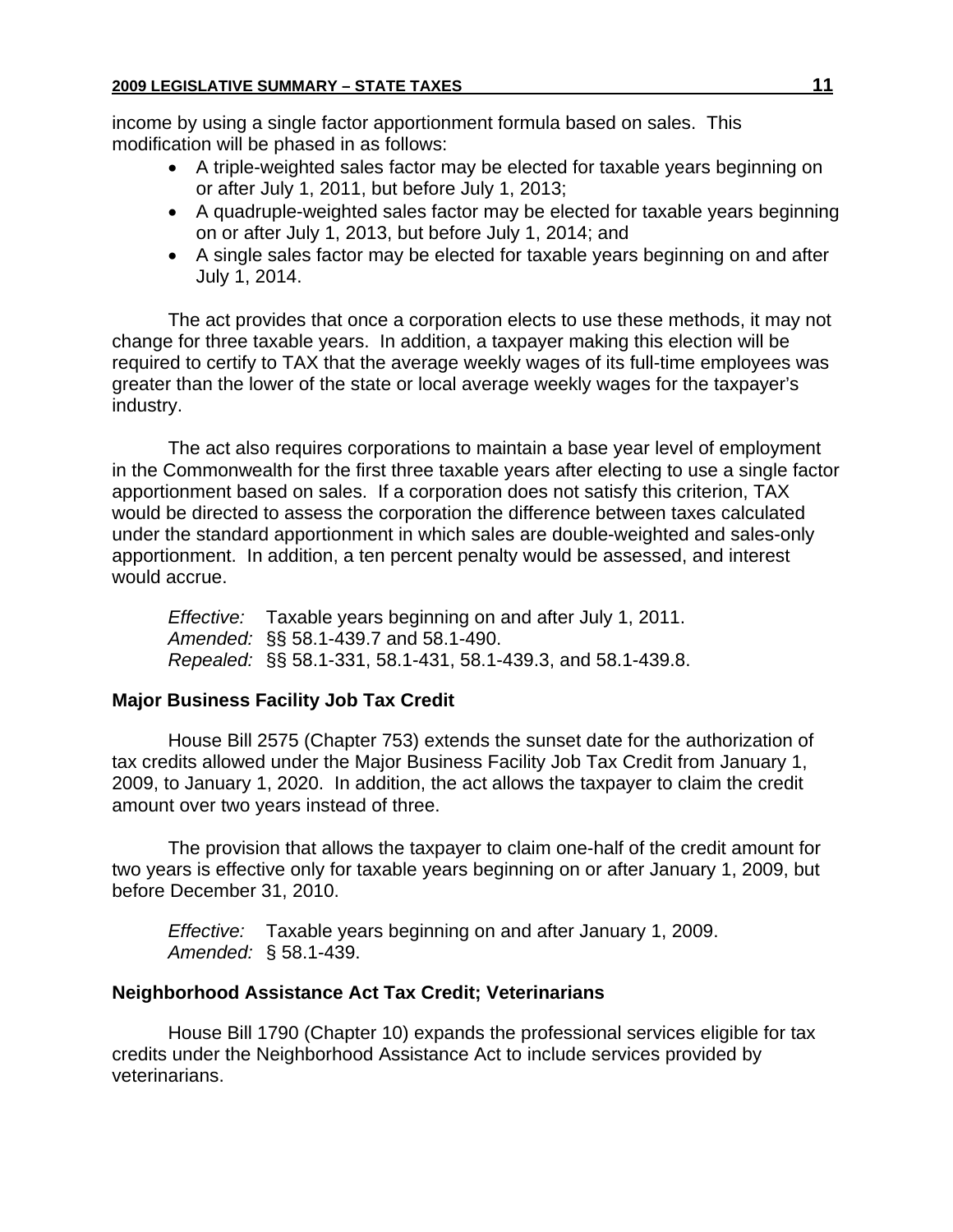This bill also extends the sunset date for the authorization of Neighborhood Assistance Act Tax credits from July 1, 2009, to July 1, 2011.

*Effective:* Taxable years beginning on and after July 1, 2009. *Amended:* §§ 58.1-439.18 and 58.1-439.20.

#### **Neighborhood Assistance Act Tax Credits; Extend Sunset**

Senate Bill 904 (Chapter 502) extends the sunset date for the authorization of tax credits allowed under the Neighborhood Assistance Act from 2009 to 2011.

*Effective:* Taxable years beginning on and after July 1, 2009. *Amended:* § 58.1-439.20.

#### **Neighborhood Assistance Act Tax Credit; Education**

Senate Bill 1325 (Chapter 850) increases the annual cap for tax credits allowed under the Neighborhood Assistance Act from \$8 million to \$11.9 million. The funds are allocated as follows: \$4.9 million for approved education proposals; and the remaining \$7 million for other qualified Neighborhood Assistance programs. The aggregate amount of tax credits allowed in a fiscal year to a neighborhood organization or to a group of neighborhood organization affiliates is \$500,000. The act also extends the sunset date for the authorization of Neighborhood Assistance Act Tax credits from July 1, 2009, to July 1, 2011.

The Superintendent of Public Instruction and the Department of Social Services are required to work cooperatively to administer the tax credits for the participating programs.

*Effective:* Taxable years beginning on and after January 1, 2009. *Amended:* §§ 58.1-439.18, 58.1-439.20, 58.1-439.21, 58.1-439.22, and 58.1-439.24. *Repealed:* § 63.2-2002

#### **Qualifying Dispositions of Real Property**

Senate Bill 978 (Chapter 508) allows individual and corporate taxpayers to recognize income from certain dispositions of real property under the installment method for Virginia tax purposes, even though they were required to report the entire gain as income in the year of the disposition for federal income tax purposes. The qualifying dispositions of real property will be those in which the real property is held by the taxpayer for sale to customers in the ordinary course of the taxpayer's trade or business.

The act requires the election for the installment method to be made on or before the due date of the taxpayer's tax return for the taxable year in which the disposition occurred. The act also requires TAX to establish guidelines that outline the restrictions or conditions associated with qualifying dispositions. The disposition is required to be in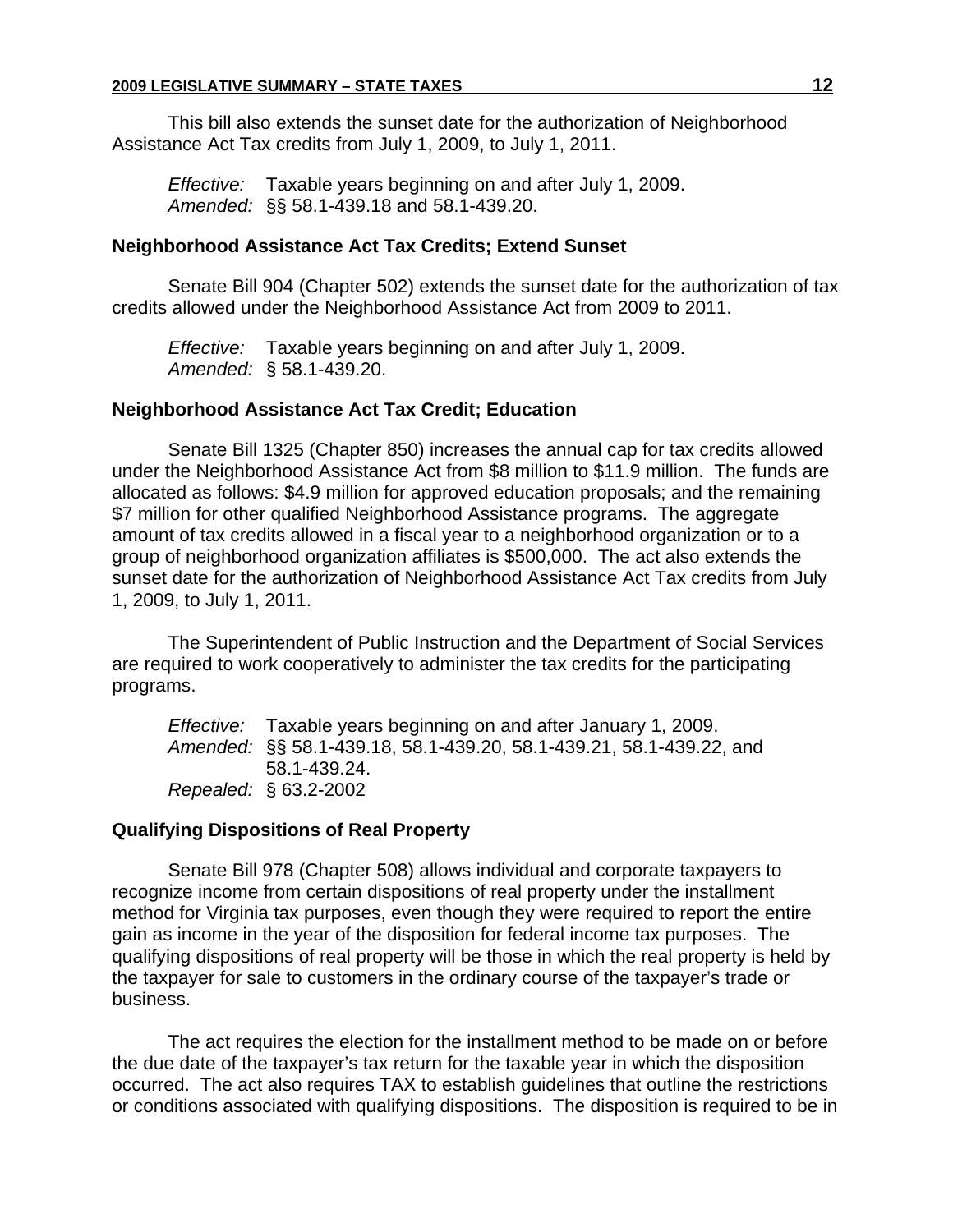accordance with such restrictions or conditions in order for the taxpayer to elect the installment method.

*Effective:* Taxable years beginning on and after January 1, 2009. *Amended:* §§ 58.1-322 and 58.1-402.

#### **Qualified Equity and Subordinated Debt Investments Tax Credit; Qualified Businesses**

Senate Bill 1338 (Chapter 852) modifies the Qualified Equity and Subordinated Debt Investment Tax Credit to limit the tax credit to investments in businesses related to advanced computing, advanced materials, advanced manufacturing, agricultural technologies, biotechnology, electronic device technology, energy, environmental technology, medical device technology, nanotechnology, or any similar technologyrelated field. One-half of the \$3 million authorized annually is reserved for "commercialization investment" that supports research developed at or in partnership with an institution of higher education.

The act also modifies the Commonwealth Research Commercialization Fund and the duties and responsibilities of the Virginia Economic Development Partnership Authority. The Commonwealth Research Commercialization Fund is prohibited from providing funds to any business that performs research in Virginia on human cells or tissue derived from induced abortions or from stem cells obtained from human embryos, and no investment in such a business would qualify for the credit. However, funds or tax credits could still be provided for qualified businesses that conduct research using stem cells other than embryonic stem cells.

*Effective:* Taxable years beginning on or after January 1, 2009. *Amended:* §§ 2.2-2233.1, 2.2-2515, 2.2-2516, and 58.1-339.4.

#### **Clean Fuel Vehicle and Advanced Biofuels Job Creation Tax Credit**

Senate Bill 1357 (Chapter 730) changes the types of jobs that qualify for the clean fuel vehicle job creation tax credit. The new job types would be (i) the manufacture of the major components of the energy storage, energy supply, or engine, motor, and power train mechanisms unique to a vehicle fueled by clean special fuels; (ii) the manufacture of components uniquely used to convert vehicles designed to operate on gasoline or diesel fuel to operate on clean special fuels or advanced biofuels; (iii) the conversion of vehicles designed to operate on gasoline or diesel fuel to operate on clean special fuels or advanced biofuels; (iv) the manufacture of vehicles designed to operate on clean special fuels; (v) the manufacture of components designed to produce, store, and dispense clean special fuels or advanced biofuels; or (vi) the production of advanced biofuels.

The amount of the tax credit remains \$700 for each new qualifying job created in a taxable year. The credit is allowed in the taxable year in which the job is created and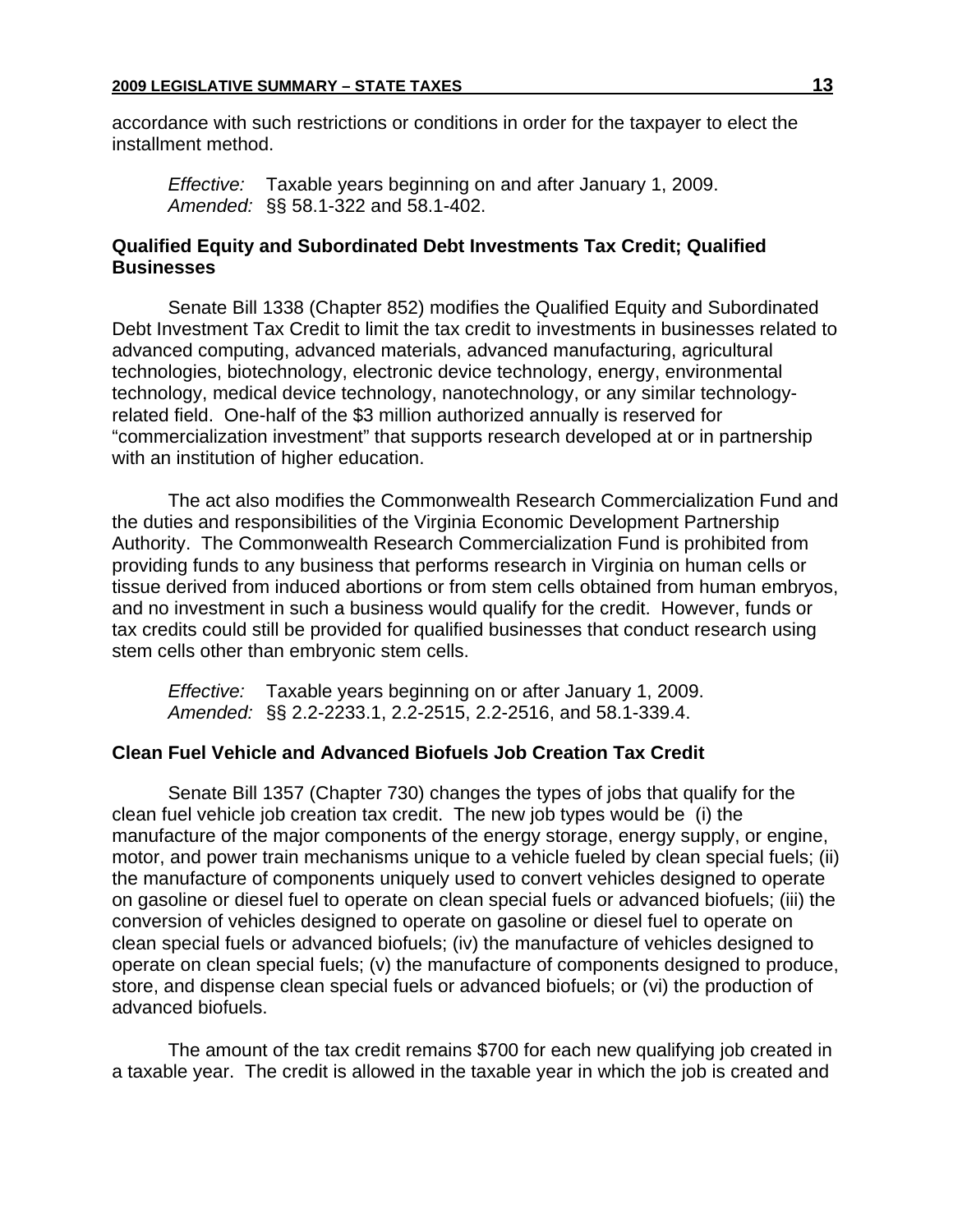in each of the two succeeding years in which the job is continued. The current sunset date of the credit, December 31, 2011, is unchanged.

*Effective:* Taxable years beginning on or after January 1, 2009. *Amended:* § 58.1-439.1.

#### **Land Preservation Tax Credit; Reduction in Amount Claimed Per Year**

House Bill 1891 (Chapter 12) and Senate Bill 986 (Chapter 510) reduce the amount of Land Preservation Credits that may be claimed on income tax returns from \$100,000 per taxpayer to \$50,000 per taxpayer effective for credits claimed for taxable years beginning on and after January 1, 2009, but before January 1, 2011. The acts also extend the carryover period by two years for those affected by this limitation. While the acts reduce the amount of credit that can be claimed on the return, they do not reduce the amount of credit that may be earned or held by the taxpayer.

*Effective:* Taxable years beginning on and after January 1, 2009, but before January 1, 2011 *Amended:* § 58.1-512.

## **Captive Real Estate Investment Trusts ("REIT")**

House Bill 2504 (Chapter 426) and Senate Bill 1147 (Chapter 558) require a captive REIT to pay income tax on the business it does in Virginia. It will not affect publicly traded REITs, or other widely held REITs in which a single corporate entity does not own 50% or more of the REIT's shares. Captive REITs will be required to add back any federal deduction for dividends paid to its shareholders. It will then allocate and apportion income, and pay Virginia income tax, in the same manner as other corporations.

A Captive REIT is defined as a REIT (i) whose shares are not publicly traded, (ii) 50% or more of the shares are owned by a corporate entity, and (iii) more than 25% of the income of the REIT consists of rents from real property.

Exceptions are provided to ensure that an affiliated group of REITs will not be considered captive REITs unless the ultimate ownership of the group is by a single corporate entity. Entities organized under the laws of Australia and other foreign countries that are similar to REITs will also not be considered a captive REIT, if they are widely held.

This act will phase in the addition over three years. The addition created by this bill would be reduced by one-half for Taxable Years 2009 and 2010.

*Effective:* Taxable years beginning on and after January 1, 2009. *Amended:* § 58.1-402.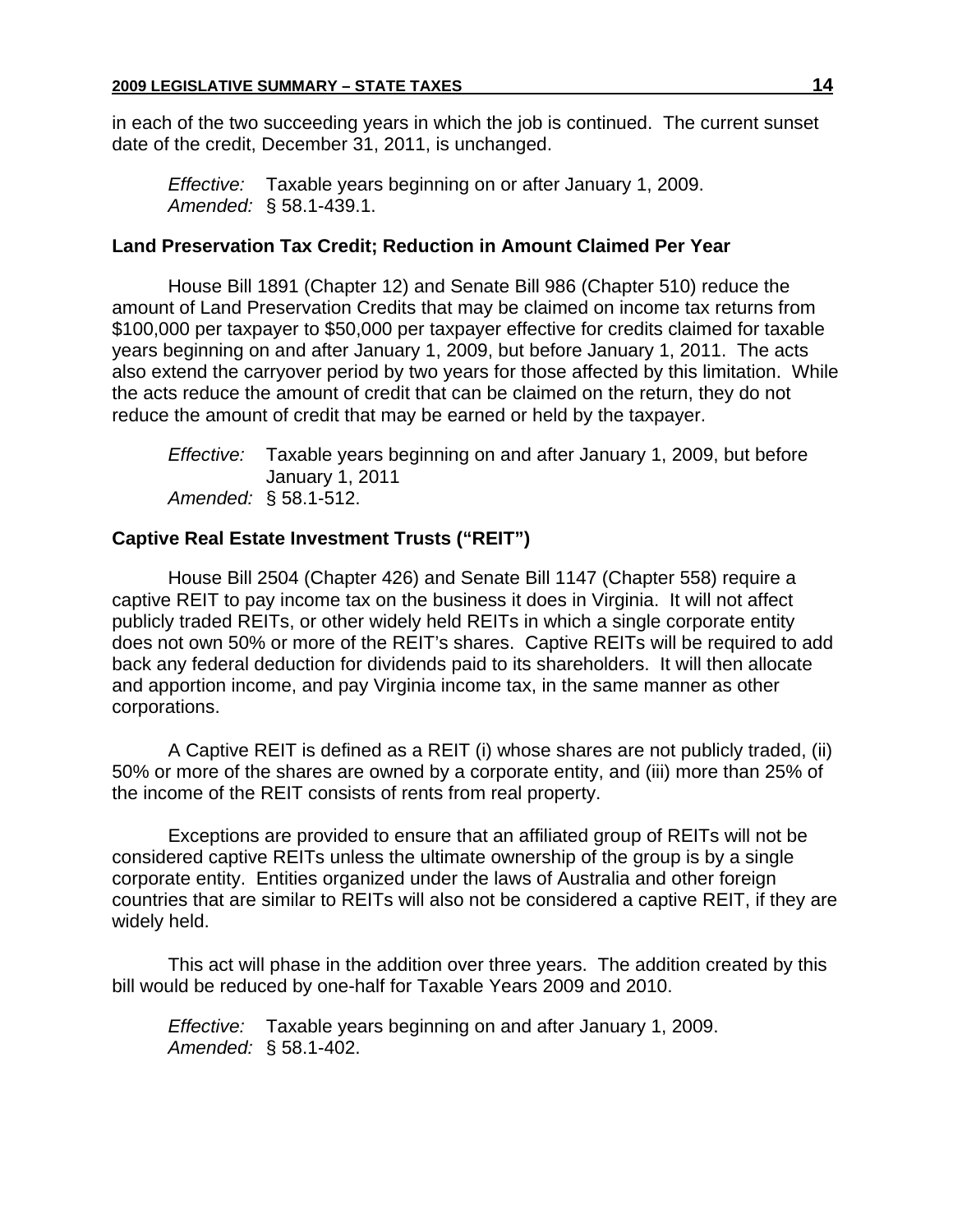#### **Minimum Tax on Non-corporate Telecommunications Companies and Electric Suppliers**

House Bill 2378 (Chapter 37) and Senate Bill 946 (Chapter 152) continue to subject all telecommunications companies to the greater of either the Corporate Income Tax or the Minimum Tax On Telecommunications Companies. The acts also ensure that the same treatment of non-corporate entities continues to apply to the Virginia Minimum Tax on Certain Electric Suppliers. Additionally, the acts clarify that this and other taxes may also be imposed on non-corporate entities.

On September 12, 2008, in Virginia Cellular, LLC. v. Virginia Department of Taxation, 276 Va. 486, 666 S.E. 2d 374 (2008), the Virginia Supreme Court ruled that the Virginia Telecommunications Companies Minimum Tax (the "Minimum Tax") did not apply to non-corporate companies. This decision overturned almost 20 years of administrative precedent subjecting all telecommunications companies to the greater of the corporate income tax or the minimum tax. In so ruling, the Court created a tax loophole that would have allowed telecommunications companies to avoid paying the tax by simply changing their form of business.

*Effective:* The provisions applicable to the Virginia Telecommunications Companies Minimum Tax and the Virginia Minimum Tax on Certain Electric Suppliers are retroactive, effective for taxable years beginning on and after January 1, 2004. The provisions clarifying that other taxes may also be imposed on non-corporate entities are declarative of existing law and effective September 1, 2004.

*Amended:* §§ 58.1-390.2, 58.1-400.1, and 58.1-400.3.

## **VOLUNTARY CONTRIBUTIONS OF INCOME TAX REFUNDS**

## **Middle Peninsula Chesapeake Bay Public Access Authority**

House Bill 1594 (Chapter 4) adds the Middle Peninsula Chesapeake Bay Public Access Authority to the list of voluntary contributions that may be added to the individual income tax return. All funds received from this voluntary contribution will be used to enhance public access to the Bay as described in *Va. Code* § 15.2-6601.

*Effective:* See "Appearance of New Contributions on Tax Returns" below. *Amended:* § 58.1-344.3.

#### **Breast and Cervical Cancer Prevention and Treatment Fund**

House Bill 2200 (Chapter 26) and Senate Bill 1144 (Chapter 521) establish the Breast and Cervical Cancer Prevention and Treatment Fund and add it to the list of voluntary contributions that may be added to the individual income tax return. All funds received from this voluntary contribution will be used to support treatment of breast and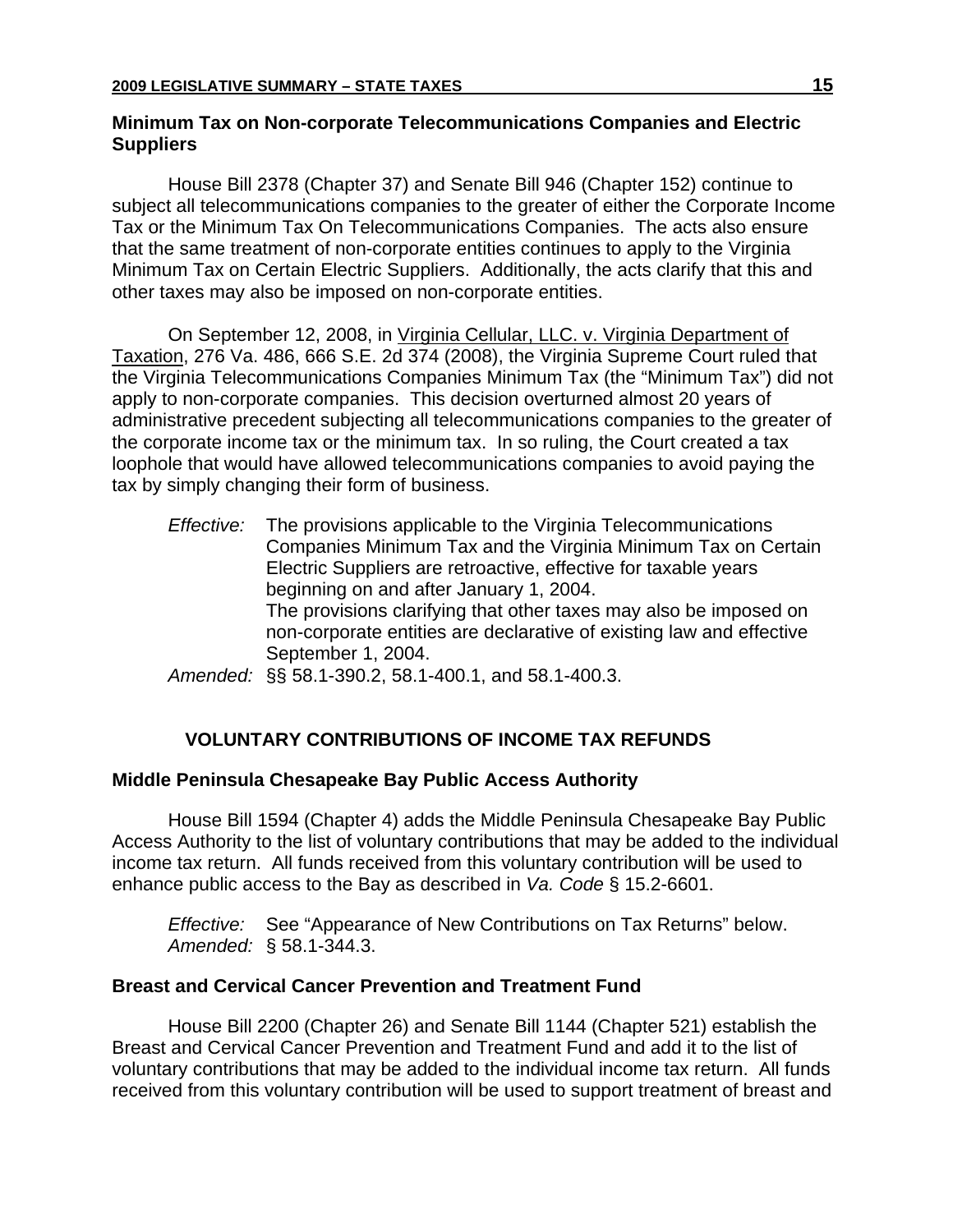cervical cancer for women under Medicaid pursuant to the federal Breast and Cervical Cancer Prevention and Treatment Act of 2000. The Director of the Department of Medical Assistance Services will administer the Fund.

*Effective:* See "Appearance of New Contributions on Tax Returns" below. *Amended:* § 58.1-344.3. *Added:* §§ 32.1-368 and 32.1-369.

## **Virginia Aquarium and Marine Science Center**

House Bill 2545 (Chapter 41) adds the Virginia Aquarium and Marine Science Center to the list of voluntary contributions that may be added to the individual income tax return. All funds received from this voluntary contribution will be used to increase the public's knowledge and appreciation of Virginia's marine environment and inspire commitment to preserve its existence.

*Effective:* See "Appearance of New Contributions on Tax Returns" below. *Amended:* § 58.1-344.3.

## **Appearance of New Contributions on the Tax Return**

Following the statutory process enacted in 2005, new voluntary contributions will be added to the individual income tax return as space becomes available on the return. Under current law, no more than 25 voluntary contributions may be listed on the individual income tax returns. With those enacted this year, there are now eight voluntary contributions awaiting placement on the return. Based on the order in which they were enacted, TAX anticipates placement on returns as follows:

2009 Individual Income Tax Return

(1) Public library foundations

Subsequent Years (as space becomes available)

- (2) Celebrating Special Children, Inc. Fund;
- (3) Medicare Part D Counseling Fund;
- (4) Community foundations;
- (5) Virginia Foundation for Community College Education;
- (6) Middle Peninsula Chesapeake Bay Public Access Authority;
- (7) Breast and Cervical Cancer Prevention and Treatment Fund; and
- (8) Virginia Aquarium and Marine Science Center.

## **RECORDATION TAX**

## **Misrepresenting Consideration is a Misdemeanor**

House Bill 2135 (Chapter 95) and Senate Bill 1157 (Chapter 686) provide that any person who knowingly misrepresents the consideration for the interest in property conveyed by a deed or other instrument or any of the other information requested by the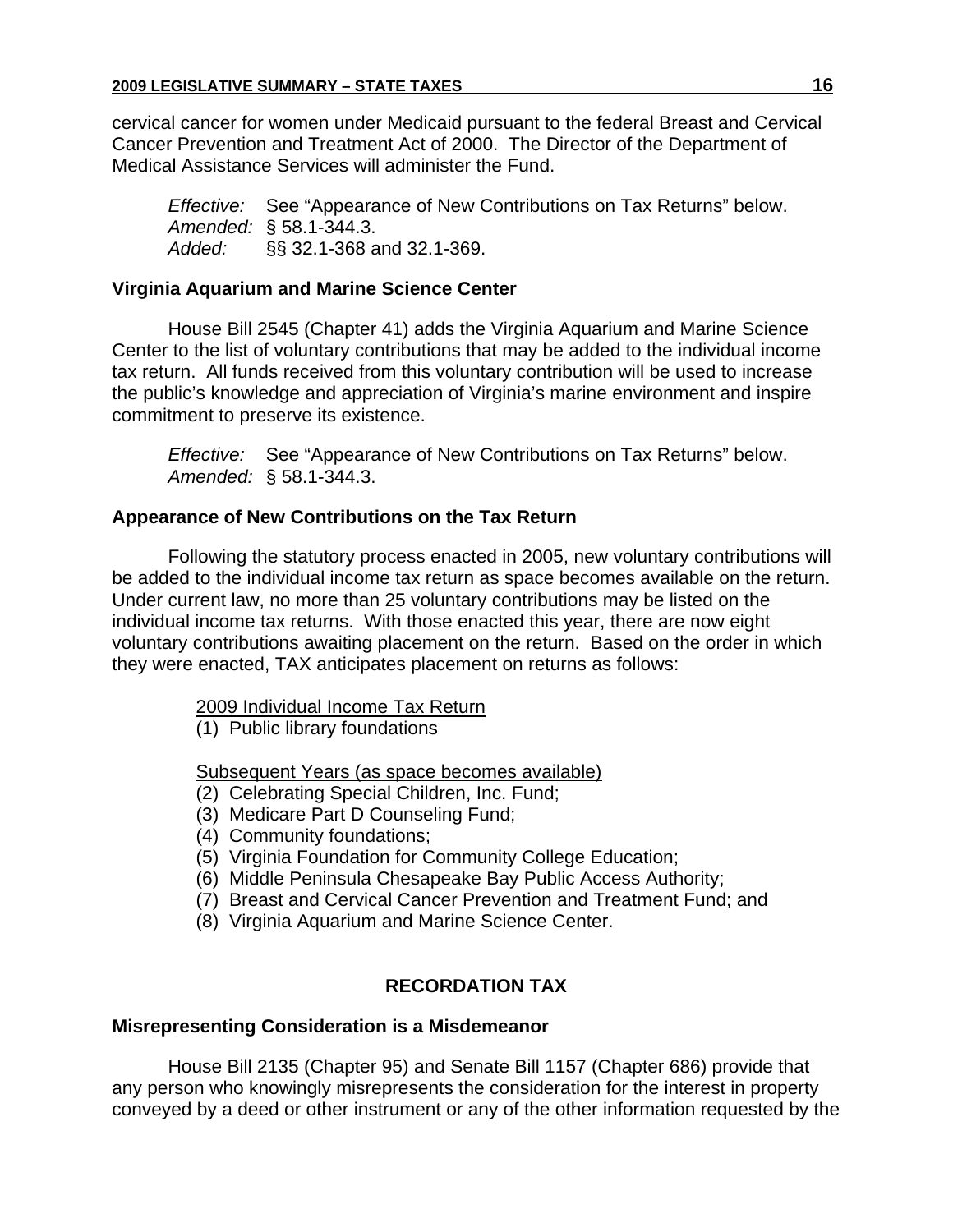clerk of court is be guilty of a Class 1 misdemeanor. In addition, if an understatement of the consideration is false or fraudulent with intent to evade a tax, a penalty equal to 100 percent of the tax due on the understatement will be added to the amount of the tax due, and interest will also be imposed on the tax.

*Effective:* July 1, 2009. *Amended:* § 58.1-812.

#### **Exemption for Affordable Housing Expanded**

Senate Bill 1309 (Chapter 574) expands the recordation tax exemption applicable to conveyances by nonprofit organizations of affordable housing in Amherst County and the City of Lynchburg to apply to conveyances of affordable housing in all localities in the state.

This recordation tax exemption is available to nonprofit organizations that are organized and operated to acquire real property and purchase materials to erect or rehabilitate housing that is subsequently sold to individuals who otherwise could not afford to buy a house. When this exemption was enacted in 1999, the primary organization that was expected to benefit was Habitat for Humanity, Inc.

*Effective:* July 1, 2009. *Amended:* § 58.1-811

## **RETAIL SALES AND USE TAX**

#### **Occasional Sales Definition Broadened for Certain Nonprofit Sales**

House Bill 1779 (Chapter 338) expands the Retail Sales and Use Tax exemption for occasional sales by authorizing nonprofit entities that are eligible to apply for a nonprofit entity exemption from taxation on their purchases of tangible personal property pursuant to *Va. Code* § 58.1-609.11, to make exempt sales of: 1) food, prepared food, and meals; and 2) tickets to events that include the provision of food, prepared food, and meals, provided such sales take place on fewer than 24 occasions in a calendar year. This act constitutes an expansion of the TAX's definition of occasional sales, which is generally limited to sales made on three or fewer occasions per year.

Under current law, nonprofit organizations that hold valid certificates of exemption from the TAX are authorized to purchase tangible personal property exempt of the Retail Sales and Use Tax. In addition, certain nonprofit organizations may elect not to collect the tax on otherwise taxable sales, provided: 1) the entity is within the same class of organization of any entity that was exempt from collecting the tax on June 30, 2003, and 2) the entity is organized exclusively to foster, sponsor, and promote physical education, athletic programs, and contests for youths in the Commonwealth. Organizations that enjoyed an exemption from collecting sales tax on taxable sales on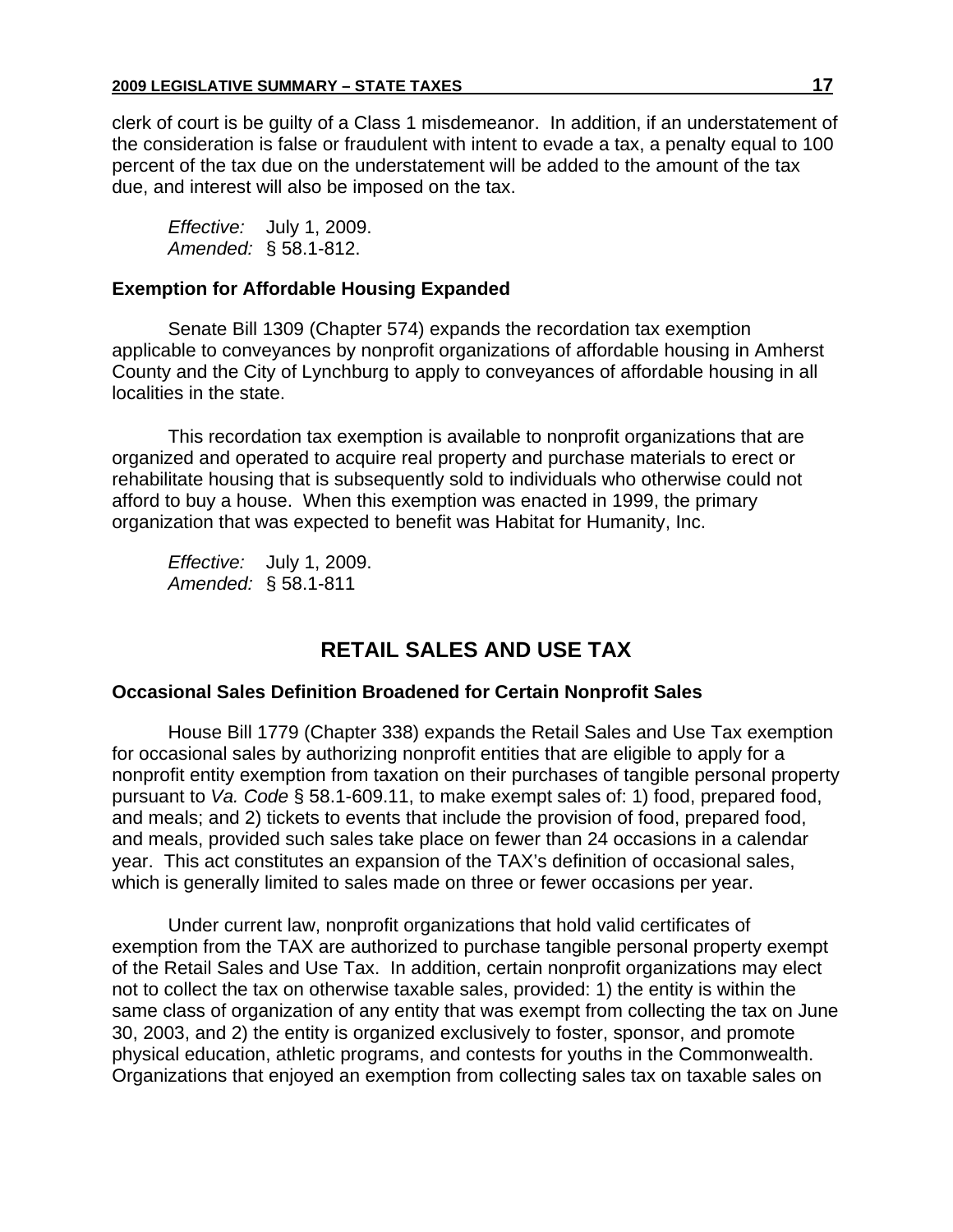June 30, 2003, include Parent Teacher Association organizations, Little League organizations, and Boy and Girl Scout organizations.

On October 20, 2008, TAX issued Tax Bulletin 08-11, which announced that effective October 1, 2008, any organization exempt from federal income taxation under *Internal Revenue Code* § 501(c) is authorized to make sales of 1) prepared food and meals and 2) tickets to events that include the provision of food, prepared food, and meals without collecting sales tax on such sales, provided certain requirements are met. Among these requirements, the organization is limited to holding such events on twelve or fewer occasions per year. Prior to issuance of Tax Bulletin 08-11, event tickets, cover charges, or minimum charges that included the provision of or the entitlement to food, drinks, or other tangible personal property constituted a sale of tangible personal property and were subject to the Retail Sales and Use Tax.

*Effective:* July 1, 2009. *Amended:* § 58.1-609.10.

#### **Nonprofit Audit Requirements Modified**

House Bill 2330 (Chapter 106) and Senate Bill 1222 (Chapter 526) modify the criteria for nonprofit organizations to be eligible for exemption from the Retail Sales and Use Tax by requiring that nonprofit organizations with gross annual revenues in the previous year of \$750,000 or greater provide a financial review performed by an independent certified public accountant. This act gives TAX the discretion to determine whether nonprofit entities with gross annual revenues in the previous year of \$1 million or greater provide a full financial audit or a financial review in order to qualify for exemption.

Nonprofit organizations are required to meet several requirements in order to be eligible to obtain a nonprofit entity exemption certificate to purchase tangible personal property exempt of the Retail Sales and Use Tax. Prior to enactment of this act, one of the requirements was that nonprofit entities with gross annual revenues in the previous year of \$1 million or greater were required to provide a full financial audit performed by an independent certified public accountant, while nonprofits with gross annual revenues between \$750,000 and \$1 million in the previous year were given the choice of providing a full financial audit, or a less expensive financial review.

*Effective:* July 1, 2009. *Amended:* § 58.1-609.11.

#### **Return and Remittance Schedule for Certain Dealers**

House Bill 1600 (Chapter 780), Item 5-0.00 #1c establishes a revised schedule, beginning June 20, 2010, for remittance to the Commonwealth of sales and use taxes collected by dealers with annual taxable sales of \$12 million or greater in the previous calendar year. Beginning with the month of June, the dealer would remit any tax due and file a retail sales and use tax return (i) for the first fifteen days of the month, on or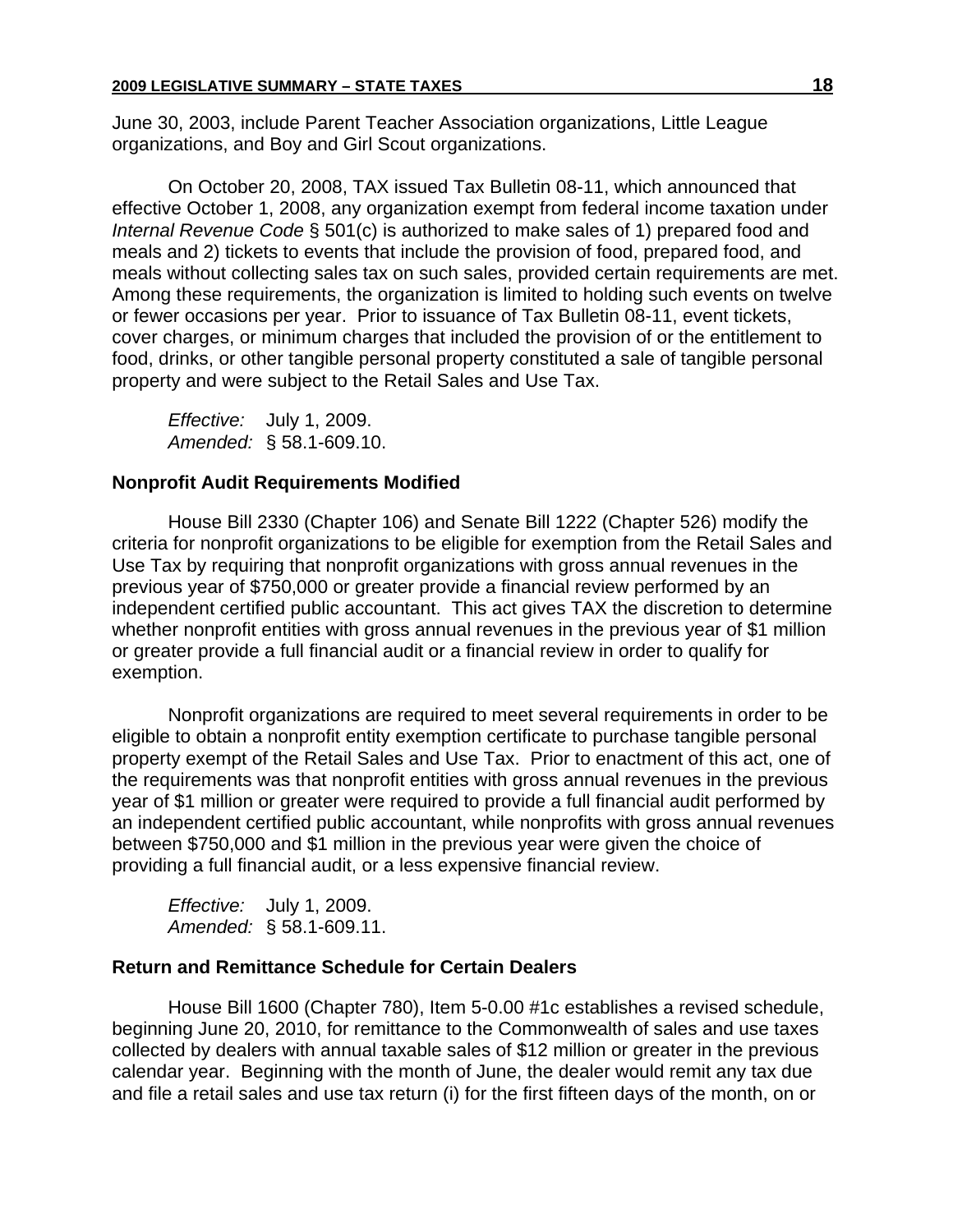before the  $20<sup>th</sup>$  of the same month, and (ii) for the remaining days in the month, on or before the  $20<sup>th</sup>$  day of the following month.

Under current law, every dealer required to collect or pay the Retail Sales and Use Tax shall, on or before the twentieth day of the month, file a retail sales and use tax return arising for the preceding calendar month and remit any tax due. A dealer may be required by the Tax Commissioner to file returns on an accounting period less frequent than monthly when, in the opinion of the Tax Commissioner, the administration of the taxes imposed by this chapter would be enhanced. If a dealer is required to file other than monthly, each such return shall be due on or before the  $20<sup>th</sup>$  day of the month following the close of the period. Each such return shall contain all information required for monthly returns.

*Effective:* July 1, 2009. *Amended:* § 58.1-615.1.

#### **Entitlement to Sales Tax Revenue for the City of Virginia Beach**

House Bill 1691 (Chapter 7) adds the City of Virginia Beach to the list of municipalities eligible to receive certain sales tax revenues generated by qualifying public facilities in their jurisdiction to repay bonds issued to pay the costs of such facilities and expands the list of bonds eligible to be repaid from such sales tax revenues to include bonds issued on or after July 1, 2009, but before July 1, 2012.

Before the 2009 General Assembly session, sales tax revenue attributable to sales in new or substantially renovated public facilities was transferred back to municipalities to pay the costs of the bonds issued to finance such facilities before July 1, 2007. Qualifying public facilities were auditoriums, coliseums, convention centers, conference centers, or hotels owned by a Virginia county, city, town or authority or other such public entity. Qualifying public facilities only included facilities located in the Cities of Hampton, Newport News, Norfolk, Portsmouth, Roanoke, Salem, Staunton, or Suffolk. Sales tax revenues generated from all transactions taking place in the facility, including, but not limited to, concessionaires sales, vending machine sales, and merchandise sales, are transferred back to the municipality. Entitlement to these sales tax revenues continues for the lifetime of the bonds, but not to exceed 35 years, and all such revenues are required to be applied to the repayment of the bonds. No remittance is made until construction of the facility is complete.

*Effective:* July 1, 2009. *Amended:* § 58.1-608.3.

### **Entitlement to Sales Tax Revenue for the City of Richmond and Qualifying Baseball Stadiums**

House Bill 1803 (Chapter 47) and Senate Bill 1021 (Chapter 835):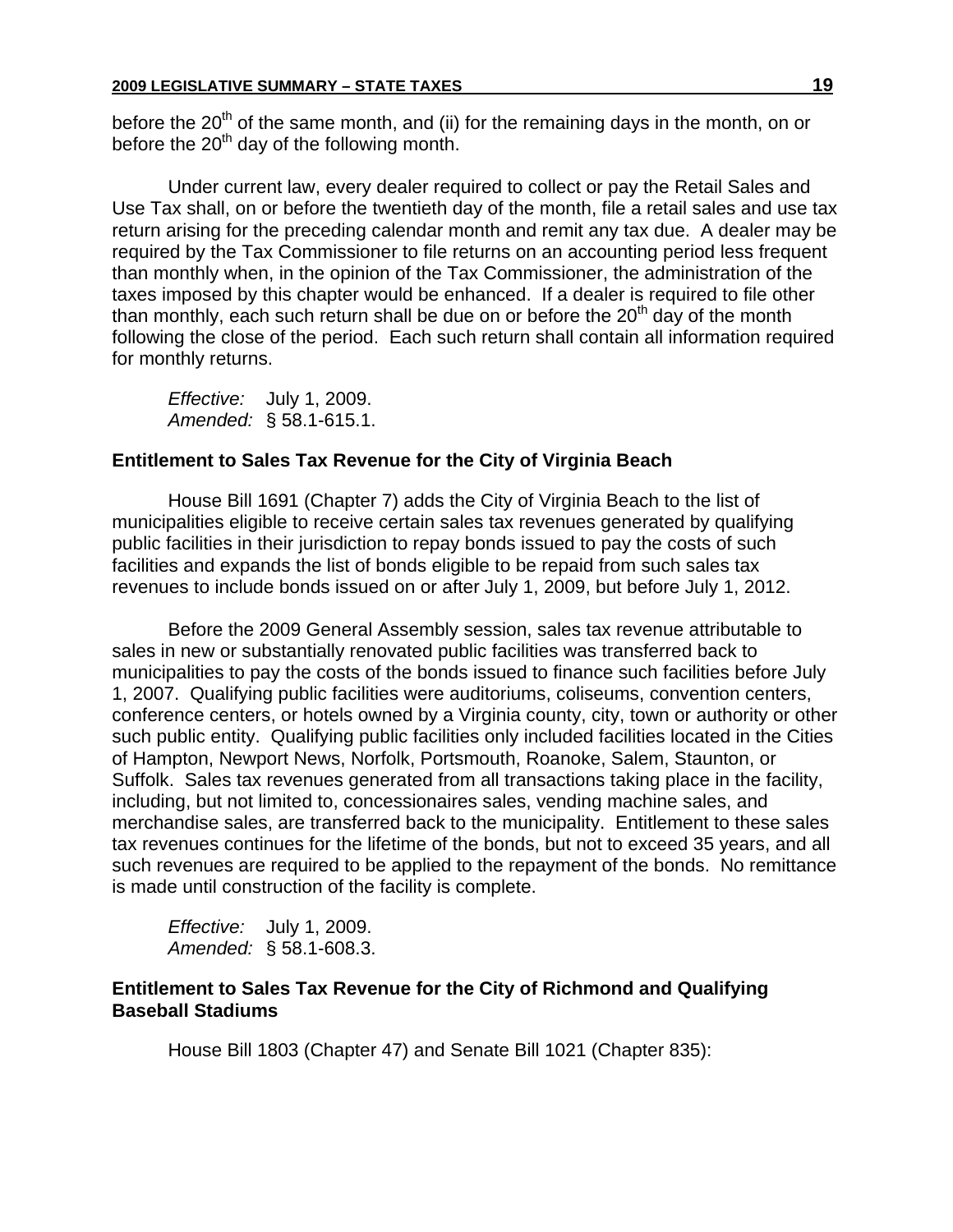- Add the City of Richmond to the list of municipalities eligible to receive certain sales tax revenues generated by qualifying public facilities in their jurisdiction to repay bonds issued to pay the costs of such facilities;
- Expand qualifying public facilities to include sports facilities and structures attached thereto that are designed for use primarily as baseball stadiums for minor league professional baseball affiliated teams; and
- Expand the list of bonds eligible to be repaid from Retail Sales and Use Tax revenues generated by public facilities to include the repayment of bonds issued on or after July 1, 2009, but before July 1, 2012.

For more information regarding the previous treatment of sales tax revenues attributable to qualifying public facilities, see "Entitlement to Sales Tax Revenue for the City of Virginia Beach" above.

*Effective:* July 1, 2009. *Amended:* § 58.1-608.3.

## **Entitlement to Sales Tax Revenue for Qualifying Public Facilities**

House Bill 2091 (Chapter 93) and Senate Bill 868 (Chapter 499) expand the list of bonds issued by designated municipalities to pay the costs of qualifying public facilities located within their jurisdiction that are eligible to be repaid from certain Retail Sales and Use Tax revenues generated by such facilities to include the repayment of bonds issued on or after July 1, 2009, but before July 1, 2012 and expand the entitlement to certain sales tax revenues to include bonds issued to pay the costs of increases in floor space of at least 10 percent in a qualifying public facility that was constructed after December 31, 1991. One facility that may benefit from this legislation is the Hotel Roanoke Conference Center, as the City of Roanoke is considering an expansion of the public facility.

For more information regarding the previous treatment of sales tax revenues attributable to qualifying public facilities, see "Entitlement to Sales Tax Revenue for the City of Virginia Beach" above.

*Effective:* July 1, 2009. *Amended:* § 58.1-608.3.

## **Exemption for the Fabrication of Foodstuffs**

House Bill 2360 (Chapter 36) and Senate Bill 944 (Chapter 832) provide an exemption from the Retail Sales and Use Tax for the fabrication of animal meat, grains, vegetables, and other foodstuffs when the purchaser i) supplies the foodstuffs and they are consumed by the purchaser or his family, ii) is an organization exempt from taxation under § 501 (c)(3) or (c)(4) of the Internal Revenue Code, or iii) donates the foodstuffs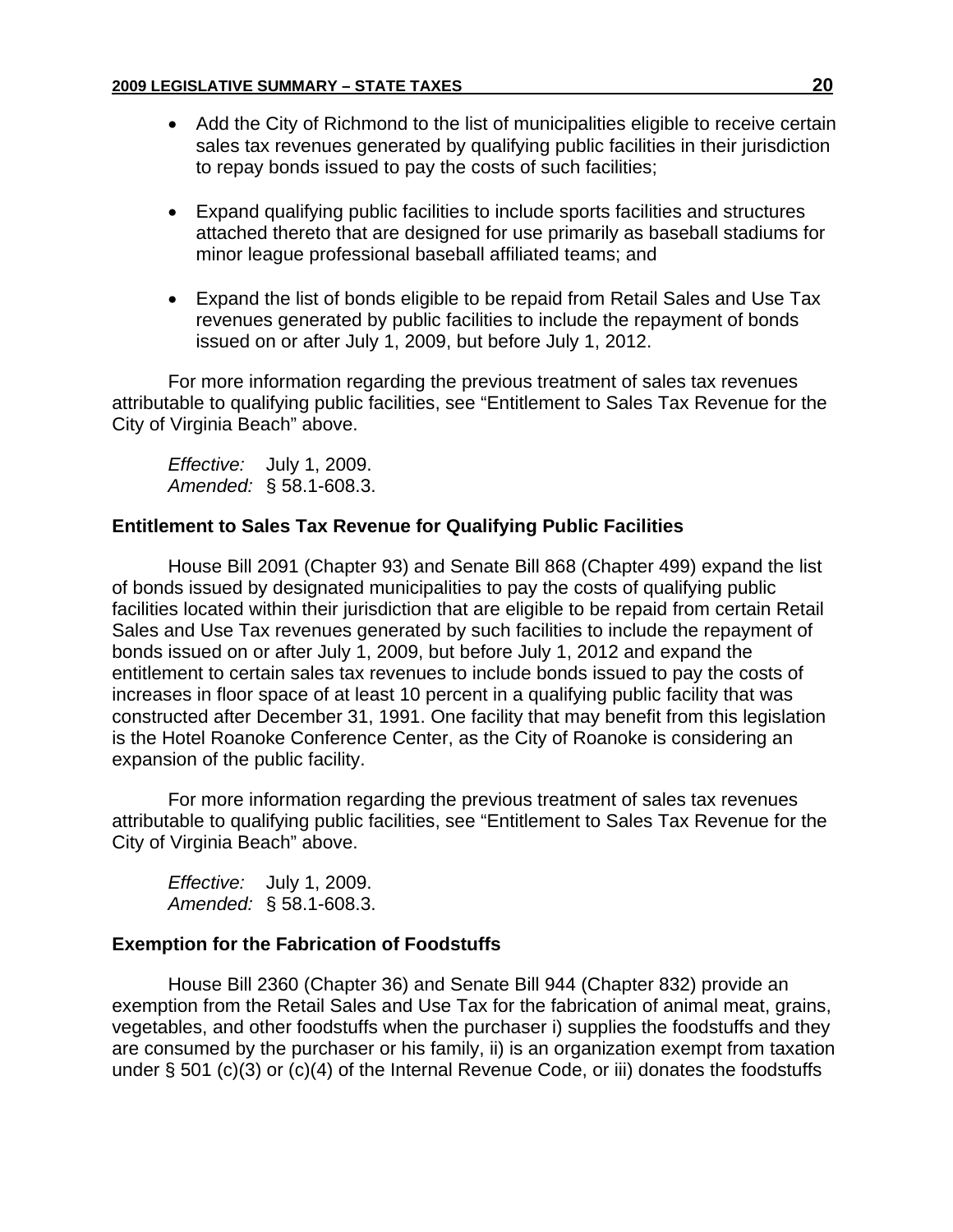to an organization exempt from taxation under  $\S$  501 (c)(3) or (c)(4) of the Internal Revenue Code.

Under current law, the processing of meat, grains, vegetables, and other foodstuffs for a charge is considered fabrication labor and is subject to the Virginia Retail Sales and Use Tax. However, the Retail Sales and Use Tax is not applicable to butchers, slaughterhouses and other agricultural product processors when they process meat or other agricultural products that will be resold. Such transactions qualify for the "sale for resale" exemption.

*Effective:* July 1, 2009. *Amended:* § 58.1-609.10.

## **Exemption for Data Centers**

Senate Bill 944 (Chapter 832) provides an exemption from the Retail Sales and Use Tax, beginning July 1, 2010 and ending June 30, 2020, for computer equipment purchased or leased for the processing, storage, retrieval, or communication of data, including but not limited to servers, routers, connections, and other enabling hardware. Such computer equipment must be purchased or leased for use in a data center that (a) is located in a Virginia locality, (b) results in a new capital investment on or after July 1, 2009 of at least \$150 million, and (c) results in the creation on or after July 1, 2009 of at least 50 new jobs associated with the operation or maintenance of the data center provided that such jobs pay at least one and one half times the prevailing average wage in that locality. Computer equipment purchased or leased to upgrade, supplement, or replace computer equipment purchased or leased in the initial investment is also exempt from Retail Sales and Use Tax.

Qualifying persons must enter into a memorandum of understanding with the Virginia Economic Development Partnership Authority that, at a minimum, provides the details for (1) determining the amount of capital investments made and the number of new jobs created, (2) the timeline for achieving the capital investment and new job goals, (3) the repayment obligations should those goals not be achieved, and (4) any conditions under which repayment of the exemption may be required.

*Effective:* July 1, 2009. *Amended:* § 58.1-609.10.

## **COMMUNICATIONS SALES AND USE TAX**

## **Local Distributions from the Communications Sales and Use Tax**

House Bill 2607 (Chapter 680) and Senate Bill 891 (Chapter 683) allows TAX to administratively correct distributions from the Communications Sales and Use Tax Trust Fund to localities. If any locality failed to submit, or incorrectly submitted, to the Auditor of Public Accounts data on telecommunications or television cable funds collected in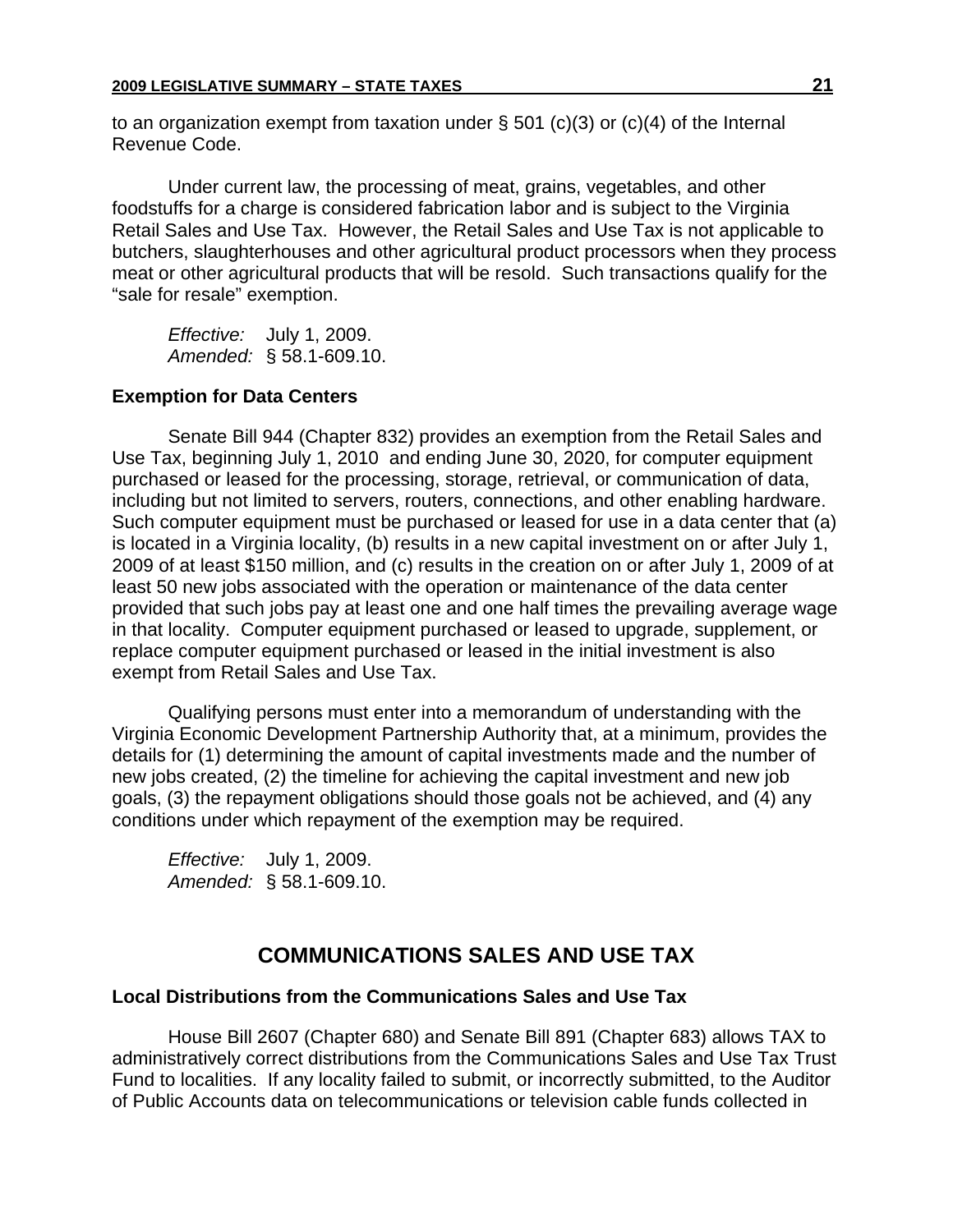#### **2009 LEGISLATIVE SUMMARY – STATE TAXES 22**

Fiscal Year 2006 from repealed local communications taxes and fees, the locality may submit such data to TAX by either an audited financial statement or a statement of receipts verified in writing by an independent certified public accountant. The locality would receive the monthly distributions beginning with the next distribution at least 60 days after TAX receives the statement.

The acts allow the Town of Clifton to receive monthly distributions beginning on July 1, 2009 from the Communications Sales and Use Tax Trust Fund as if the Auditor of Public Accounts had certified that the town had received \$6,315 of telecommunications and television cable funds in Fiscal Year 2006.

Previously, all of the revenues available for distribution to localities from Communications Sales and Use Tax Trust Fund were allocated based on a percentage determined by the Auditor of Public Accounts based on local revenues from repealed local communications taxes and fees received by localities in Fiscal Year 2006.

*Effective:* July 1, 2009. *Amended:* § 58.1-662.

## **DIGITAL MEDIA FEE**

#### **Imposition of Digital Media Fee**

Senate Bill 1421 (Chapter 531) imposes a Digital Media Fee on the in-room rental or purchase of digital media equal to 10 percent of the price of the digital media. The fee is imposed in facilities offering guest rooms rented out for continuous occupancy for fewer than 90 days, such as hotels and motels. Digital media is defined as any audio-visual work received through the in-room television for a separate charge, including, but not limited to, any motion picture, television or audio programming, or game, regardless if it is transmitted in an analog or digital format. Digital media does not include internet access or telephone service.

The fee is administered by the Department of Taxation in the same manner as the Retail Sales and Use Tax. After the administrative costs are subtracted, 50 percent of the revenues generated from the fee is deposited into the General Fund, and the other 50 percent of the revenues is deposited into the Governor's Motion Picture Opportunity Fund to be used for film incentive programs established by the Virginia Film Office.

*Effective:* July 1, 2009. *Amended:* §§ 58.1-1731, 58.1-1732, and 58.1-1733.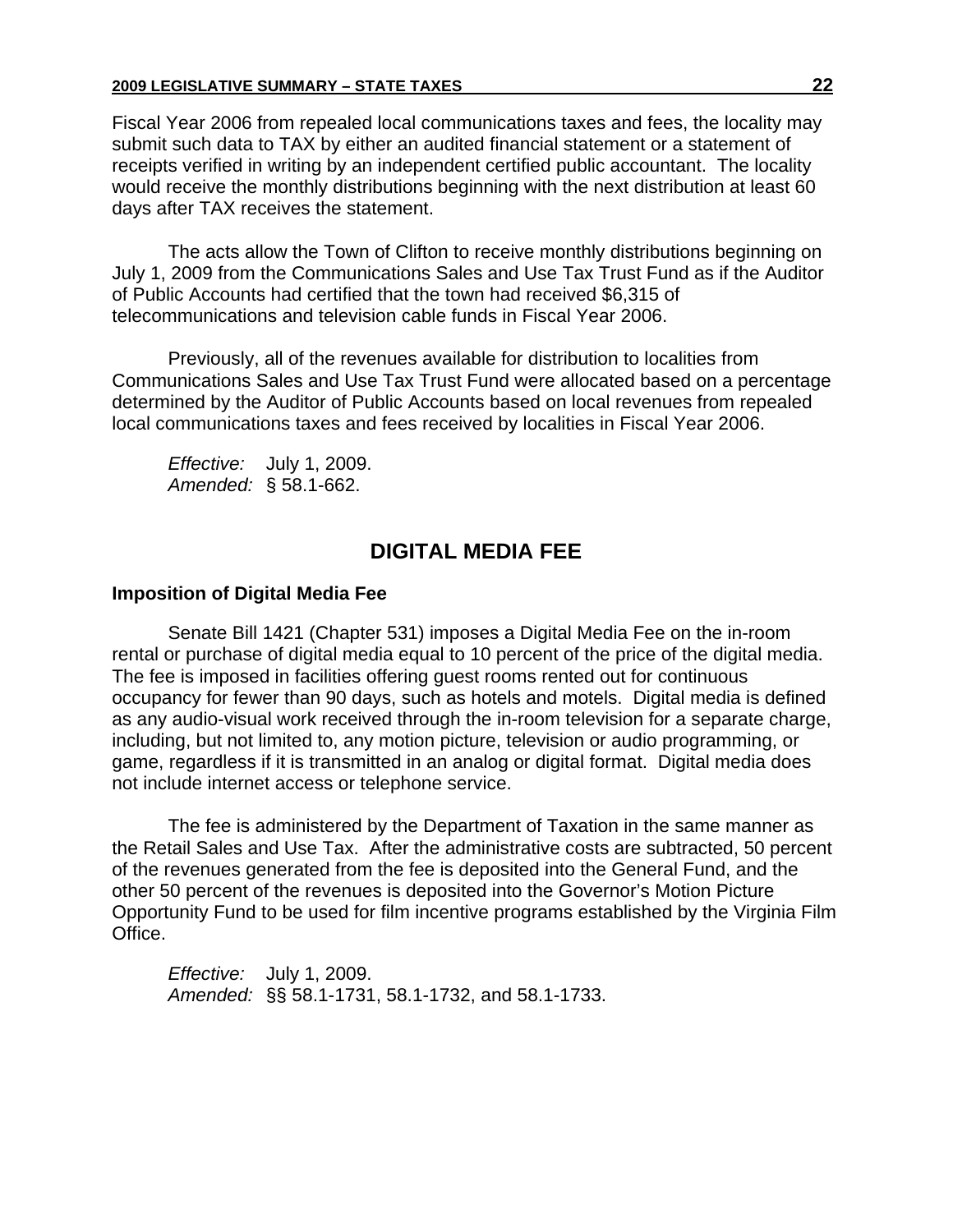## **TRANSPORTATION AUTHORITY TAXES AND FEES**

#### **Abolishment of the Hampton Roads Transportation Authority**

House Bill 1580 (Chapter 864) abolishes the Hampton Roads Transportation Authority and eliminate the taxes, fees, and charges that it was authorized to impose. The legislation continues the authority of the counties and cities wholly embraced by the Hampton Roads metropolitan planning area as of January 1, 2008 to impose an additional real property tax on commercial and industrial property and to create special regional transportation tax districts.

On February 29, 2008, the Virginia Supreme Court ruled that the provisions in House Bill 3202 (Acts of Assembly 2007, Chapter 896) that permitted the Northern Virginia Transportation Authority to impose regional taxes and fees violated the Constitution of Virginia and were invalid. While the Hampton Roads Transportation Authority taxes were not addressed in the Virginia Supreme Court's decision, because it was likely that a court would determine that the taxes violate the Virginia Constitution on the same basis, the Hampton Roads Transportation Authority never imposed the taxes.

Under current law, the Cities of Chesapeake, Hampton, Newport News, Norfolk, Poquoson, Portsmouth, Suffolk, Virginia Beach, and Williamsburg and the Counties of Isle of Wright, James City, and York are authorized to impose an additional real property tax not to exceed \$0.10 per \$100 of assessed value on real property used for or zoned to permit commercial or industrial uses.

*Effective:* July 1, 2009. *Amended:* §§ 33.1-23.03, 58.1-811, 58.1-2403, 58.1-2425, and 58.1-3221.3.

#### **Imposition of the Motor Vehicle Fuel Sales Tax on Distributors**

Senate Bill 1532 (Chapter 532) repeals the current Motor Vehicle Fuel Sales Tax imposed in the Northern Virginia Transportation District and the Potomac and Rappahannock Transportation District and replaces it with a tax on distributors engaged in the business of selling fuels at wholesale to retail dealers for retail sale in the Northern Virginia Transportation District and the Potomac and Rappahannock Transportation District. The tax is imposed at a rate of 2.1 percent of the sales price charged by the distributor for motor fuels and remitted monthly to TAX. Distributors are allowed a dealer discount of 2 percent of the tax collected as compensation for accounting for and remitting the tax. The revenue from the tax continues to be distributed monthly to the appropriate district to be used for transportation needs within the district.

Under current law, a 2% Motor Vehicle Fuel Sales Tax is imposed on motor fuel retailers and is levied in the localities that comprise the Potomac and Rappahannock Transportation District and the Northern Virginia Transportation District.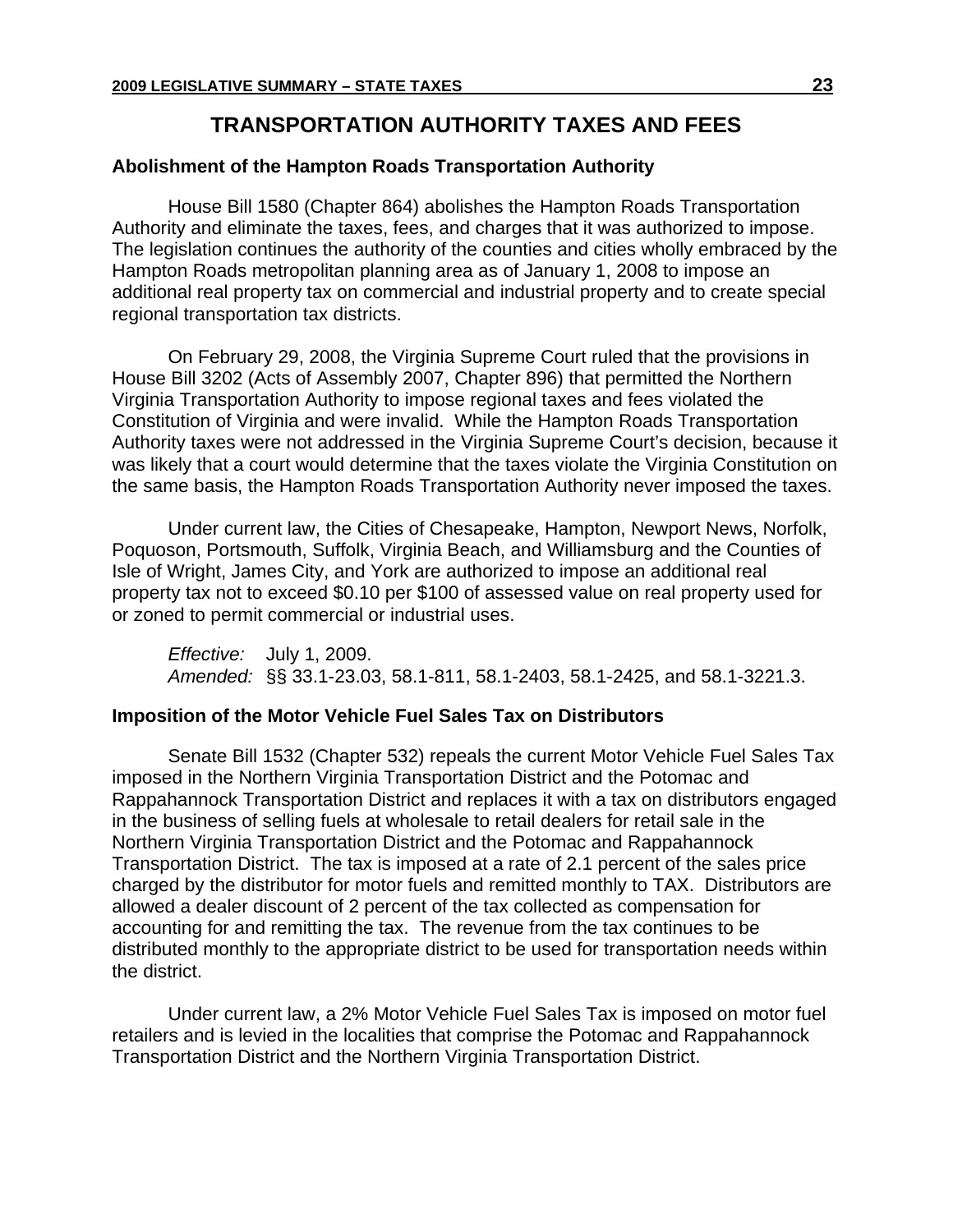*Effective:* January 1, 2010. *Amended:* §§ 58.1-1719, 58.1-1720, and 58.1-1722. *Added:* § 58.1-1718.1.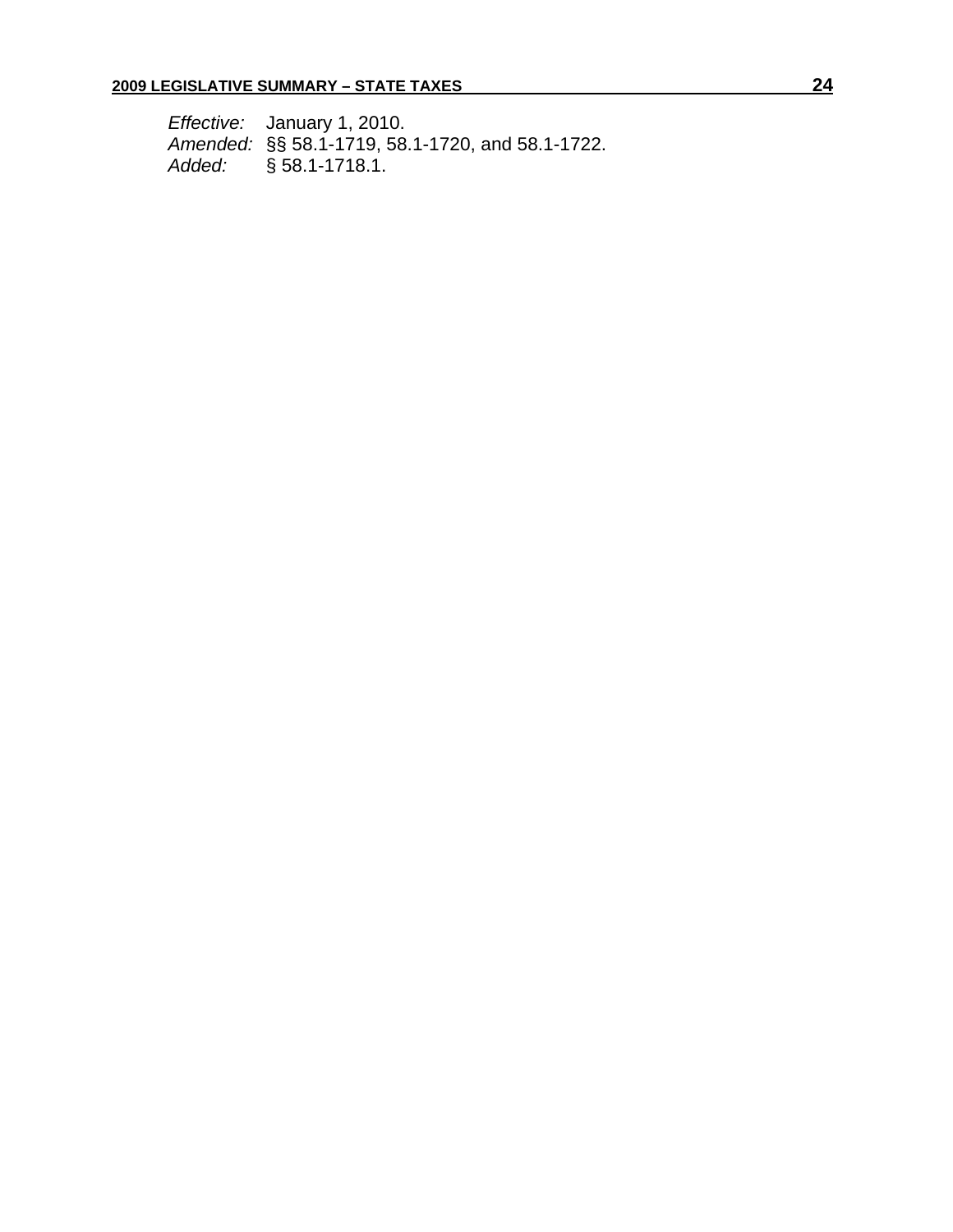## **LOCAL TAX**

## **LEGISLATION**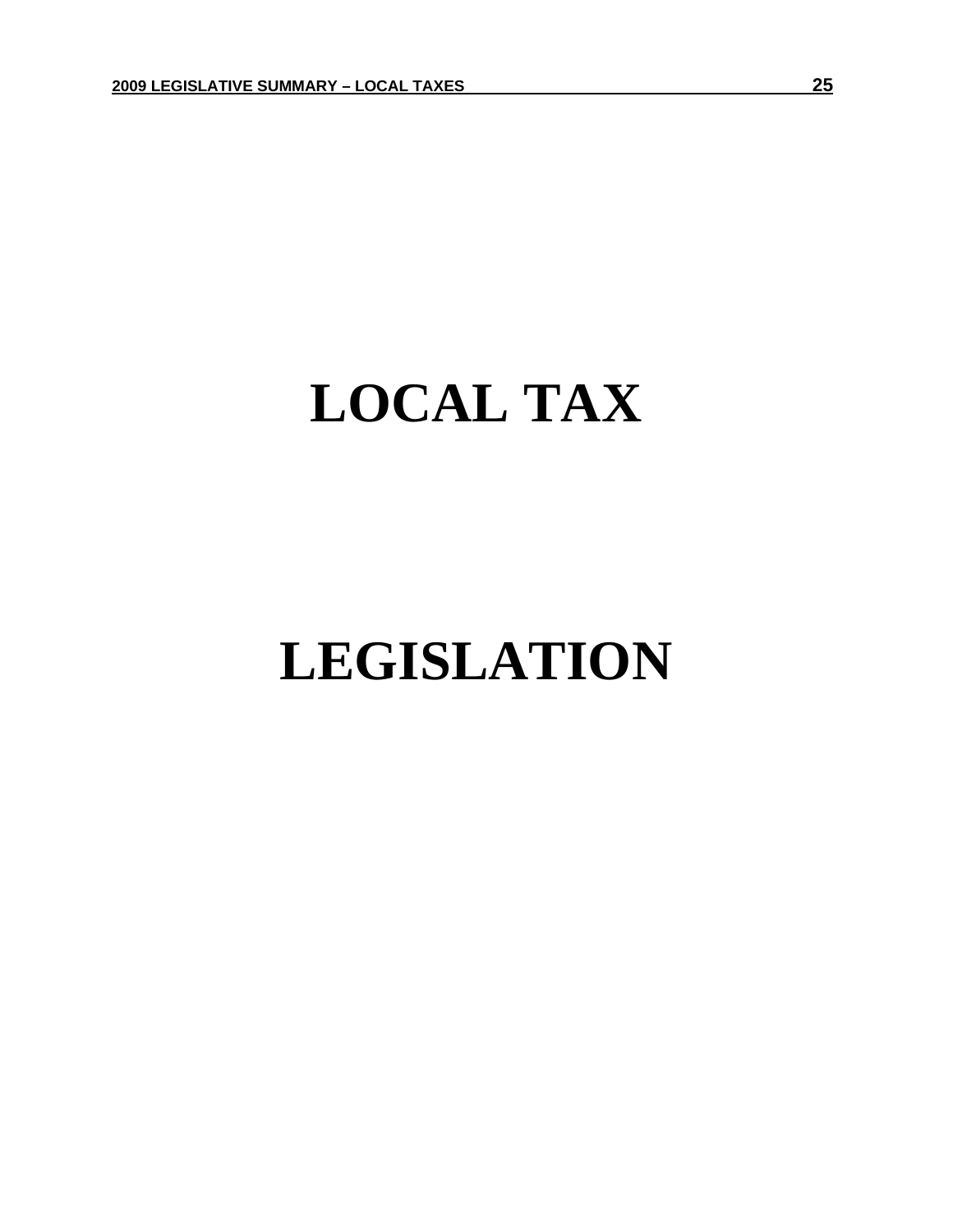## **TANGIBLE PERSONAL PROPERTY TAX**

#### **Exemption for Pollution Control Equipment Expanded**

House Bill 2084 (Chapter 671) provides an exemption from state and local property taxation for all certified pollution control equipment and facilities. It also excludes the land on which such equipment or facilities are located from the definition of certified pollution control equipment.

Prior to enactment of this act, local governing bodies were authorized, but not required, to exempt or partially exempt certified pollution control equipment and facilities from local taxation. Localities were only required to provide an exemption for certified pollution control equipment and facilities consisting of equipment used in collecting, processing, and distributing, or generating electricity from, landfill gas or synthetic or natural gas recovered from waste, including equipment used to grind, chip, or mulch trees, tree stumps, underbrush, and other vegetative cover for reuse as landfill gas or synthetic or natural gas recovered from waste, placed in service on or after July 1, 2006.

Certified pollution control equipment and facilities are defined as any property, including real or personal property, equipment, facilities, or devices, used primarily for the purpose of abating or preventing pollution of the atmosphere or waters of the Commonwealth and which the appropriate state certifying authority has certified to the Department of Taxation as having been constructed, reconstructed, erected, or acquired in conformity with the state program or requirements for abatement or control of water or atmospheric pollution or contamination. Such property includes, but is not limited to, any equipment used to grind, chip, or mulch trees, tree stumps, underbrush, and other vegetative cover for reuse as mulch, compost, landfill gas, synthetic or natural gas recovered from waste or other fuel, and equipment used in collecting, processing, and distributing, or generating electricity from, landfill gas or synthetic or natural gas recovered from waste, whether or not such property has been certified to the Department of Taxation by a state certifying authority.

*Effective:* July 1, 2009. *Amended:* § 58.1-3660.

#### **Duty to File Lists with Commissioner of the Revenue**

House Bill 2289 (Chapter 672) and Senate Bill 896 (Chapter 501) require that upon the written request of the local Commissioner of the Revenue, every property owners' association, condominium unit owners' association, and proprietary lessees' association provide to the Commissioner of the Revenue a list of the owners of property it manages, to the extent it maintains such a list. This act also requires that upon the written request of the local Commissioner of the Revenue, owners or operators of selfservice storage facilities that make the outdoor common area of such facilities available for storage of tangible personal property on a rental or leased basis file with the Commissioner of the Revenue on or before February 1<sup>st</sup> of each year, a list giving the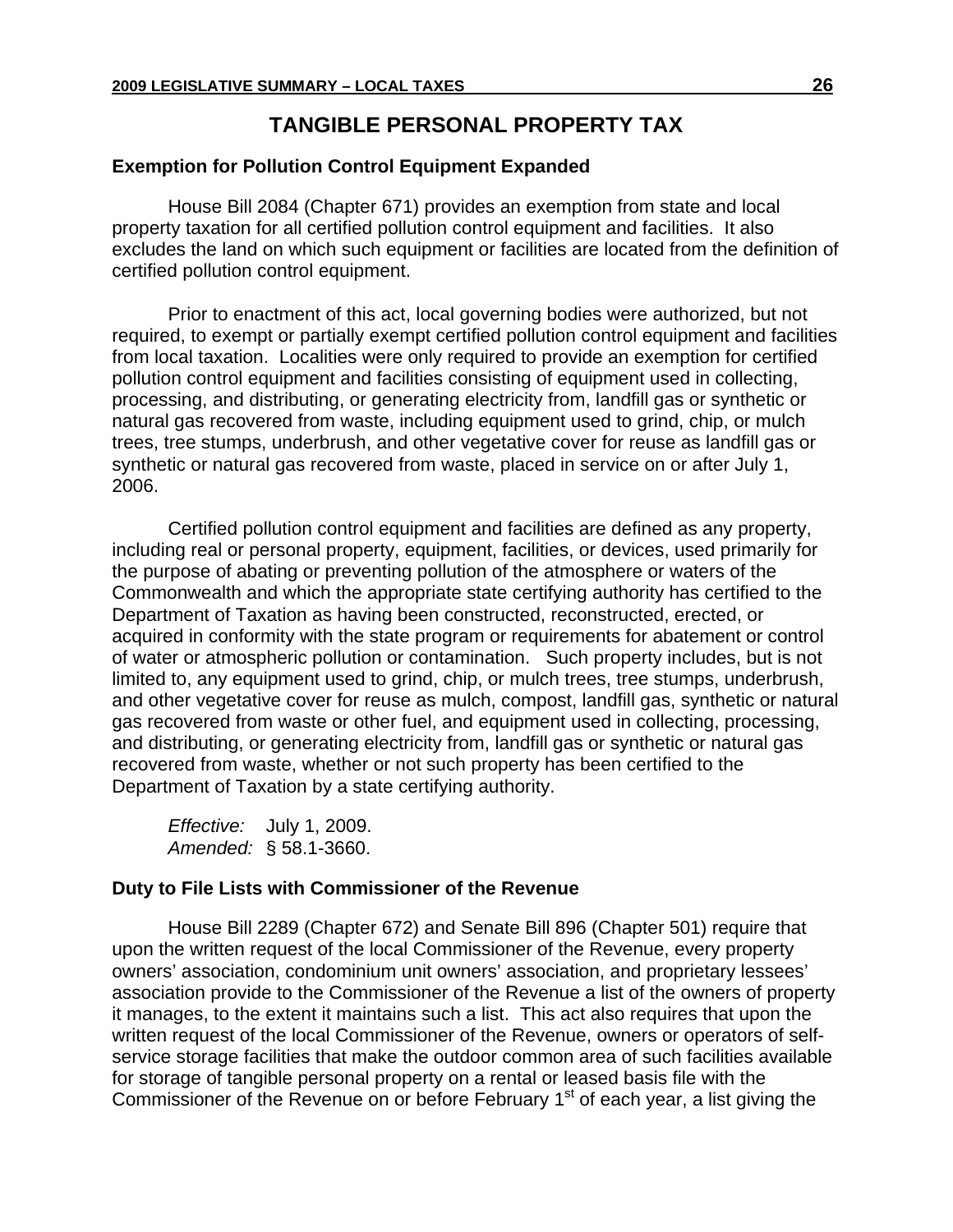name and address of every tenant renting the common area space of the storage facility as of the preceding January 1<sup>st</sup>.

Prior to enactment of this act, only owners or operators of apartment houses, office buildings, shopping centers, trailer courts, marinas, or privately owned airports in Virginia were required, upon written request, to file with the local Commissioner of the Revenue, a list giving the name and address of every tenant of such building for use in administering the local property taxes.

*Effective:* July 1, 2009. *Amended:* § 58.1-3901.

#### **Separate Classification for Large Capacity Motor Vehicles**

House Bill 2524 (Chapter 40) creates a separate classification for local property tax purposes for motor vehicles with a seating capacity of at least 30 persons, including the driver. Vehicles in this new classification can be taxed at a rate not to exceed the general rate imposed on tangible personal property.

*Effective:* July 1, 2009. *Amended:* § 58.1-3506.

#### **Separate Classification for Motor Vehicles Powered Solely by Electricity**

House Bill 2592 (Chapter 44) creates a separate classification for local property tax purposes for motor vehicles powered solely by electricity. Vehicles in this new classification can be taxed at a rate not to exceed the general rate imposed on tangible personal property.

*Effective:* July 1, 2009. *Amended:* § 58.1-3506.

## **REAL ESTATE TAX**

#### **Notice Requirements for Public Hearing to Increase Local Property Rates**

House Bill 2308 (Chapter 30) and Senate Bill 1003 (Chapter 511) shorten the notice requirements to fourteen days for the public hearing every locality must hold prior to increasing its real property tax when that locality's assessment of real property results in an increase in real property tax revenue of greater than one percent over the prior year's revenue. The fourteen-day notice requirement applies for any hearing that occurs in a year in which neither a general appropriation act nor amendments to a general appropriation act providing appropriations for the immediately following fiscal year have been enacted by April  $30<sup>th</sup>$  of that year.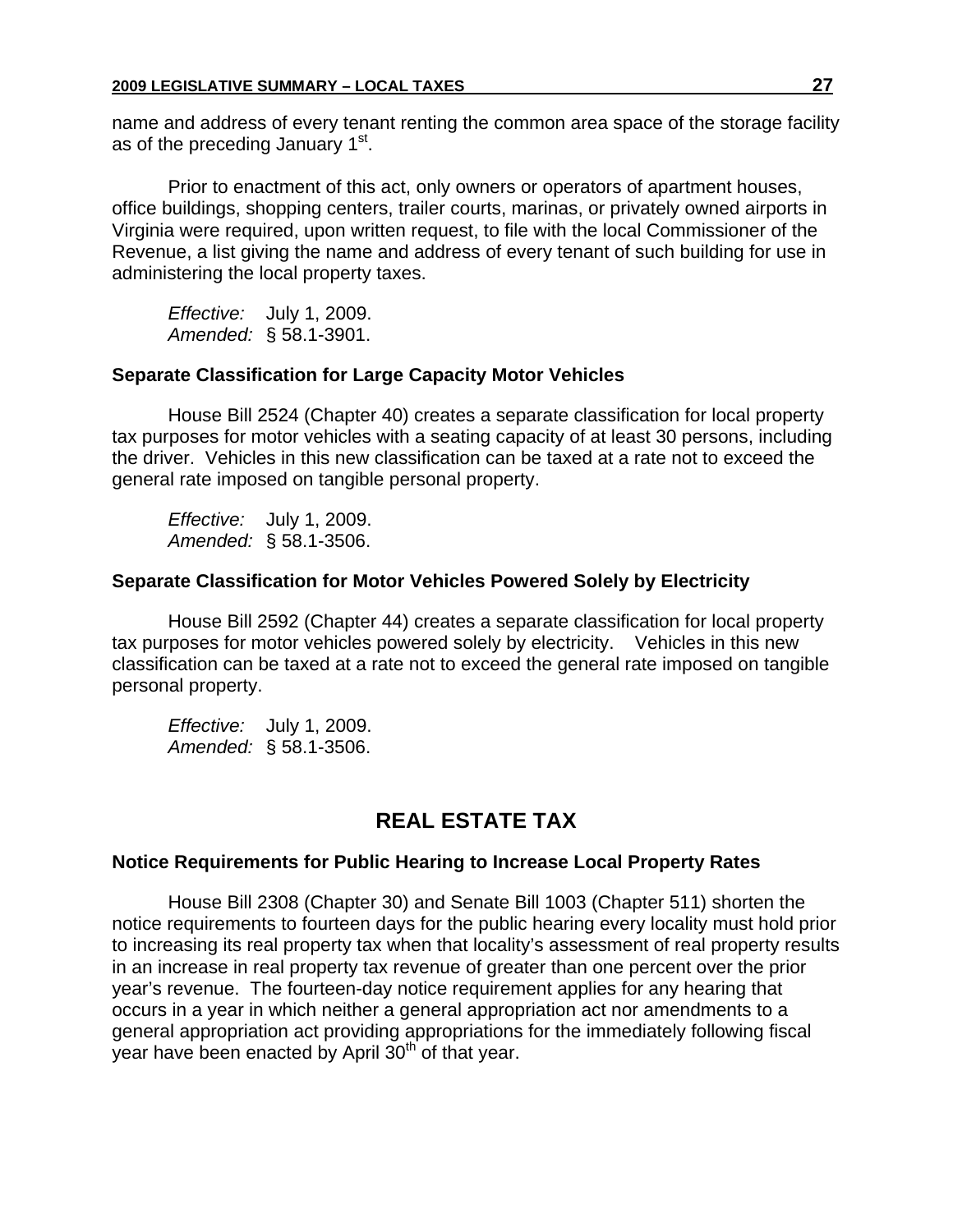#### **2009 LEGISLATIVE SUMMARY – LOCAL TAXES 28**

When any annual assessment, biennial assessment, or general reassessment of real property by a locality will result in an increase of one percent or more in the total real property tax levied, the locality is required to reduce its rate of levy for the forthcoming tax year. If the governing body desires to increase the rate above the reduced rate, it must first hold a public hearing, and must provide notice of this hearing at least thirty days prior to the public hearing.

Department and agency heads of localities are required to prepare and submit to their local governing bodies an estimate of the amount of money needed during the ensuing fiscal year for their departments or agencies by April 1 of each year. Generally, local governing bodies must approve the budget and fix a tax rate for the budget year by July 1, the date on which the fiscal year begins. The local governing bodies generally have from April  $1<sup>st</sup>$  to June  $30<sup>th</sup>$  to prepare and approve the locality's budget.

Because localities depend upon state appropriated funds as a major source of revenue, it is difficult for them to prepare a local budget without knowing how much money will be appropriated to the locality by the General Assembly. This act assists localities in making the determination as to whether an increase in the real property tax is necessary.

*Effective:* July 1, 2009. *Amended:* § 58.1-3321.

#### **Architects Authorized to Certify Energy Efficiency of Buildings**

Senate Bill 1004 (Chapter 512) adds architects to the list of professionals who are authorized to certify that a building qualifies as an energy efficient building for local Real Property Tax purposes.

The *Constitution of Virginia* authorizes the General Assembly to define and classify taxable subjects. Most real estate is considered to be one class of property subject to the same rate of tax. In the 2002, 2003, and 2007 General Assembly Sessions, however, separate classifications of real property were created for certain localities in Virginia.

Energy efficient buildings constitute a separate class of property for purposes of local taxation. An energy efficient building is defined to include any building that exceeds the energy efficiency standards prescribed in the Virginia Uniform Statewide Building Code by at least 30 percent. Prior to enactment of this act, the certification of energy efficiency for these buildings could be made only by a licensed architect or professional engineer designated by the locality. This act adds architects to the list of qualifying professionals authorized to certify that a building qualifies as energy-efficient.

*Effective:* July 1, 2009. *Amended:* § 58.1-3221.2.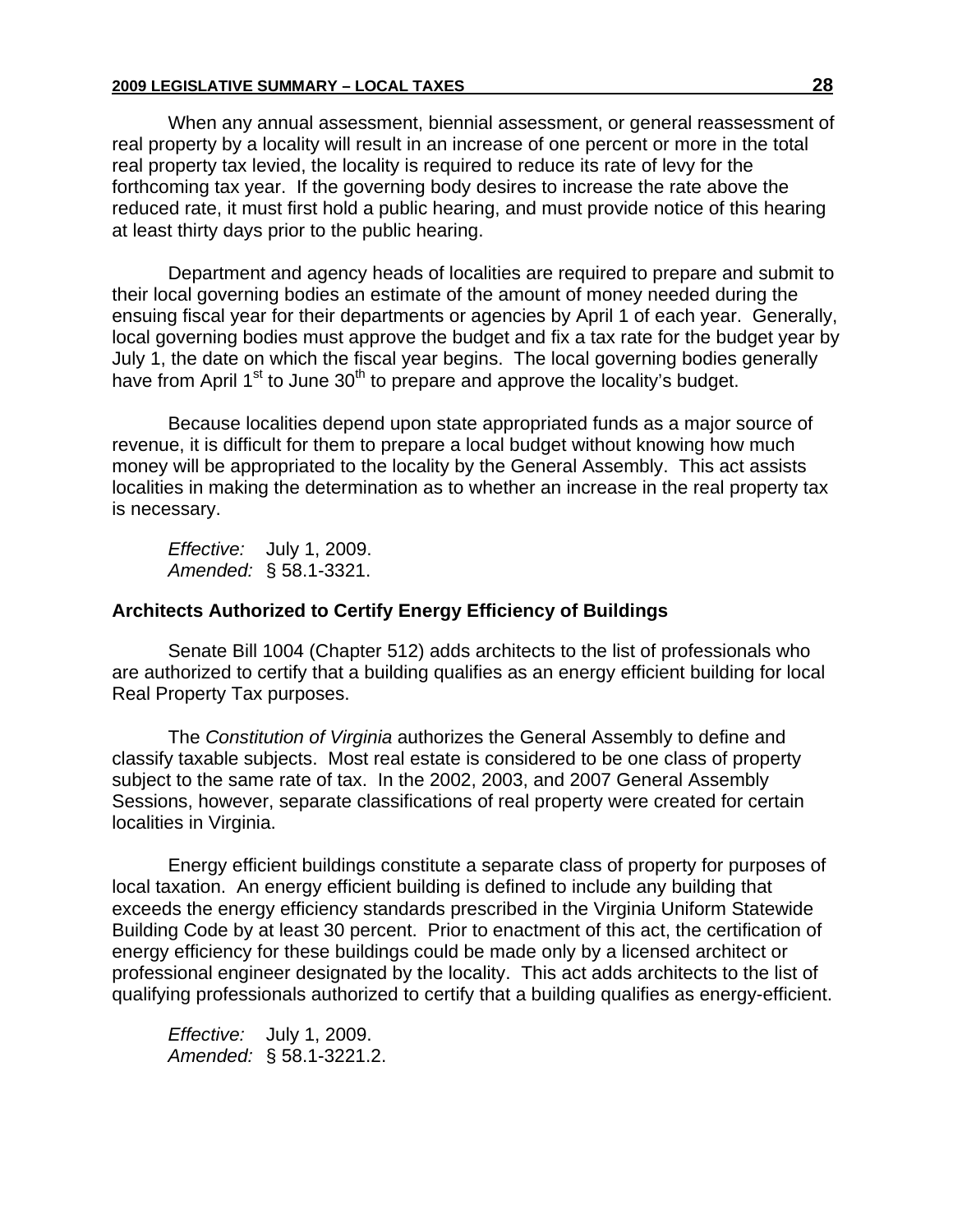#### **Special Assessment Rules for Certain Affordable Rental Housing**

Senate Bill 1052 (Chapter 264) authorizes owners of real property containing more than four residential units that is operated as affordable rental housing to apply to the locality in which the property is located to have the property assessed under the special assessment rules for affordable rental housing. Under the terms of the act, the locality is required to grant the owner's application if: 1) the owner charges rents at levels that meet the locality's definition of affordable housing, and 2) the real property does not have any pending building code violations at the time of the application.

Real property containing more than four residential units operated as affordable housing may qualify for special assessment rules. The special assessment rules require localities to consider: 1) the impact of any legally imposed rent restrictions; 2) any additional operating expenses associated with affordable housing compliance requirements; and 3) any legally imposed restrictions on the transfer of title or other restraints on alienation. Federal or state income tax credits with respect to affordable housing are not to be considered real property or income attributable to real property.

*Effective:* July 1, 2009. *Amended:* § 58.1-3295.

#### **Timing of General Reassessments in Augusta County**

Senate Bill 1356 (Chapter 529) authorizes Augusta County to elect, by majority vote of its board of supervisors, to conduct its general reassessments at either five-year or six-year intervals.

Prior to enactment of this act, every county was required to conduct a general reassessment of real estate every four years. Only counties with total populations of 50,000 or less were permitted to elect, by majority vote of the board of supervisors, to conduct their general reassessments at either five-year or six-year intervals.

*Effective:* July 1, 2009. *Amended:* § 58.1-3252.

#### **Sale of Tax Delinquent Property**

House Bill 2651 (Chapter 682) relieves a deed of trust creditor from the requirement that he or she must file a claim with the circuit court within 90 days after notice of judicial proceedings instituted by the locality to have tax delinquent property sold to pay the delinquent taxes in order to be entitled to any proceeds from the sale.

Localities are given a broad array of tools to collect delinquent taxes, including collection from the taxpayer's bank account, wages, or income tax refunds; suits against the taxpayer personally; and sale of the real estate to which the tax lien has attached. In certain instances, localities may petition the circuit court to appoint a special commissioner to convey tax-delinquent property to the locality in lieu of a sale at public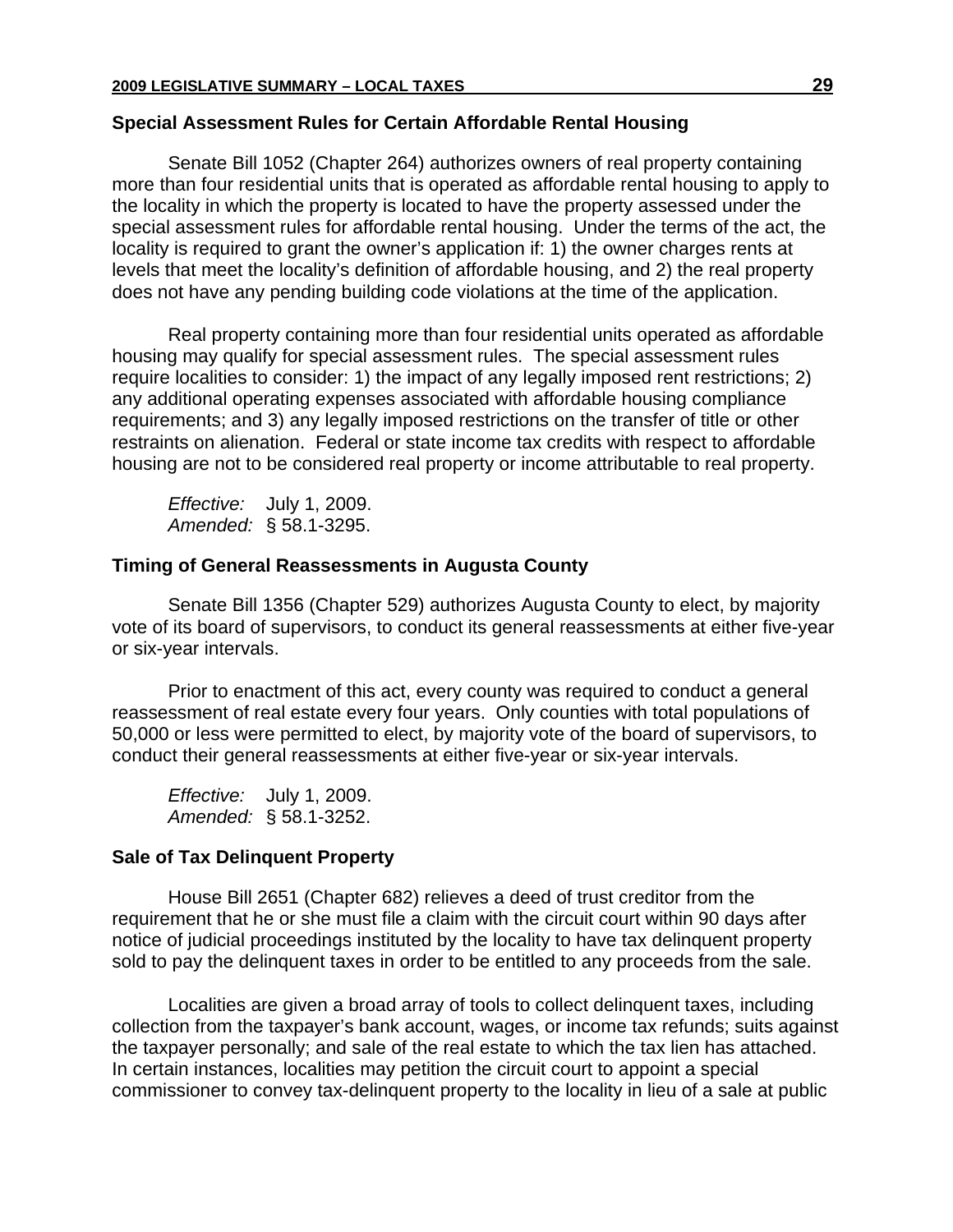auction. In order to qualify, the parcel must: 1) have delinquent real estate taxes or have a lien against the parcel for certain specified reasons; 2) have an assessed value of \$50,000 or less; and 3) the taxes or liens, together with penalty and accumulated interest, must exceed 60% of the assessed value of the parcel, or the taxes alone must exceed 25% of the assessed value of the parcel. In order to initiate proceedings for the appointment of a special commissioner or for the sale of the real estate, the locality must file a bill in equity to subject the real estate to the lien for the delinquent taxes. Prior to enactment of this act, all parties with an interest in the real estate were required to file a claim to the real estate within the 90 days after notice of such proceedings, or were barred from filing claims in the future. This law change relieves a deed of trust creditor from the 90-day requirement.

*Effective:* July 1, 2009. *Amended:* § 58.1-3967.

#### **Limit for Members of Boards of Equalization**

House Bill 2133 (Chapter 25) removes the nine-year term limitation for members of local boards of equalization. After a general reassessment of real estate values in a locality, the board of equalization for that locality hears complaints that landowners may have about the assessed value, such as a lack of uniformity in assessments, errors in acreage, or that the assessed value is greater than the fair market value of the property. The board has the power to review and revise the assessed value. Prior to enactment of this law, members were limited to nine-year terms, and three years had to elapse before a member could be reappointed.

*Effective:* July 1, 2009. *Amended:* §58.1-3774.

#### **Renovation or Demolition of Derelict Buildings**

House Bill 1671 (Chapter 181) and Senate Bill 1094 (Chapter 551) authorize localities that offer real estate tax abatement programs to provide by ordinance that owners of buildings declared derelict must submit a plan to demolish or renovate these buildings. Additionally, the act authorizes owners of such property to apply to the locality, requesting that the building be declared derelict.

A derelict building is defined as a residential or nonresidential building or structure, whether or not construction has been completed, that might endanger the public's health, safety, or welfare and for a continuous period in excess of six months, it has been (i) vacant, (ii) boarded up in accordance with the building code, and (iii) not lawfully connected to electric service from a utility service provider or not lawfully connected to any required water or sewer service from a utility service provider. The locality is required to notify the owner of the derelict building in writing that he or she must submit to the locality a plan, within 90 days, to demolish or renovate the building in order to address the items that endanger the public's health, safety, or welfare. The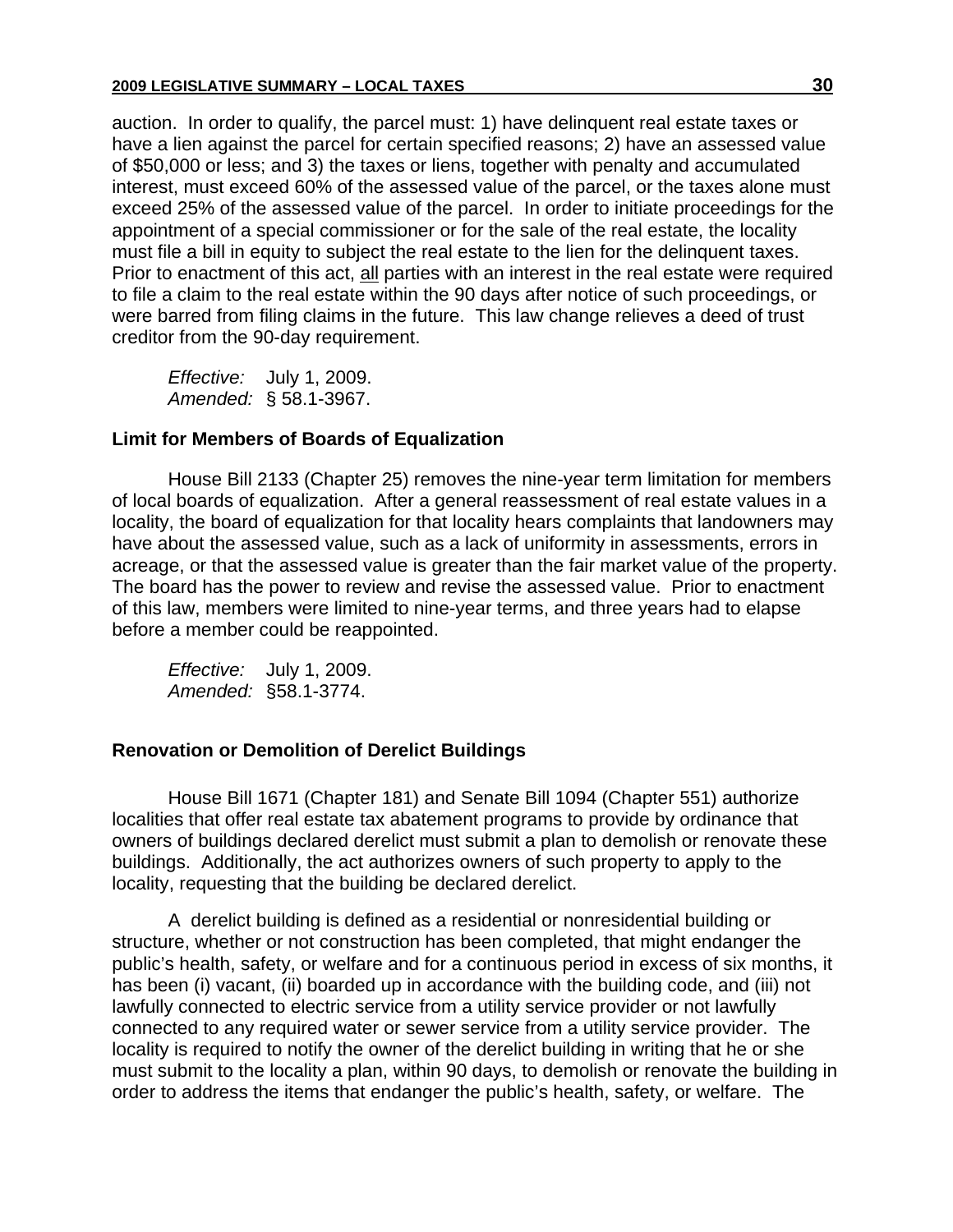plan must include a proposed time for commencement and completion of the demolition or renovation.

Before plans to demolish or renovate the derelict building can begin, the real estate assessor must make an assessment of the property in its current derelict condition. On the building permit application, the property owner must declare the costs of demolition or the costs of materials and labor to complete the renovation. If the property owner requests, after the building is renovated or demolished, the real estate assessor shall reflect the fair market value of the demolition costs or the fair market value of the renovation improvements, and reflect those values in the real estate tax assessment records. The real estate tax on an amount equal to the costs of demolition or an amount equal to the interest in the fair market value of the renovations must be abated for a period of at least 15 years and is transferable with the property. This abatement will not apply if the structure demolished is a registered Virginia landmark or is determined by the Department of Historic Resources to contribute to the significance of a registered historic district. However, if the locality has an existing tax abatement program for less than 15 years, as of July 1, 2009, the locality may provide for a tax abatement period of at least five additional years.

Currently, localities and authorities are authorized to acquire or repair any blighted property, even if such property lies inside of a conservation or redevelopment area. Localities and authorities may exercise this power through purchase of the property or by exercise of the power of eminent domain. They may also hold, clear, repair, manage, or dispose of such property. The authority and locality also has the power to recover the costs of any repair or disposal of such property from the owner or owners of record. Once the locality determines that a property is blighted, it must send notice to the owner of record specifying the reasons why the property is blighted. The owners then have 30 days from the date the notice is sent to respond in writing with a spot blight abatement plan to address the blight within a reasonable time.

Prior to enactment of this act, if the owner of the property failed to respond within the 30-day period allotted with an acceptable plan, the locality could request that a public hearing be conducted during which findings and recommendations would be made by the local planning commission concerning the repair or other disposition of the property, subject to approval by the local governing board. This act modifies the procedure by authorizing the locality, by ordinance, to declare the property as blighted without holding a public hearing. Once an ordinance is adopted declaring the property as blighted, the locality has a lien on the property to recover the costs of any improvements made by the locality and any disposal. Under this act, the lien is to be treated as an enforceable tax lien.

This act also modifies the law with respect to delinquent real estate taxes. Prior to enactment of this law, 1) when local real estate taxes were delinquent on December  $31<sup>st</sup>$  following the second anniversary of the date on which the taxes became due; or 2) for real estate on which was situated any structure that had been condemned by the local building official, the first anniversary of the date on which such taxes had become due; or 3) in the case of real estate deemed abandoned, the taxes on such real estate was delinquent on December 31 following the second anniversary of the date on which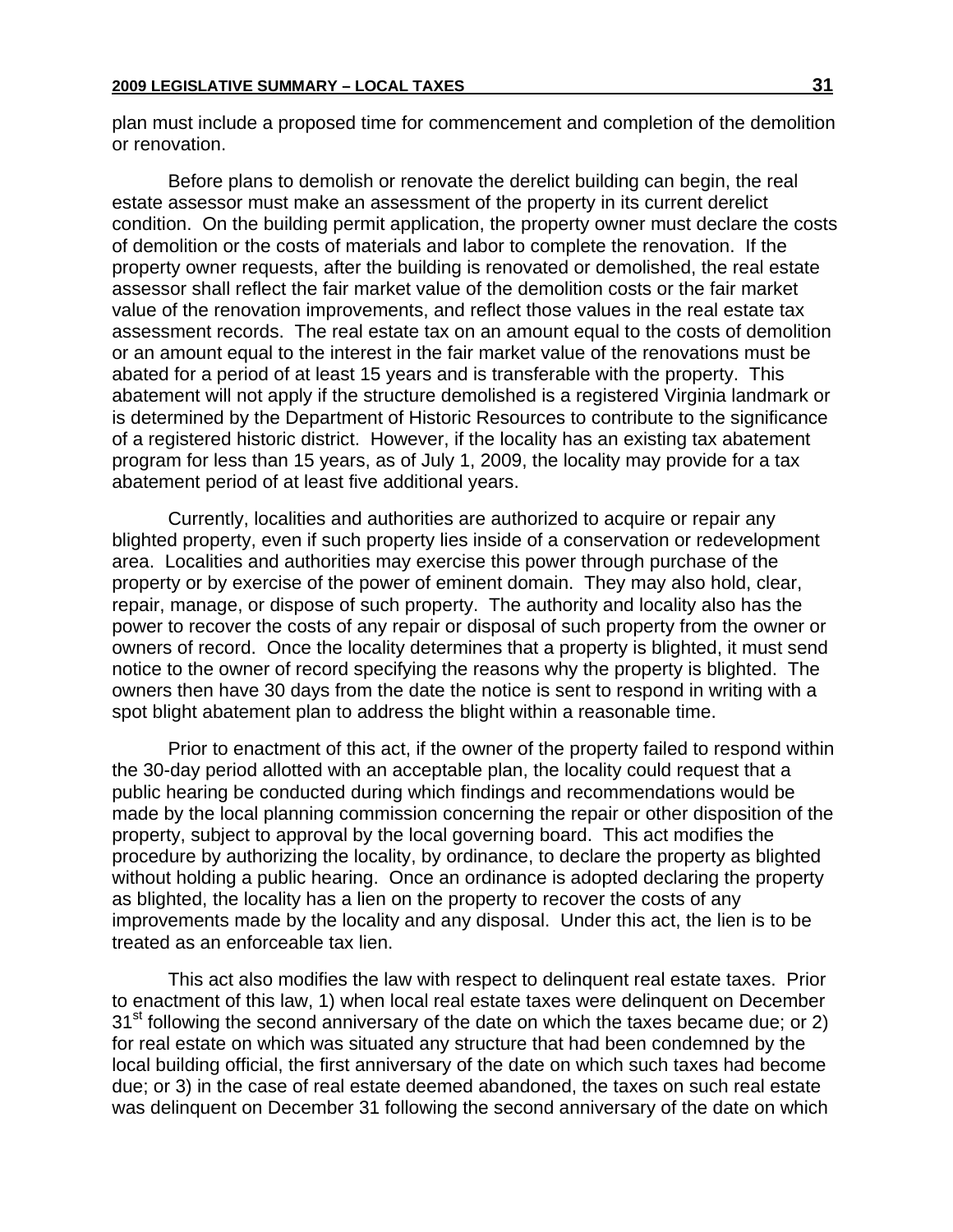such taxes became due; the real estate could be sold for the purpose of collecting all delinquent taxes on such property. This act adds nuisances, derelict buildings and blighted property, to the list of properties that may be sold for the purpose of collecting all delinquent taxes on such property, and removes from the list abandoned properties.

 Prior to enactment of this act, upon a finding by the court that taxes were delinguent on December 31<sup>st</sup> following the second anniversary of the date on which the taxes became due for real estate with an assessed value of \$50,000 or less, where: 1) the land was declared a nuisance by the locality; 2) the property owner failed to abate the nuisance, and 3) the locality had taken steps to abate the nuisance conditions and placed a lien on the property for the cost of the abatement, which remained unpaid; or upon a finding that any taxes on such real estate are delinquent on December 31 following the fifth anniversary of the date on which the taxes became due, the property was deemed abandoned and subject to sale by public auction. This act modifies the assessment value from \$50,000 to \$100,000, removes the nuisance provision, and provides that if there is any lien on the property, and the lien remains unpaid on December 31<sup>st</sup> following the first anniversary of the date on which the lien was recorded, the property will be deemed subject to sale by public auction.

*Effective:* July 1, 2009. *Amended:* §§ 36-3, 36-49.1:1, 36-105, 48-5, 58.1-3965, 58.1-3969. *Added:* § 15.2-907.1.

#### **Stormwater Management Development Property**

House Bill 1930 (Chapter 350) authorizes the Department of Conservation and Recreation to certify stormwater management development properties as being designed, constructed, or reconstructed for the primary purpose of abating or preventing pollution. Prior to enactment of this law, the Department of Environmental Quality was authorized to make this certification. This act was necessary because responsibility for administering the stormwater program was moved from the Department of Environmental Quality to the Department of Conservation and Recreation.

Under this act, "Certified stormwater management developments and property" is defined as any real estate improvements constructed from permeable material, such as, but not limited to, roads, parking lots, patios, and driveways, which are otherwise constructed of impermeable materials, and which the Department of Conservation and Recreation has certified to be designed, constructed, or reconstructed for the primary purpose of abating or preventing pollution of the atmosphere or waters of the Commonwealth by minimizing stormwater runoff.

Certified stormwater management developments and property constitute a separate class of property for purposes of real property taxation. As such, the governing body of any locality may, by ordinance, exempt or partially exempt such property from local taxation.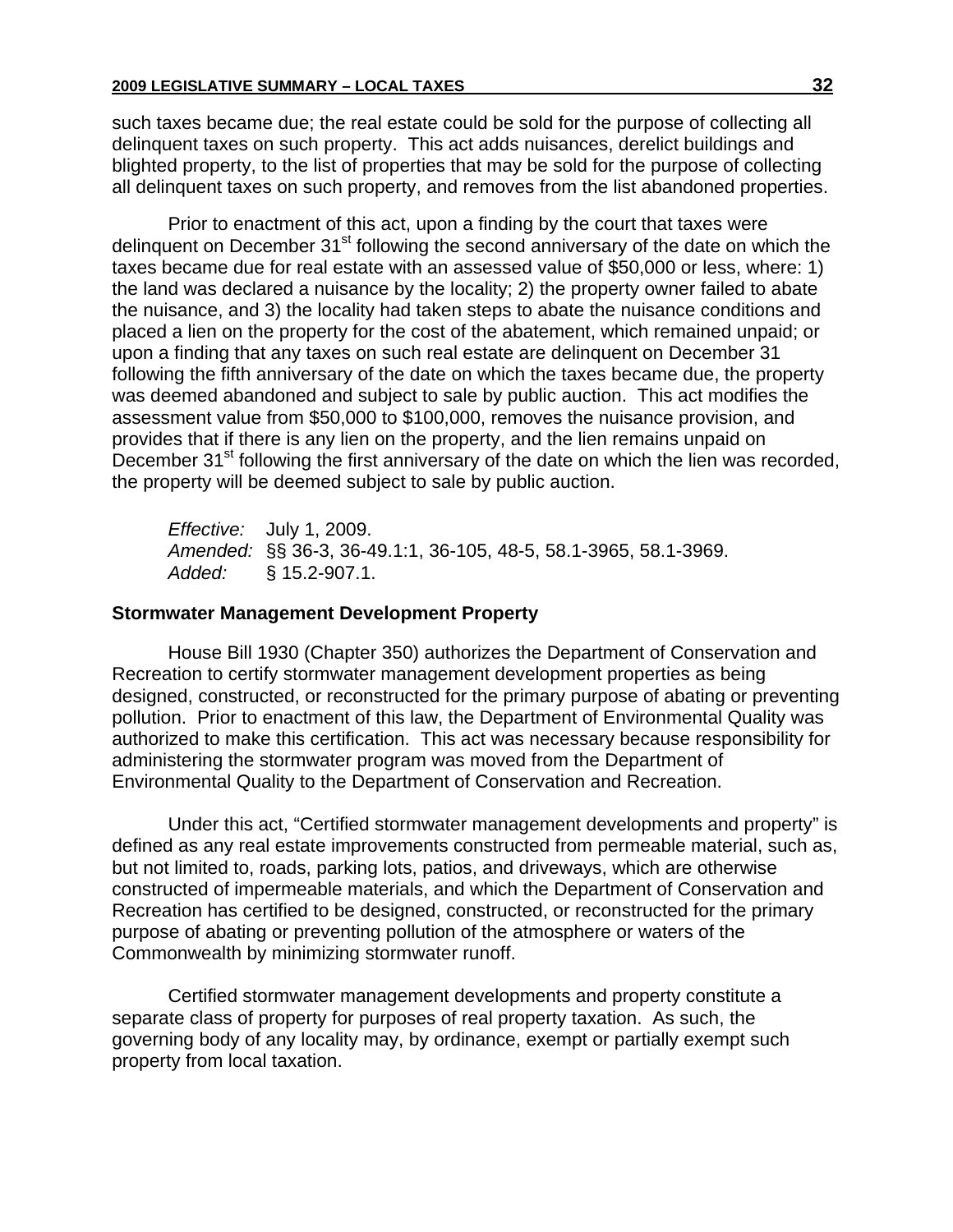*Effective:* July 1, 2009. *Amended:* § 58.1-3660.1.

#### **Local Incentives for the Use of Green Roofs**

House Bill 1975 (Chapter 17) and Senate Bill 1058 (Chapter 604) authorize localities to grant incentives and provide regulatory flexibility to encourage the use of green roofs, which may include reducing permit fees and gross receipts taxes on green roof contractors and streamlining the approval process for building permits.

A green roof is defined as a solar roof, a solar roofing system that generates reusable energy that accounts for at least 2.5% of the total electric energy used by the building, or a vegetative roof, a roofing system designed in accordance with the Virginia Stormwater Management Program's standards and specifications for green roofs, which will be set forth in the Virginia Stormwater BMP Clearinghouse, in which at least 50 percent of the total roofing area is vegetative.

*Effective:* July 1, 2009 *Amended:* § 58.1-3852

#### **Land Use Valuation Assessments**

House Bill 2098 (Chapter 799) provides that real property that otherwise qualifies for agricultural, horticultural, forest or open-space use assessment is not disqualified because a portion of such property is being used for a different purpose pursuant to a special use permit or as otherwise allowed by zoning. The portion of the property being used for a different purpose is deemed a separate piece of property for purposes of assessment. The presence of utility lines, zoning designations, and special use permits shall not be the sole considerations in determining whether the property is devoted to agricultural, horticultural, forest or open-space use.

Land use valuation and taxation is intended to encourage conservation by providing tax relief to the owner of real estate devoted solely to agricultural, horticultural, forest or open-space use. In valuing land at its use value, the assessing officer considers only the value of the real estate in its current use. The assessing officer does not consider the fair market value of the land at its most profitable use. Owners of real property situated in a locality that has adopted a land-use plan and ordinance providing for use value assessment may apply to their local assessing officer for taxation of their real property on the basis of use value. Such owners must devote a minimum number of acres of real property to agricultural, horticultural, forest, or open-space use.

If real estate that qualified for assessment and taxation on the basis of use value is subsequently devoted to a nonqualifying use, or the zoning of the real estate is changed to a more intensive use at the request of the owner or his agent, then the real estate is subject to roll-back taxes. Roll-back taxes are only assessed against the portion of real estate that no longer qualifies for assessment and taxation on the basis of use value.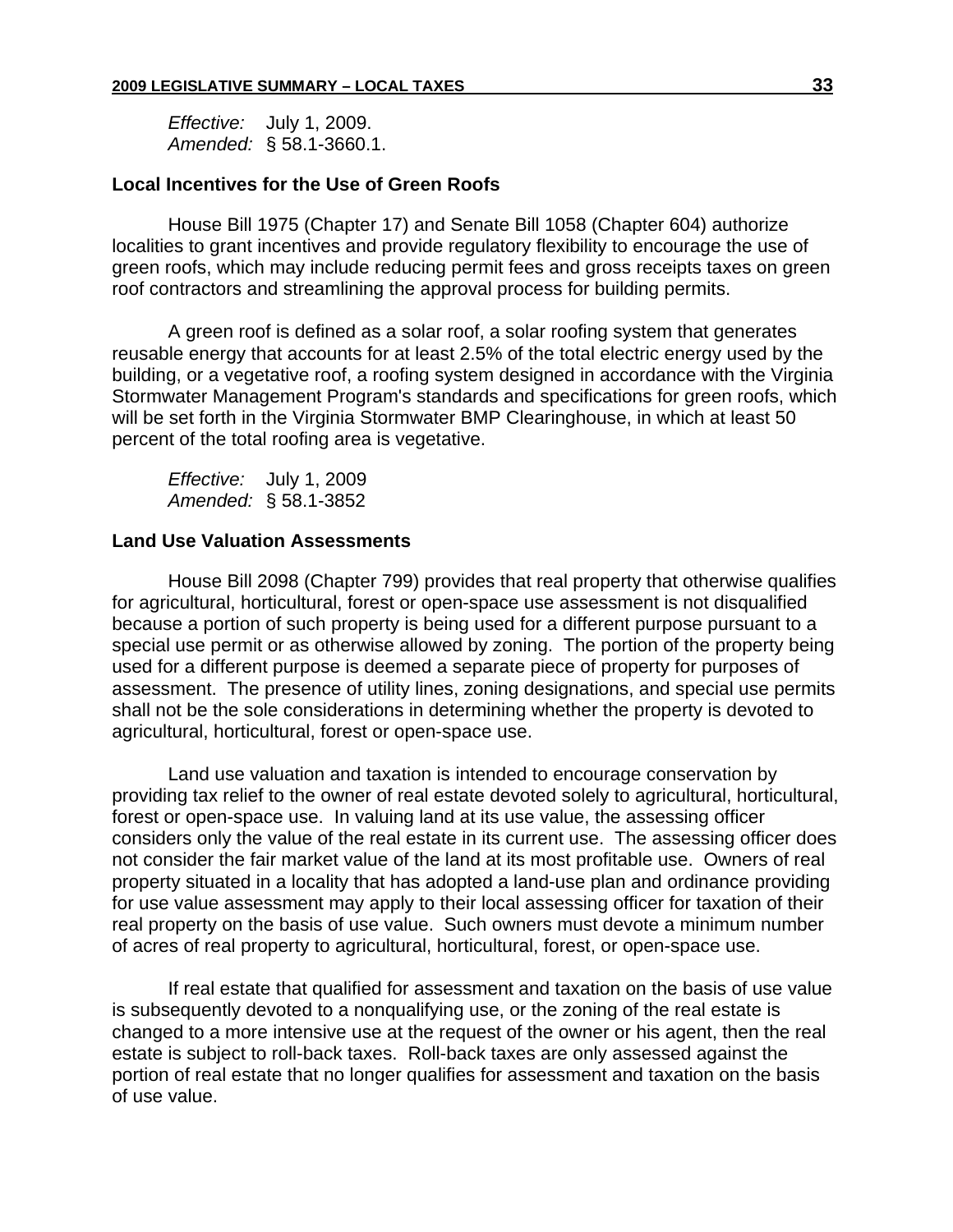*Effective:* July 1, 2009. *Amended:* § 58.1-3230.

#### **Commercial and Industrial Real Property; Tax Rate Reduction**

House Bill 2479 (Chapter 821) decreases the maximum allowable rate of the local option real property tax on certain commercial and industrial property in the counties and cities embraced by the Northern Virginia Transportation Authority from \$0.25 per \$100 of assessed value to \$0.125 per \$100 of assessed value. The provisions of this legislation reducing the maximum tax rate expire June 30, 2013.

Under current law, the real property tax on certain commercial and industrial property may be imposed either 1) on all commercial and industrial property, with the revenues generated used exclusively for transportation purposes that benefit the locality imposing the tax, or 2) on the commercial and industrial property located in special regional transportation tax districts created within the locality's boundaries, with the revenues generated used exclusively for transportation purposes that benefit the special regional transportation tax district.

*Effective:* July 1, 2009. *Amended:* § 58.1-3221.3.

#### **Commercial and Industrial Real Property; Use of Tax Revenues**

House Bill 2480 (Chapter 677) requires all revenue generated by the local option real property tax on certain commercial and industrial property located in special regional transportation tax districts in the counties and cities embraced by the Northern Virginia Transportation Authority and the Hampton Roads Transportation Authority to be used solely for i) new road construction, design, and right of way acquisition, including new additions to, expansions, or extensions of existing roads that add new capacity, service, or access, ii) new public transit construction, design, and right of way acquisition, including new additions to, expansions, or extensions of existing public transit projects that add new capacity, service, or access, iii) other capital costs related to new transportation projects and directly related operating costs, or iv) the issuance costs and debt service on bonds that may be issued to support the capital costs.

Previously, the real property tax on certain commercial and industrial property may be imposed either 1) on all commercial and industrial property, or 2) on the commercial and industrial property located in special regional transportation tax districts created within the locality's boundaries. Revenue generated from the local real property tax on certain commercial and industrial property located in special regional transportation tax districts must be used exclusively for transportation purposes that benefit the special regional transportation tax district to which such revenue is attributable.

*Effective:* July 1, 2009. *Amended:* § 58.1-3221.3.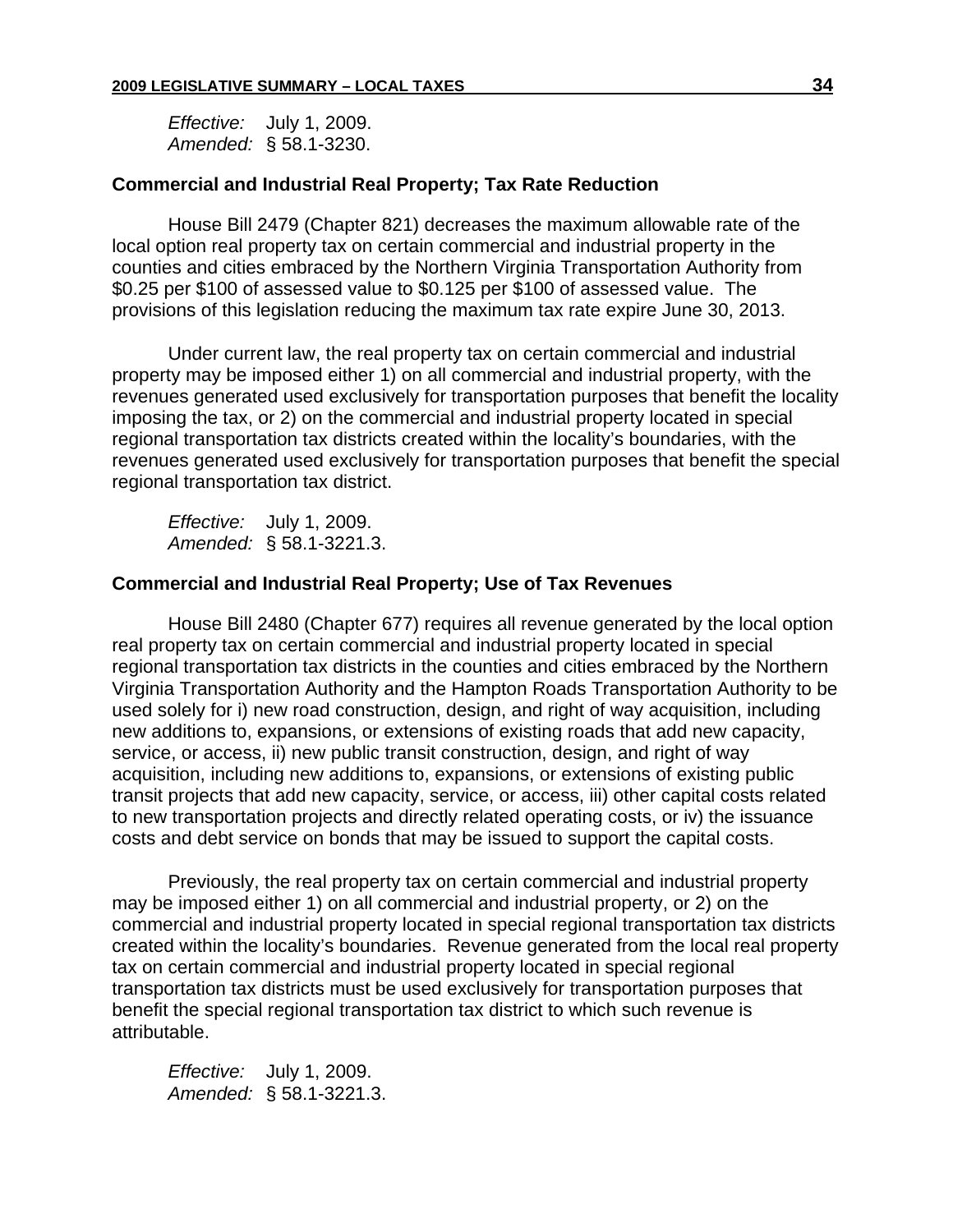## **MACHINERY AND TOOLS TAX**

#### **Separate Classification for Precision Investment Castings**

Senate Bill 1315 (Chapter 528) provides a separate classification for local machinery and tools tax purposes for machinery and tools used directly in the manufacture of precision investment castings.

Generally, machinery and tools used in manufacturing, mining, water well drilling, processing or reprocessing, radio and television broadcasting, dairy, dry cleaning or a laundry business are segregated as a separate class of tangible personal property and are subject to local taxation only. The tax rate imposed on machinery and tools may not exceed that imposed on other classes of tangible personal property.

Random House Dictionary defines "investment casting" as "a casting process in which an expendable pattern is surrounded by an investment compound and then baked so that the investment is hardened to form a mold and the pattern material may be melted and run off." According to the North American Industry Classification System ("NAICS"), investment molds are formed by covering a wax shape with a refractory slurry. After the refractory slurry hardens, the wax is melted, leaving a seamless mold. Metals are then poured into the mold to manufacture castings.

*Effective:* July 1, 2009. *Amended:* § 58.1-3508.3.

## **LOCAL MEALS TAX**

#### **Exemptions from the County Food and Beverage Tax and the Local Meals Tax**

House Bill 2059 (Chapter 415) expands the exemptions allowed to both the County Food and Beverage Tax and the Local Meals Tax to include food, beverages and meals sold by: i) restaurants to employees as part of their compensation; ii) schools to their students or employees; iii) hospitals and extended care facilities to patients; iv) day care centers; v) homes for the aged, infirm, handicapped, battered women, narcotic addicts, or alcoholics; and vi) age-restricted apartment complexes or residences when included in rental fees. Exemptions are also provided for food, beverages and meals: (a) when used or consumed and paid for by the Commonwealth, any political subdivision of the Commonwealth, or the United States; (b) provided by a public or private nonprofit charitable organization to elderly, infirm, blind, handicapped, or needy persons; and (c) provided by private establishments that contract with the appropriate agency to elderly, infirm, blind, handicapped, or needy persons.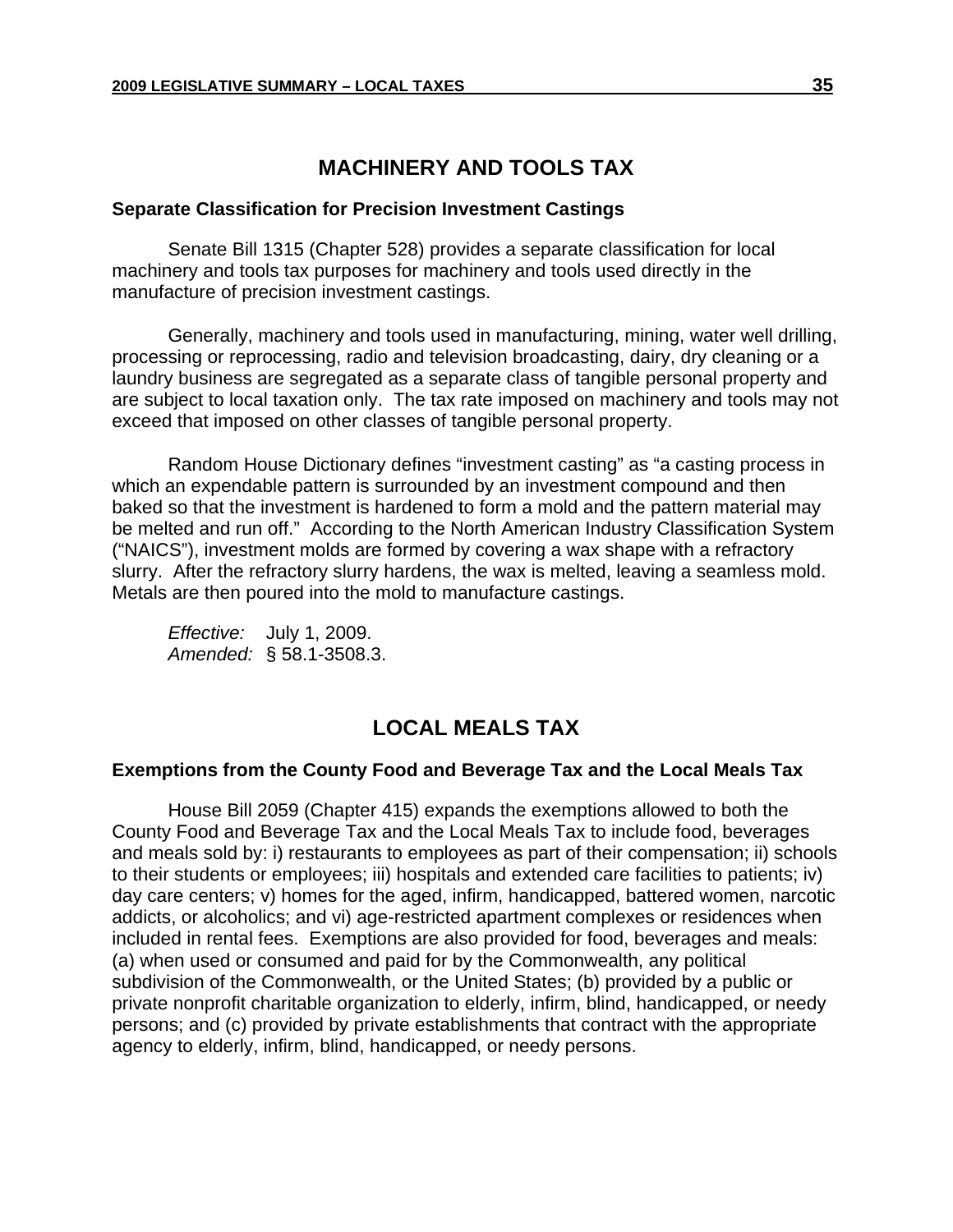Exemptions to the Local Meals Tax were expanded to include meals sold by: i) volunteer fire departments and rescue squads, and nonprofit churches and organizations on an occasional basis; and ii) churches to their members.

The legislation also amends the exemption to the County Food and Beverage Tax for food and beverages sold by volunteer fire departments and rescue squads, and nonprofit churches and organizations on an occasional basis to provide that such sales may not occur more than 3 times per calendar year. Food and beverages sold by churches to their members continue to be exempt from the County Food and Beverage Tax.

*Effective:* July 1, 2009. *Amended:* §§ 58.1-3833 and 58.1-3840.

## **TRANSIENT OCCUPANCY TAX**

#### **Authorizes Giles, Smyth, and Greene Counties to Impose Additional Transient Occupancy Tax**

The following bills add Giles, Smyth, and Greene Counties to the list of counties that are authorized to impose a transient occupancy tax at a maximum rate of five percent. Revenues from the portion of tax in excess of two percent must be used solely for tourism or marketing of tourism. House Bill 1917 (Chapter 13) and Senate Bill 858 (Chapter 497) add Giles County to the list of localities that are currently authorized to impose a transient occupancy tax at a maximum rate of five percent. House Bill 2316 (Chapter 31) adds Smyth County to the list, and Senate Bill 1025 (Chapter 513) adds Greene County to the list.

Generally, counties may impose a transient occupancy tax at a maximum rate of two percent upon the adoption of an ordinance, on hotels, motels, boarding houses, travel campgrounds, and other facilities offering guest rooms. The tax does not apply to rooms rented on a continuous basis by the same individual or group for 30 or more continuous days. The tax applies to rooms intended or suitable for dwelling and sleeping. The tax does not apply to such rooms used for alternative purposes, such as banquet rooms and meeting rooms. Virginia law separately identifies several counties that are authorized to impose a transient occupancy tax at a maximum rate of five percent. The revenues for the portion of tax over two percent must be designated and spent solely for tourism, marketing of tourism, or initiatives that attract travelers to the locality and generate tourism revenues in the locality.

*Effective:* July 1, 2009. *Amended:* § 58.1-3819.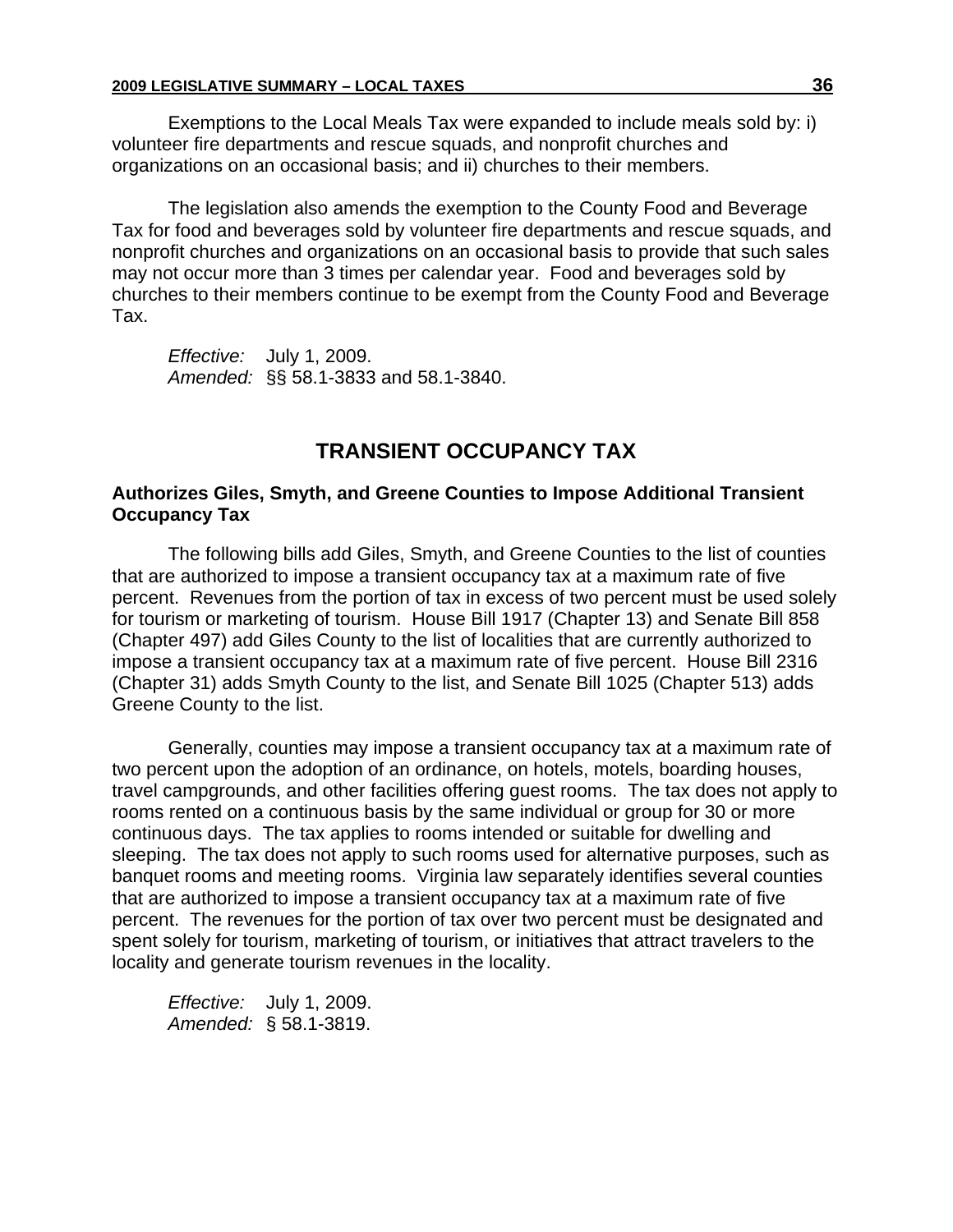#### **Bath County May Impose Additional Transient Occupancy Tax**

House Bill 1947 (Chapter 16) authorizes Bath County to impose an additional transient occupancy tax at a maximum rate of two percent of the charge for the occupancy of any room or space. The revenues from the additional tax must be allocated equally between: 1) tourism, travel, and marketing of tourism, after consultation with local tourism industry organizations; and 2) the design, operation, construction, improvement, acquisition, and debt service for such expenses on debt incurred after June 30, 2009, of tourism facilities, historic sites, beautification projects, promotion of the arts, regional parks and recreation, and information centers that attract travelers to the locality and generate tourism revenues in the locality. If the locality has no local tourism industry organizations, the governing body must hold a public hearing prior to making any determination relating to how to attract travelers to the locality and generate tourism revenues in the locality.

*Effective:* July 1, 2009. *Amended:* 58.1-3825.2.

## **Additional Transient Occupancy Tax; Localities to Consult Local Lodging Properties**

House Bill 2502 (Chapter 116) and Senate Bill 1176 (Chapter 524) specifically require localities that are authorized to increase their transient occupancy tax to five percent to consult with representatives of local lodging properties when the locality consults with local tourism industry organizations in order to determine which tourism related expenditures should be made using the revenue gained from imposing the additional transient occupancy tax. Additionally, these acts specifically include the goal of increasing occupancy at lodging properties as a purpose for which such revenues must be designated and spent. Under the provisions of these acts, the counties of James City and York are deemed in compliance with each of these requirements because they have enacted an additional transient occupancy tax, the revenues of which are expended solely for advertising the Historic Triangle area as an overnight tourism destination.

James City County and York County are also authorized to impose an additional transient occupancy tax at a maximum rate of \$2 per room per night pursuant to *Va. Code* § 58.1-3823(C). The revenues collected from the additional tax must be spent solely for advertising the Historic Triangle (which includes all of the City of Williamsburg and the Counties of James City and York) area as an overnight tourism destination. As of the date on which this law was enacted, both counties imposed this additional transient occupancy tax.

*Effective:* July 1, 2009. *Amended:* § 58.1-3819.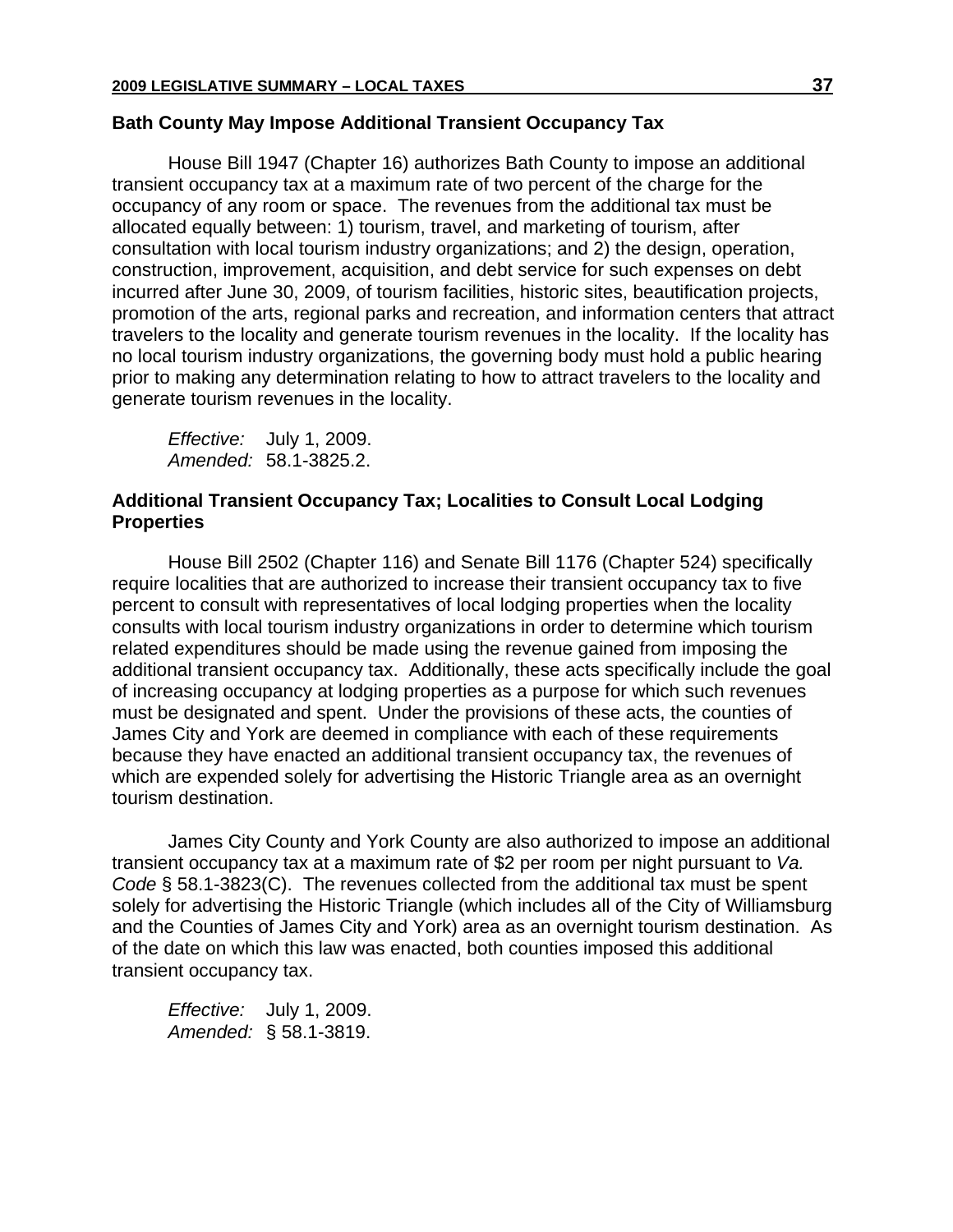## **MISCELLANEOUS TAXES**

#### **Daily Rental Property Tax a Separate Freestanding Tax**

House Bill 2472 (Chapter 480) and Senate Bill 1419 (Chapter 692) remove the Daily Rental Property Tax as a component of the Merchants' Capital Tax and make it a separate freestanding tax, renamed the Short-Term Rental Property Tax. This act expands the criteria for a taxpayer to be deemed as engaged in a short-term rental business and increases the Short-Term Rental Property Tax rate for certain heavy equipment rental property. In addition, this act outlines the process for the decertification and recertification of a previously designated short-term rental property lessor. The act also specifies that short-term rental property on which the Short-Term Rental Property Tax is imposed is exempt from the Business Tangible Personal Property Tax.

The Merchants' Capital Tax is a local option property tax imposed on inventory, daily rental passenger cars, and other personal property of merchants except for tangible personal property not for sale as merchandise. Localities that impose the tax are prohibited from imposing a Business, Professional, and Occupational License (BPOL) tax on merchants. Additionally, the tax must be imposed at a rate that does not exceed the rate or ratio that was in effect in that locality on January 1, 1978.

Prior to enactment of this act, the Daily Rental Property Tax was imposed as a component of the Merchants' Capital Tax. The tax rate was limited to 1 percent or less of the gross proceeds of a business engaged in a short-term rental business. For purposes of the Daily Rental Property Tax, a person was deemed to be engaged in the short-term rental business if not less than 80% of the gross rental receipts of such business in any year were from transactions involving rental periods of 92 consecutive days or less. The 92-day period included all extensions and renewals to the same person or a person affiliated with the lessor.

This act removes the Daily Rental Property Tax as a component of the Merchants' Capital Tax and makes it a separate freestanding tax. While it retained most of the Daily Rental Property Tax provisions, it makes the following changes:

#### Short-Term Rental

The legislation makes several changes to the determination of whether a person is engaged in a short-term rental business. Under the legislation, a person is deemed to be engaged in the short-term rental business if: 1) at least 80% of the gross rental receipts of the business during the preceding calendar year arose from transactions involving the rental of short-term rental property, other than heavy equipment property, for periods of 92 consecutive days or less; or 2) at least 60% of the gross receipts of the business in the preceding year arose from transactions involving the rental of heavy equipment property for periods of 270 consecutive days or less.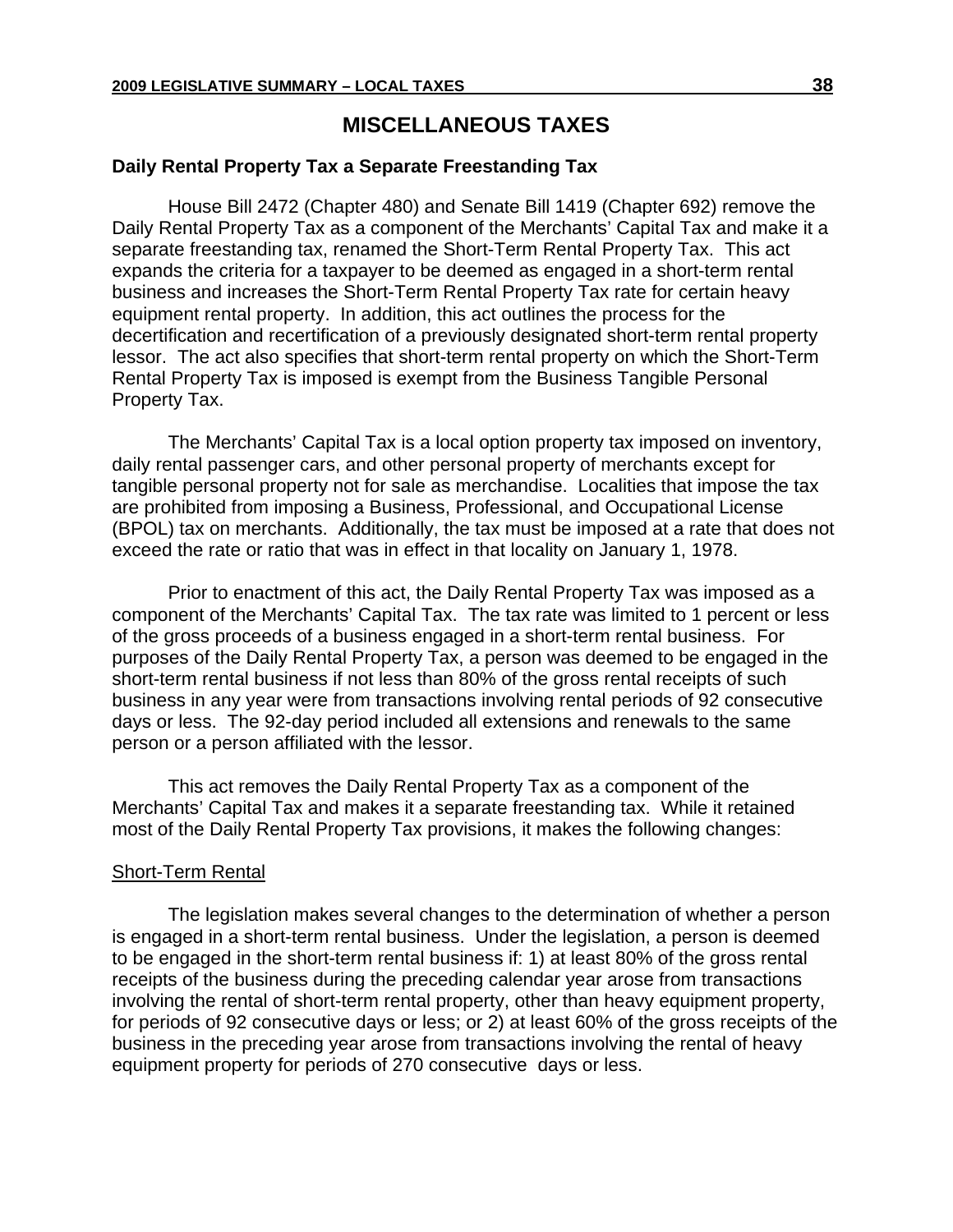#### Imposition and Collection of the Tax

Like its predecessor, the Short-Term Rental Property Tax will be imposed at a rate of 1%. However, for short-term rentals for which not less than 60% of the gross rental receipts arose from transactions involving the rental of heavy equipment property for periods of 270 consecutive days or less, localities are authorized to impose the Short-Term Rental Property Tax at a rate of 1 ½%.

This act also provides that, with the exception of daily rental vehicles, all rental property must be classified, assessed, and taxed as tangible personal property if: 1) the rental property is owned and rented by a person who is not engaged in a short-term rental business; or 2) the rental property has acquired situs in the Commonwealth and is owned and rented by a person who does not collect and remit to a locality within the Commonwealth a short-term rental property tax with respect to the rental of such property.

This act also authorizes any person engaged in the business of renting "daily rental property" as defined prior to July 1, 2009, who was collecting the daily rental property tax on December 31, 2008 to remain eligible to collect the tax from January 1, 2009 through June 30, 2009, regardless of the requirement that at least 80% of such person's gross receipts arising from rentals be from rentals of 92 days or less.

*Effective:* Tax years beginning on and after January 1, 2009. *Amended:* § 58.1-3510 *Added:* § 58.1-3510.4 through 58.1-3510.7

#### **Taxation of Gases in Buchanan County**

Senate Bill 1507 (Chapter 770) authorizes the Commissioner of the Revenue of Buchanan County to reassess gas wells and related improvements for purposes of imposing the Real Property Tax on an annual basis, provided that gas wells and related improvements are reassessed in the general reassessment for the locality. The act also provides that Buchanan County and a taxpayer may enter into a settlement agreement that would provide a methodology for determining the fair market value of such property. In addition, the act clarifies that when determining the fair market value of gases severed from Buchanan County for purposes of the license tax imposed upon individuals engaged in the business of severing gases from the earth, the individuals are prohibited from taking any deductions, unless the deductions are permitted in a settlement agreement entered into with Buchanan County.

Local commissioners of the revenue are required, as soon as practicable after January 1 of each year, to separately assess all mineral lands and the improvements thereon, and to enter these assessments into the county land books for purposes of determining the Real Property Tax levied upon each parcel of land. Other real estate in Buchanan County is subject to reassessment every six years. Localities are also authorized to levy a license tax on every person engaging in the business of severing coal or gases from the earth at a maximum rate of one percent of the gross receipts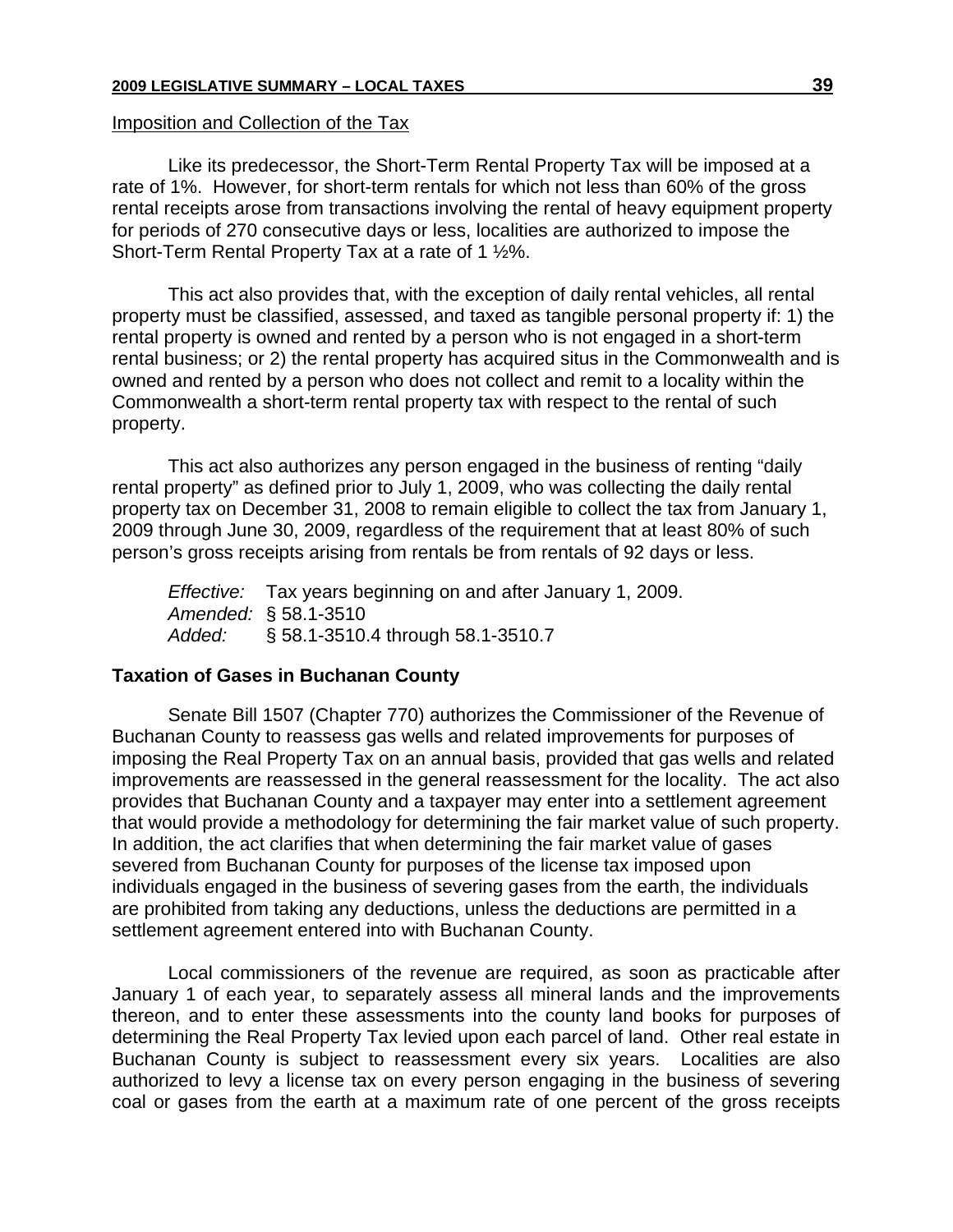from the sale of coal or gases severed. Prior to enactment of this act, gross receipts constituted the fair market value measured at the time the gases were utilized or sold for utilization in the locality or at the time they were placed in transit for shipment from the locality, without any deductions.

*Effective:* July 1, 2009 *Amended:* §§ 58.1-3286 and 58.1-3712

## **Extends Sunset Date for BPOL Coal and Gas Road Improvement Tax**

House Bill 2186 (Chapter 367) extends the sunset date for the local Business, Professional, and Occupational License ("BPOL") coal and gas road improvement tax from December 31, 2012 to December 31, 2014.

The local BPOL coal and gas road improvement tax was originally enacted in 1978 with a January 1, 1979 effective date. The tax, which is levied at a maximum rate of 1% of the gross receipts from the sale of gas or coal severed within the locality, is levied as a license tax on persons engaged in the business of severing gas or coal from the earth. At the time this law was enacted, ten localities imposed a tax on coal, gas, and oil, including the counties of Buchanan, Dickenson, Lee, Russell, Scott, Tazewell, and Wise, the city of Norton, and the towns of Big Stone Gap and Wise.

Prior to enactment of this act, the BPOL coal and gas road improvement tax was set to expire on December 31, 2012. The sunset date for this tax has been extended five times (1985, 1991, 1995, 2002, and 2007).

*Effective:* July 1, 2009. *Amended:* § 58.1-3713.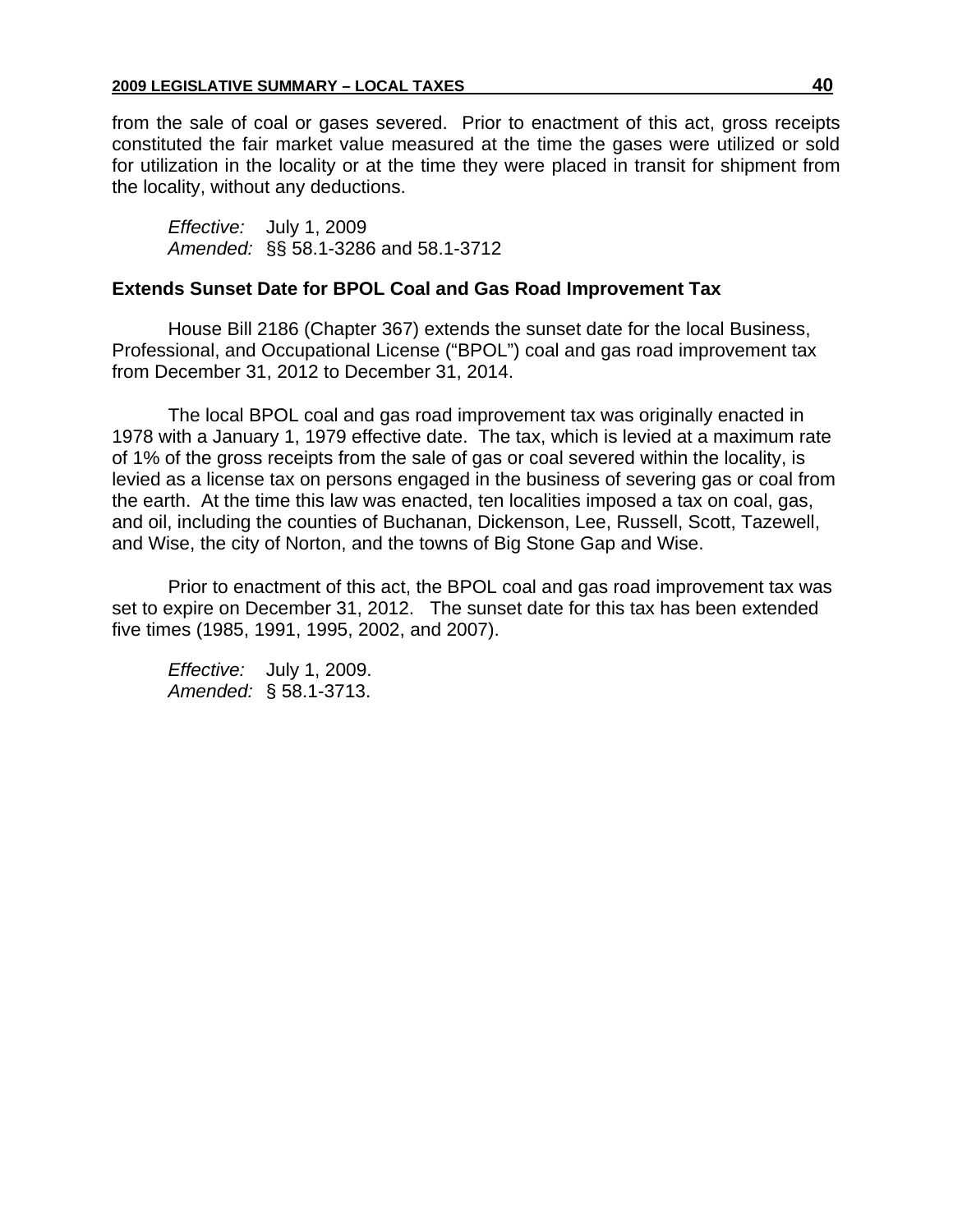## **LEGISLATIVE**

## **STUDIES**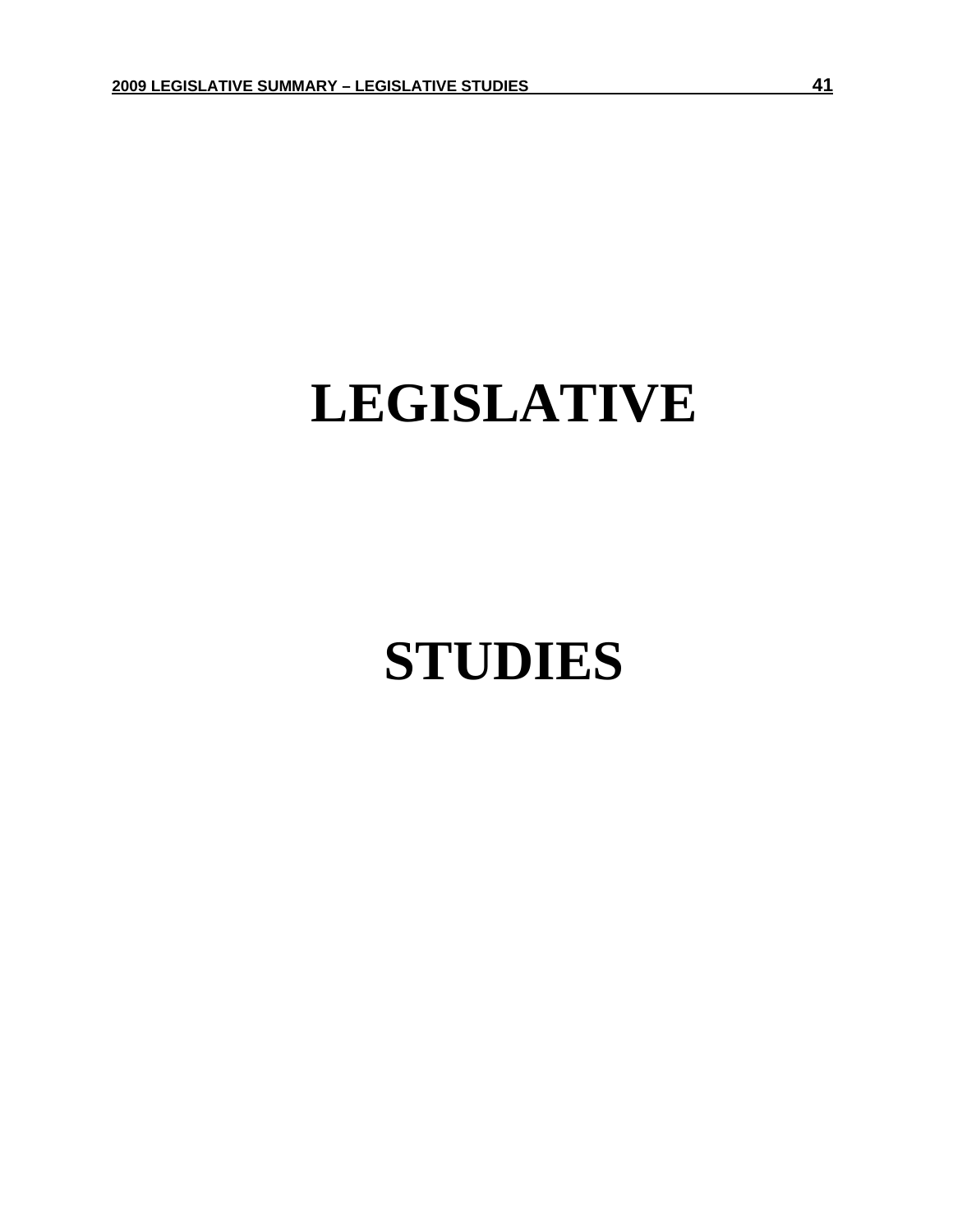#### **Study of Electric Consumption Tax**

House Joint Resolution 682 would have required TAX to examine the residential electric consumption tax and options for restructuring the tax to promote energy efficiency while remaining revenue neutral. TAX would have had until November 30, 2009 to complete the study and submit its findings and recommendations. Although the resolution did not pass, TAX will undertake the study on behalf of the legislature.

Senate Bill 1286 (*Acts of Assembly* 1999, Chapter 971), effective January 1, 2001, created the Electric Utility Consumption Tax, which is imposed on the consumers of electricity based on kilowatt hours delivered. The rate of the tax decreases on a sliding scale as each consumer's consumption increases. Electric service providers must collect and remit this tax to the State Corporation Commission ("SCC") and the appropriate locality.

This new tax structure was the product of the Joint Subcommittee Studying the Restructuring of the Electric Utility Industry, which worked from 1997 to 1999 to examine the retail electricity market. The purpose of the study was to determine whether restructuring the retail electricity market was feasible and in the public interest. A Taxation Task Force formed for the study and comprised of representative stakeholders formulated draft legislation designed to 1) retain the same level of revenues and 2) maintain the same apportionment of tax burden among residential, commercial, and industrial users. The current Electric Utility Consumption Tax was the result of the Joint Subcommittee's study.

#### **Study of Recordation and Grantors Taxes**

House Bill 1600 (Chapter 780), Item 269 1 c directs the Department of Taxation to convene a working group to review and make recommendations, to the Senate Finance Committee and to the House Finance Committee with respect to the basis on which recordation and grantor taxes are calculated on the transfer of real estate to the actual consideration for the real estate. The study is due on or before November 30, 2009. The working group is to be comprised of representatives of interested parties identified by the Tax Commissioner, and shall include, without limitation, representatives of associations representing real estate businesses in Virginia, the Virginia Association of Realtors, the Virginia Court Clerks Association, the Virginia Association of Counties, and the Virginia Municipal League. The working group is to consider enforcement and implementation issues associated with § 58.1-812 of the Code of Virginia. The working group is also to review the fiscal impacts related to the current law and to proposed changes in the law. The fiscal impacts on state and local governments and the housing industry will be reviewed in terms of order of magnitude.

This study is in response to HB 1823 which was introduced and, if passed, would have required the recordation tax and the grantor's tax on deeds to be based upon stated consideration, even when it is less than the actual value of the real estate conveyed by the deed. There was some discussion over whether stated consideration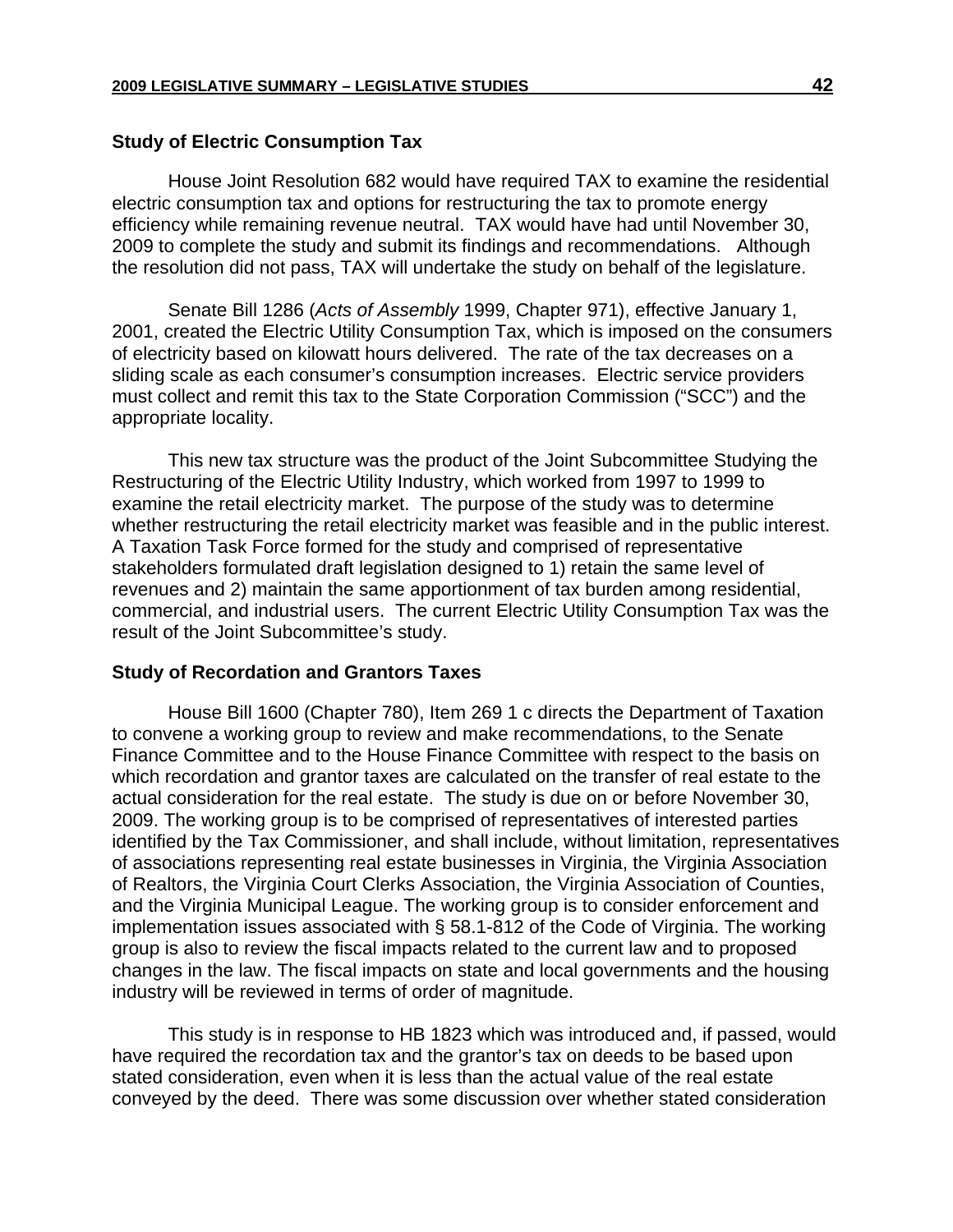or the actual value of the property conveyed should be the basis for calculating the recordation and the grantor's tax. The General Assembly decided to authorize a working group to determine the appropriate method and produce a written report.

The study is due on or before November 30, 2009.

## **Incentive and Penalty Options for Erroneous Reporting of Sales and Use Tax Data**

House Bill 1600 (Chapter 780), Item 270(K) of the 2009 budget requires that the Department of Taxation obtain and utilize software based on Global Positioning System data in order to allocate the 1% local sales and use tax to localities. The Department of Taxation must also modify remittance forms to require each in-state vendor filing a consolidated return to report how many places of business the vendor has in each locality. The Department must also provide localities with increased computer systems access to information-only data in order to facilitate local input in error identification. Finally, the Department must report to the Chairmen of the Senate Finance and House Appropriations Committees by September 1, 2009, on incentive and penalty options for erroneous reporting of sales and use tax data by merchants.

## **Virginia's Corporate Income Tax System; JLARC to Study**

House Joint Resolution 681 requires the Joint Legislative Audit and Review Commission ("JLARC") to study Virginia's corporate income tax system. JLARC is directed to examine all facets of the corporate income tax system and how it compares with other states' corporate income tax systems, especially those states similarly situated to Virginia economically and demographically. In particular, JLARC shall compare corporate income tax rates, revenues, exemptions, credits, and any other tax preferences afforded corporations. JLARC shall also consider Virginia's use of a costof-performance formula to calculate corporate income tax of multistate corporations versus the use of a market-based assessment implemented by other states. Finally, JLARC shall examine how many businesses have moved into and out of Virginia during the last 20 years and how many have expanded and minimized their operations in Virginia during the last 20 years and attempt to determine what impact the corporate income tax had on these actions.

Technical assistance shall be provided by the Department of Taxation and the Virginia Economic Development Partnership.

A preliminary report is due by the first day of the 2010 Session, and the final report is due by the first day of the 2011 Session.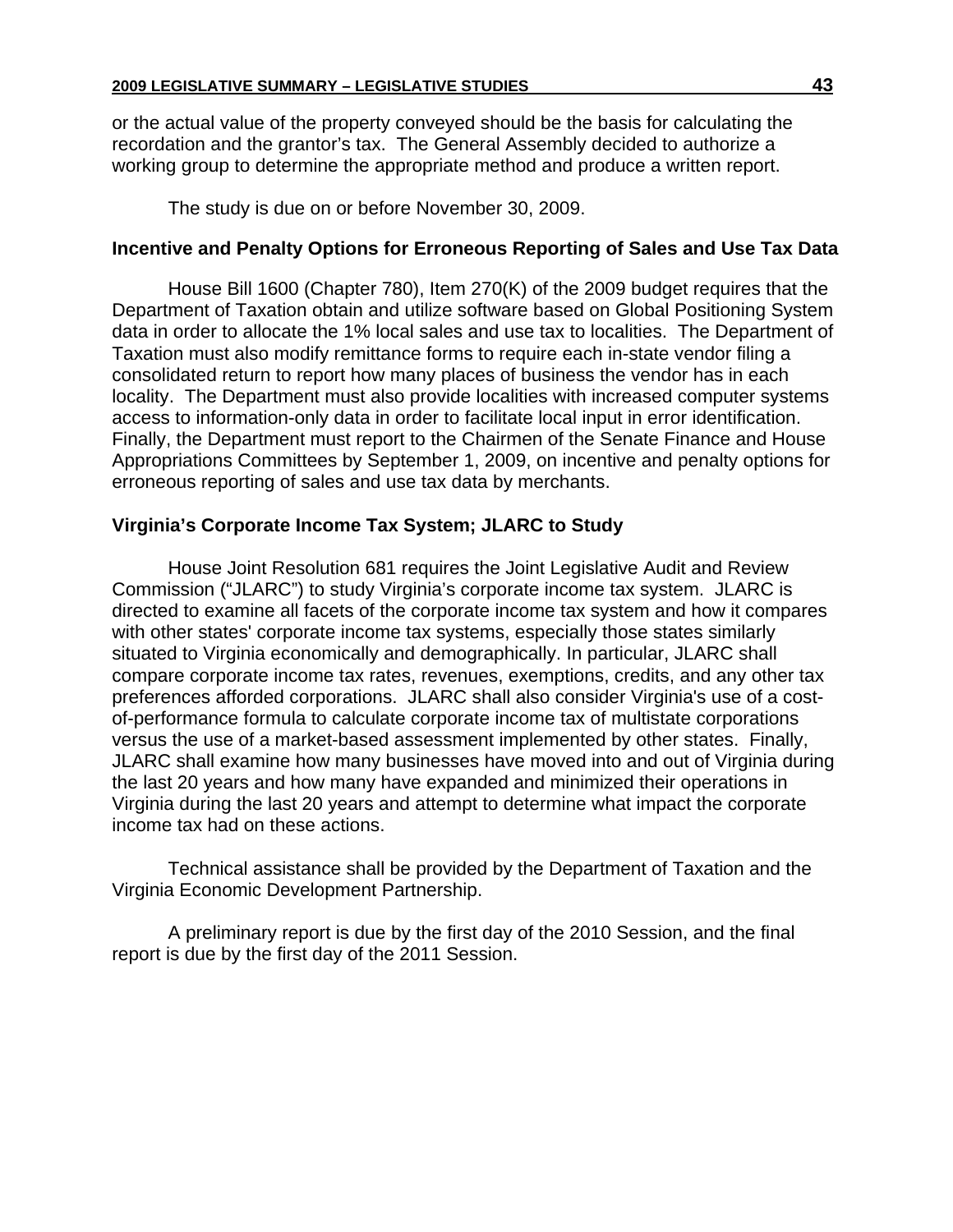## **INDEXES**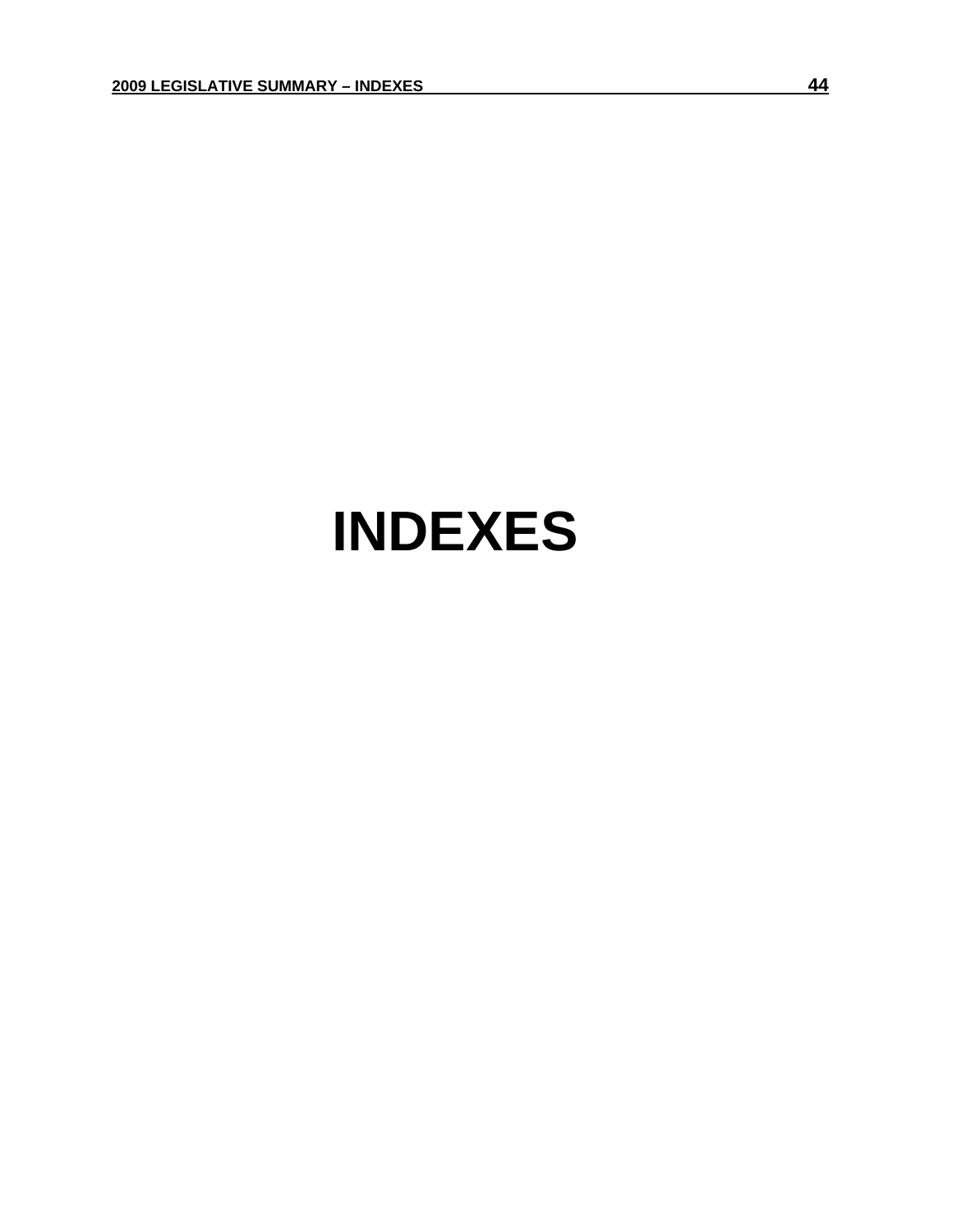## **INDEX BY BILL NUMBER**

|           | Bill No. | Chapt.         | <b>Subject Matter</b>                                                | Page |
|-----------|----------|----------------|----------------------------------------------------------------------|------|
| HB        | 1580     | 864            | Abolishment of the Hampton Roads Transportation Authority 23         |      |
| HB        | 1594     | 4              | Middle Peninsula Chesapeake Bay Public Access Authority 15           |      |
| HB        | 1600     | 780            |                                                                      |      |
| HB        | 1671     | 181            |                                                                      |      |
| HB        | 1691     | $\overline{7}$ | Entitlement to Sales Tax Revenue for the City of Virginia Beach19    |      |
| HВ        | 1737     | 2              | Advancement of Virginia's Fixed Date Conformity with the Internal    |      |
| HВ        | 1779     | 338            | Occasional Sales Definition Broadened for Certain Nonprofit Sales17  |      |
| HВ        | 1790     | 10             | Neighborhood Assistance Act Tax Credits; Veterinarians11             |      |
| HВ        | 1803     | 47             | Entitlement to Sales Tax Revenue for the City of Richmond and        |      |
| HB        | 1830     | 786            |                                                                      |      |
| HВ        | 1891     | 12             | Land Preservation Tax Credit; Reduction in Amount Claimed Per        |      |
| HB        | 1917     | 13             | Authorizes Giles, Smyth, and Greene Counties to Impose Additional    |      |
| HВ        | 1930     | 350            |                                                                      |      |
| HВ        | 1938     | 15             |                                                                      |      |
| HВ        | 1947     | 16             | Bath County May Impose Additional Transient Occupancy Tax 37         |      |
| HВ        | 1975     | 17             |                                                                      |      |
| HВ        | 2059     | 415            | Exemptions from the County Food and Beverage Tax and the Local       |      |
| HB.       | 2084     | 671            |                                                                      |      |
| <b>HB</b> | 2091     | 93             | Entitlement to Sales Tax Revenue for Qualifying Public Facilities 20 |      |
|           | HB 2098  | 799            |                                                                      |      |
| HB        | 2101     | 24             |                                                                      |      |
| HB        | 2133     | 25             |                                                                      |      |
| HB        | 2135     | 95             |                                                                      |      |
| HB        | 2186     | 367            | Extends Sunset Date for BPOL Coal and Gas Road Improvement           |      |
| HВ        | 2200     | 26             | Breast and Cervical Cancer Prevention and Treatment Fund15           |      |
| HB        | 2289     | 672            |                                                                      |      |
| HB        | 2308     | 30             | Notice Requirements for Public Hearing to Increase Local Property    |      |
|           | HB 2316  | 31             | Authorizes Giles, Smyth, and Greene Counties to Impose Additional    |      |
| HВ        | 2330     | 106            |                                                                      |      |
| HB        | 2348     | 35             |                                                                      |      |
|           |          |                |                                                                      |      |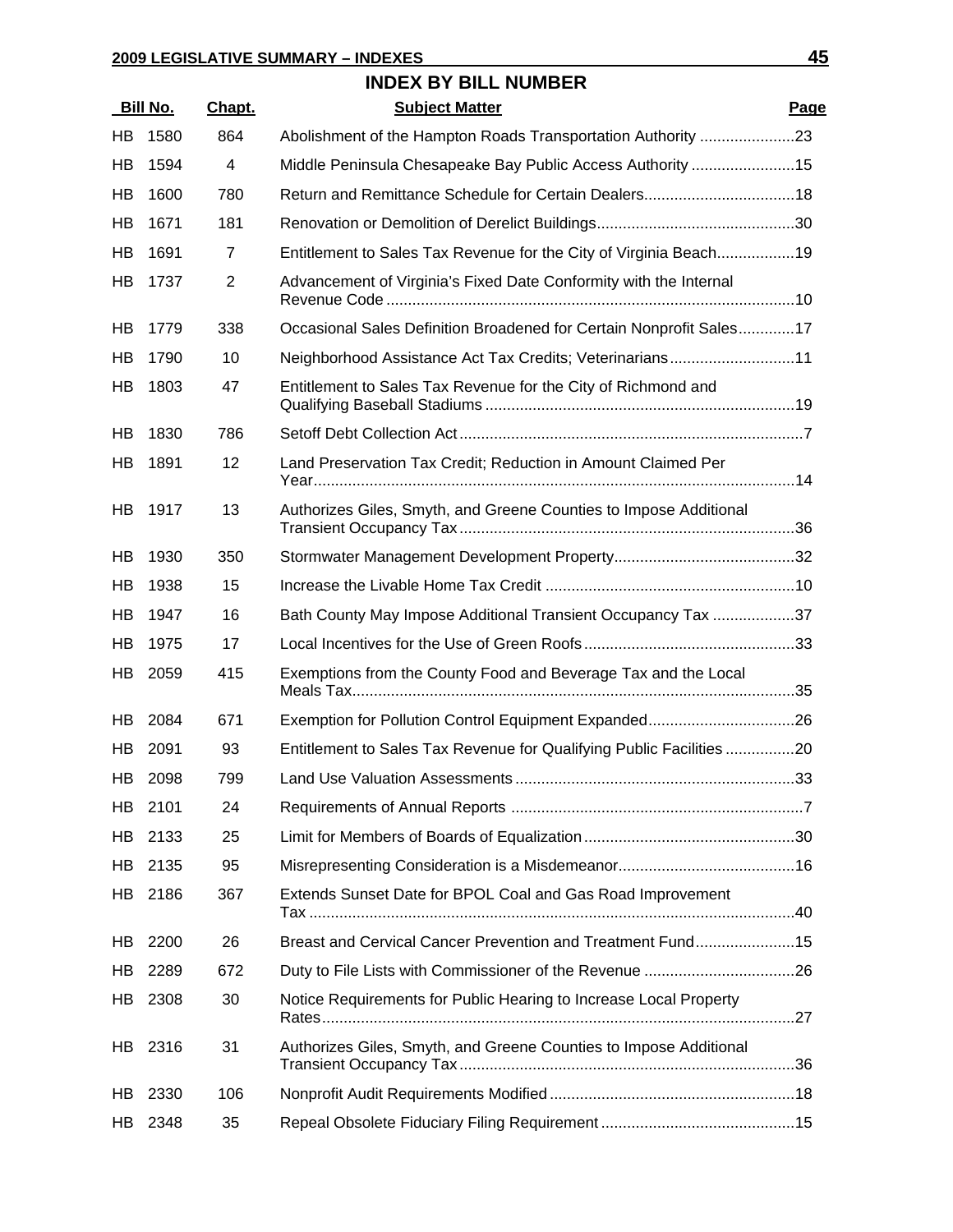## **INDEX BY BILL NUMBER Bill No. Chapt. Subject Matter Page** HB 2360 36 Exemption for the Fabrication of Foodstuffs ..................................................20 HB 2378 37 Minimum Tax on Non-corporate Telecommunications Companies and Electric Suppliers ....................................................................................15 HB 2437 34 Repeal of Obsolete Income Tax Credit Code Sections ...................................9 HB 2437 820 Apportionment for Manufacturers ..................................................................10 HB 2472 480 Daily Rental Property Tax a Separate Freestanding Tax .............................38 HB 2479 821 Commercial and Industrial Real Property; Tax Rate Reduction....................34 HB 2480 677 Commercial and Industrial Real Property; Use of Tax Revenues .................34 HB 2502 116 Additional Transient Occupancy Tax; Localities to Consult Local Lodging Properties.........................................................................................37 HB 2504 426 Captive Real Estate Investment Trusts ("REIT") ...........................................14 HB 2524 40 Separate Classification for Large Capacity Motor Vehicles............................27 HB 2545 41 Virginia Aquarium and Marine Science Center..............................................16 HB 2575 753 Major Business Facility Job Tax Credit..........................................................11 HB 2592 44 Separate Classification for Motor Vehicles Powered Solely by Electricity........................................................................................................27 HB 2607 680 Local Distributions from the Communications Sales and Use Tax.................21 HB 2651 682 Sale of Tax Delinquent Property....................................................................29 HJ 682 Study of Electric Consumption Tax................................................................42 SB 845 496 Increase the Livable Home Tax Credit ..........................................................10 SB 858 497 Authorizes Giles, Smyth, and Greene Counties to Impose Additional Transient Occupancy Tax..............................................................................36 SB 868 499 Entitlement to Sales Tax Revenue for Qualifying Public Facilities ................20 SB 891 683 Local Distributions from the Communications Sales and Use Tax................21 SB 896 501 Duty to File Lists with Commissioner of the Revenue ...................................25 SB 904 502 Neighborhood Assistance Act Tax Credits; Extend Sunset...........................12 SB 905 503 Power of Attorney; TAX to Provide Copies of Correspondence............................... SB 944 832 Exemption for the Fabrication of Foodstuffs ..................................................20 SB 944 832 Exemption for Data Centers...........................................................................21 SB 946 152 Minimum Tax on Non-corporate Telecommunications Companies and Electric Suppliers ....................................................................................15 SB 978 508 Qualifying Dispositions of Real Property .......................................................12 SB 985 3 Advancement of Virginia's Fixed Date Conformity with the Internal Revenue Code ...............................................................................................10 SB 986 510 Land Preservation Tax Credit; Reduction in Amount Claimed Per Year................................................................................................................14 SB 1003 511 Notice Requirements for Public Hearing to Increase Local Property Rates..............................................................................................................27 SB 1004 512 Architects Authorized to Certify Energy Efficiency of Buildings.....................28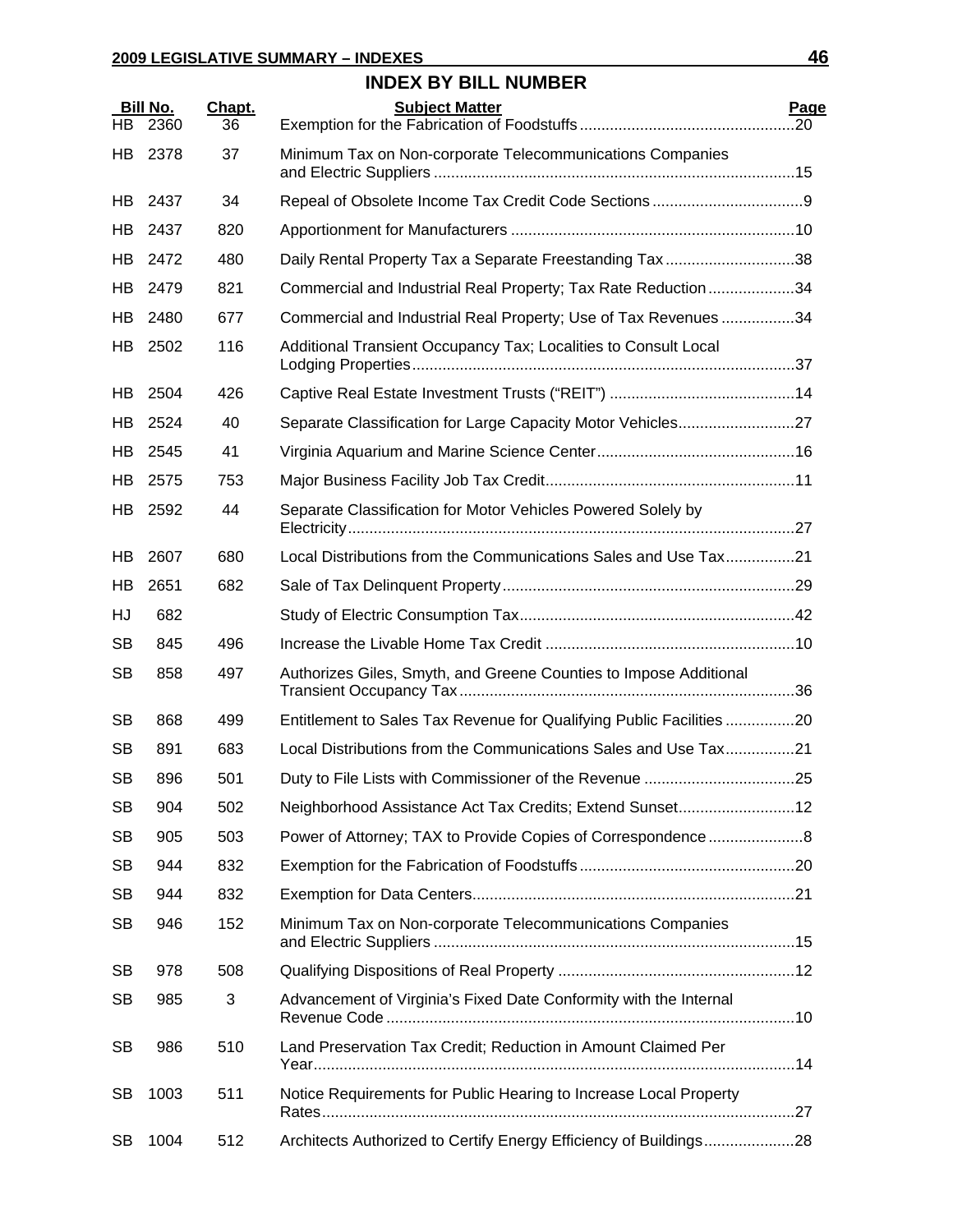|           | <b>INDEX BY BILL NUMBER</b> |               |                                                                                        |      |  |
|-----------|-----------------------------|---------------|----------------------------------------------------------------------------------------|------|--|
| SB.       | <b>Bill No.</b><br>1021     | Chapt.<br>835 | <b>Subject Matter</b><br>Entitlement to Sales Tax Revenue for the City of Richmond and | Page |  |
| <b>SB</b> | 1025                        | 513           | Authorizes Giles, Smyth, and Greene Counties to Impose Additional                      |      |  |
| <b>SB</b> | 1052                        | 264           | Special Assessment Rules for Certain Affordable Rental Housing29                       |      |  |
| <b>SB</b> | 1058                        | 604           |                                                                                        |      |  |
| <b>SB</b> | 1094                        | 551           |                                                                                        |      |  |
| <b>SB</b> | 1120                        | 611           |                                                                                        |      |  |
| <b>SB</b> | 1144                        | 521           | Breast and Cervical Cancer Prevention and Treatment Fund15                             |      |  |
| <b>SB</b> | 1147                        | 558           |                                                                                        |      |  |
| <b>SB</b> | 1157                        | 686           |                                                                                        |      |  |
| <b>SB</b> | 1176                        | 524           | Additional Transient Occupancy Tax; Localities to Consult Local                        |      |  |
| SB        | 1222                        | 526           |                                                                                        |      |  |
| <b>SB</b> | 1292                        | 571           |                                                                                        |      |  |
| <b>SB</b> | 1309                        | 574           |                                                                                        |      |  |
| <b>SB</b> | 1315                        | 528           | Separate Classification for Precision Investment Castings 35                           |      |  |
| <b>SB</b> | 1325                        | 850           |                                                                                        |      |  |
| <b>SB</b> | 1356                        | 529           |                                                                                        |      |  |
| <b>SB</b> | 1357                        | 730           | Clean Fuel Vehicle and Advanced Biofuels Job Creation Tax Credit13                     |      |  |
| <b>SB</b> | 1388                        | 850           | Qualified equity and subordinated debt investments tax credit;                         |      |  |
| <b>SB</b> | 1419                        | 692           | Daily Rental Property Tax a Separate Freestanding Tax 38                               |      |  |
| <b>SB</b> | 1421                        | 531           |                                                                                        |      |  |
| <b>SB</b> | 1507                        | 770           |                                                                                        |      |  |
| <b>SB</b> | 1532                        | 532           | Imposition of the Motor Vehicle Fuel Sales Tax on Distributors23                       |      |  |
|           |                             |               |                                                                                        |      |  |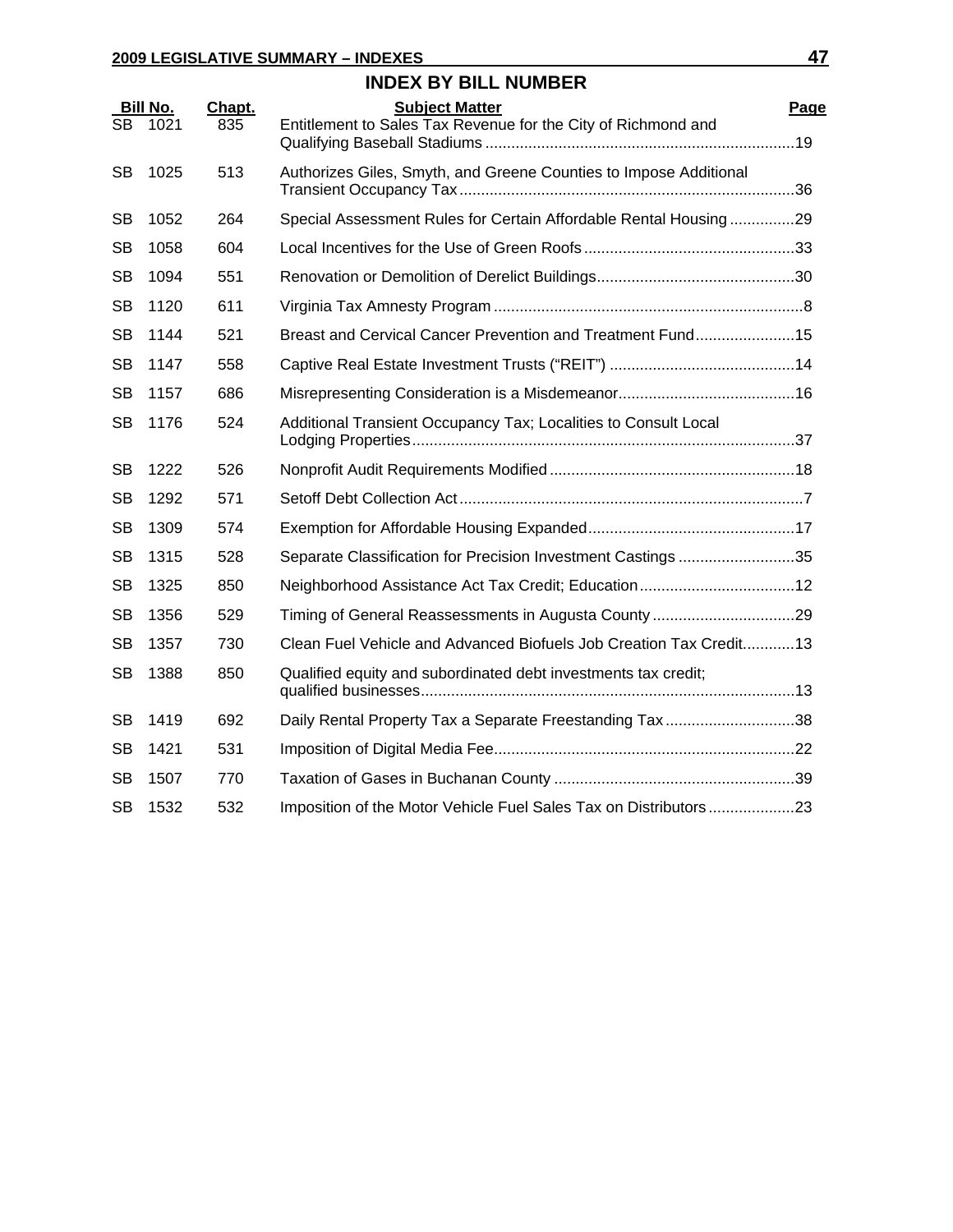## **2009 LEGISLATIVE SUMMARY – INDEXES 48 INDEX BY CHAPTER NUMBER Bill No. Chapt. Subject Matter Page** HB 1737 2 Advancement of Virginia's Fixed Date Conformity with the Internal Revenue Code ...............................................................................................10 SB 985 3 Advancement of Virginia's Fixed Date Conformity with the Internal Revenue Code ...............................................................................................10 HB 1594 4 Middle Peninsula Chesapeake Bay Public Access Authority ........................15 HB 1691 7 Entitlement to Sales Tax Revenue for the City of Virginia Beach..................19 HB 1790 10 Neighborhood Assistance Act Tax Credits; Veterinarians..........................11 HB 1891 12 Land Preservation Tax Credit; Reduction in Amount Claimed Per Year.......14 HB 1917 13 Authorizes Giles, Smyth, and Greene Counties to Impose Additional Transient Occupancy Tax..............................................................................36 HB 1938 15 Increase the Livable Home Tax Credit ..........................................................10 HB 1947 16 Bath County May Impose Additional Transient Occupancy Tax ..................37 HB 1975 17 Local Incentives for the Use of Green Roofs.................................................33 HB 2101 24 Requirements of Annual Reports ....................................................................7 HB 2133 25 Limit for Members of Boards of Equalization.................................................30 HB 2200 26 Breast and Cervical Cancer Prevention and Treatment Fund.......................15 HB 2308 30 Notice Requirements for Public Hearing to Increase Local Property Rates..............................................................................................................27 HB 2316 31 Authorizes Giles, Smyth, and Greene Counties to Impose Additional Transient Occupancy Tax..............................................................................36 HB 2437 34 Repeal of Obsolete Income Tax Credit Code Sections ...................................9 HB 2348 35 Repeal Obsolete Fiduciary Filing Requirement ...............................................9 HB 2360 36 Exemption for the Fabrication of Foodstuffs ..................................................20 HB 2378 37 Minimum Tax on Non-corporate Telecommunications Companies and Electric Suppliers ...........................................................................................15 HB 2524 40 Separate Classification for Large Capacity Motor Vehicles...........................27 HB 2545 41 Virginia Aquarium and Marine Science Center..............................................16 HB 2592 44 Separate Classification for Motor Vehicles Powered Solely by Electricity........................................................................................................27 HB 1803 47 Entitlement to Sales Tax Revenue for the City of Richmond and

|     | HB 2592 | 44  | Separate Classification for Motor Vehicles Powered Solely by        |  |
|-----|---------|-----|---------------------------------------------------------------------|--|
| HB. | 1803    | 47  | Entitlement to Sales Tax Revenue for the City of Richmond and       |  |
|     | HB 2091 | 93  | Entitlement to Sales Tax Revenue for Qualifying Public Facilities20 |  |
|     | HB 2135 | 95  |                                                                     |  |
|     | HB 2330 | 106 |                                                                     |  |
|     | HB 2502 | 116 | Additional Transient Occupancy Tax; Localities to Consult Local     |  |
| SВ  | 946     | 152 | Minimum Tax on Non-corporate Telecommunications Companies and       |  |
| HB. | 1671    | 181 |                                                                     |  |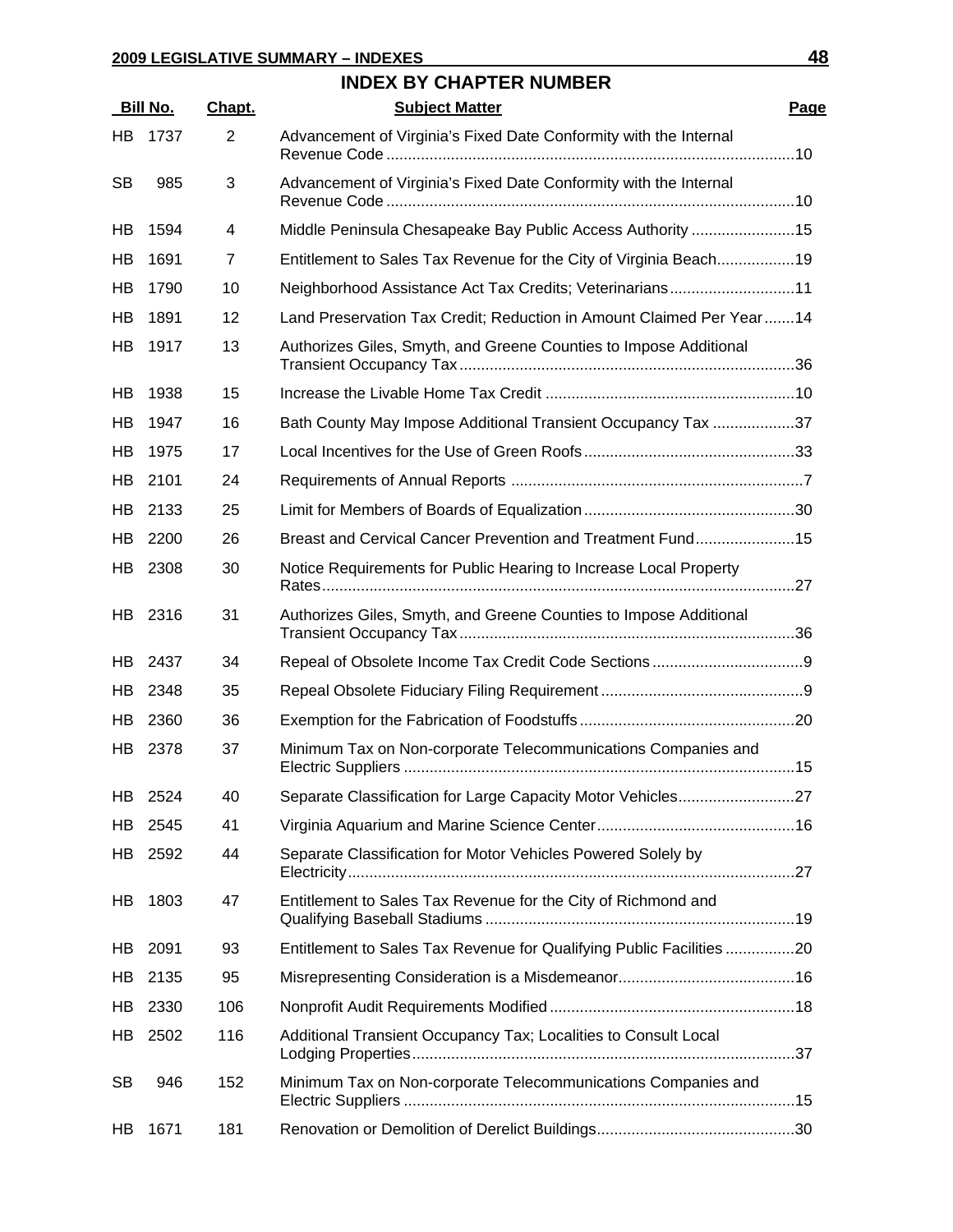#### **INDEX BY CHAPTER NUMBER**

| <b>SB</b> | <b>Bill No.</b><br>1052 | Chapt.<br>264 | <b>Subject Matter</b><br>Special Assessment Rules for Certain Affordable Rental Housing29 | Page |
|-----------|-------------------------|---------------|-------------------------------------------------------------------------------------------|------|
| HВ        | 1779                    | 338           | Occasional Sales Definition Broadened for Certain Nonprofit Sales17                       |      |
| HB        | 1930                    | 350           |                                                                                           |      |
| HB        | 2186                    | 367           | Extends Sunset Date for BPOL Coal and Gas Road Improvement Tax 40                         |      |
| HB        | 2059                    | 415           | Exemptions from the County Food and Beverage Tax and the Local                            |      |
| HB        | 2504                    | 426           |                                                                                           |      |
| HB        | 2472                    | 480           | Daily Rental Property Tax a Separate Freestanding Tax 38                                  |      |
| <b>SB</b> | 845                     | 496           |                                                                                           |      |
| <b>SB</b> | 858                     | 497           | Authorizes Giles, Smyth, and Greene Counties to Impose Additional                         |      |
| <b>SB</b> | 868                     | 499           | Entitlement to Sales Tax Revenue for Qualifying Public Facilities 20                      |      |
| <b>SB</b> | 896                     | 501           |                                                                                           |      |
| <b>SB</b> | 904                     | 502           | Neighborhood Assistance Act Tax Credits; Extend Sunset12                                  |      |
| <b>SB</b> | 905                     | 503           |                                                                                           |      |
| <b>SB</b> | 978                     | 508           |                                                                                           |      |
| <b>SB</b> | 986                     | 510           | Land Preservation Tax Credit; Reduction in Amount Claimed Per Year14                      |      |
| <b>SB</b> | 1003                    | 511           | Notice Requirements for Public Hearing to Increase Local Property                         |      |
| <b>SB</b> | 1004                    | 512           | Architects Authorized to Certify Energy Efficiency of Buildings28                         |      |
| <b>SB</b> | 1025                    | 513           | Authorizes Giles, Smyth, and Greene Counties to Impose Additional                         |      |
| <b>SB</b> | 1144                    | 521           | Breast and Cervical Cancer Prevention and Treatment Fund15                                |      |
| <b>SB</b> | 1176                    | 524           | Additional Transient Occupancy Tax; Localities to Consult Local                           |      |
| <b>SB</b> | 1222                    | 526           |                                                                                           |      |
| <b>SB</b> | 1315                    | 528           | Separate Classification for Precision Investment Castings35                               |      |
| <b>SB</b> | 1356                    | 529           |                                                                                           |      |
| SB        | 1421                    | 531           |                                                                                           |      |
| <b>SB</b> | 1532                    | 532           | Imposition of the Motor Vehicle Fuel Sales Tax on Distributors23                          |      |
| <b>SB</b> | 1094                    | 551           |                                                                                           |      |
| <b>SB</b> | 1147                    | 558           |                                                                                           |      |
| <b>SB</b> | 1292                    | 571           |                                                                                           |      |
| <b>SB</b> | 1309                    | 574           |                                                                                           |      |
| <b>SB</b> | 1058                    | 604           |                                                                                           |      |
| <b>SB</b> | 1120                    | 611           |                                                                                           |      |
| HB        | 2084                    | 671           |                                                                                           |      |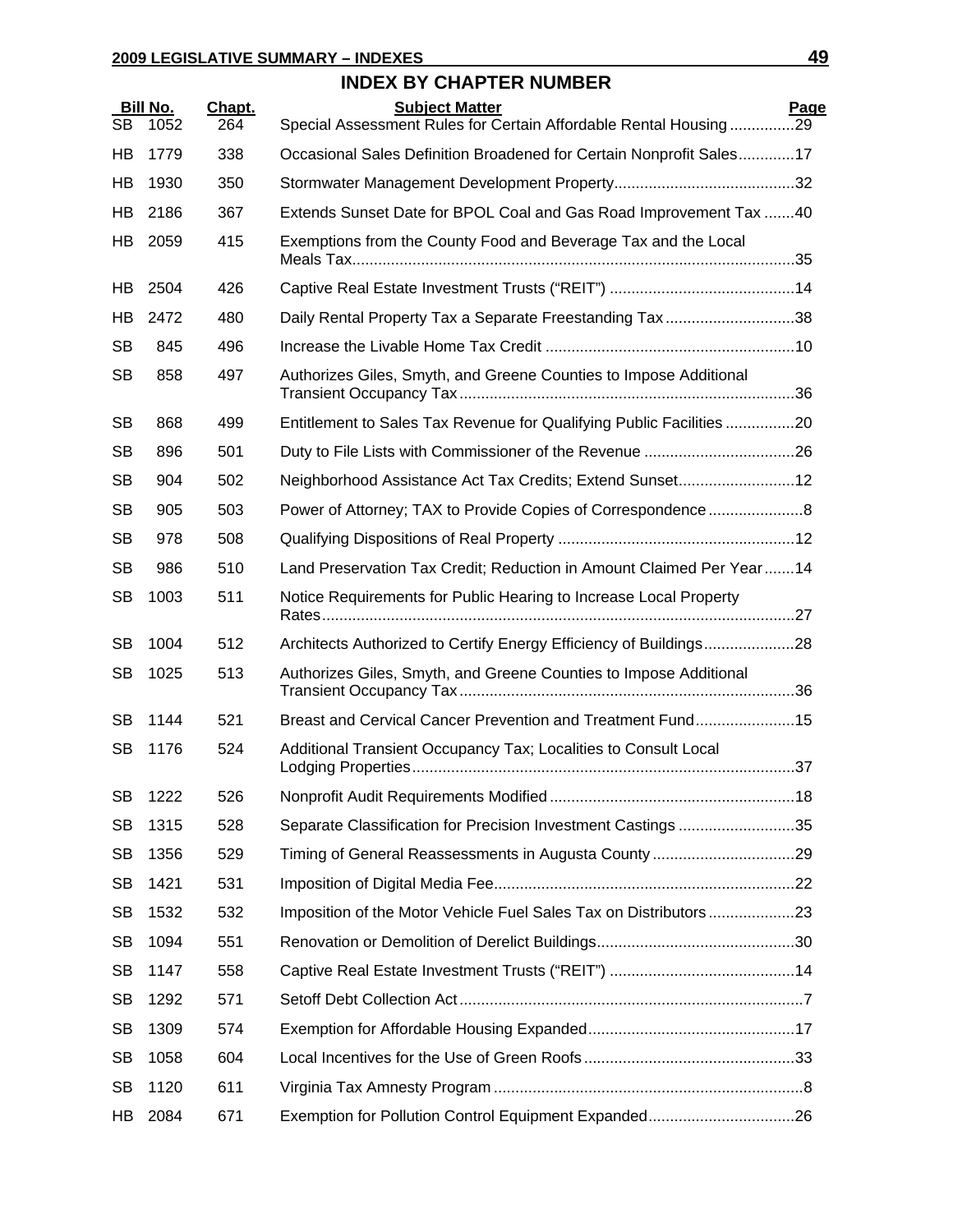## **INDEX BY CHAPTER NUMBER**

|           | <b>Bill No.</b> | Chapt. | <b>Subject Matter</b>                                                    | Page |
|-----------|-----------------|--------|--------------------------------------------------------------------------|------|
| HB.       | 2289            | 672    |                                                                          |      |
| HB.       | 2480            | 677    | Commercial and Industrial Real Property; Use of Tax Revenues34           |      |
| HB        | 2607            | 680    | Local Distributions from the Communications Sales and Use Tax21          |      |
| HB        | 2651            | 682    |                                                                          |      |
| <b>SB</b> | 891             | 683    | Local Distributions from the Communications Sales and Use Tax21          |      |
| <b>SB</b> | 1157            | 686    |                                                                          |      |
| <b>SB</b> | 1419            | 692    | Daily Rental Property Tax a Separate Freestanding Tax 38                 |      |
| <b>SB</b> | 1357            | 730    | Clean Fuel Vehicle and Advanced Biofuels Job Creation Tax Credit13       |      |
| <b>HB</b> | 2575            | 753    |                                                                          |      |
| <b>SB</b> | 1507            | 770    |                                                                          |      |
| <b>HB</b> | 1600            | 780    | Return and Remittance Schedule for Certain Dealers18                     |      |
| HB        | 1830            | 786    |                                                                          |      |
| HB        | 2098            | 799    |                                                                          |      |
| <b>HB</b> | 2437            | 820    |                                                                          |      |
| HB.       | 2479            | 821    | Commercial and Industrial Real Property; Tax Rate Reduction34            |      |
| <b>SB</b> | 944             | 832    |                                                                          |      |
| <b>SB</b> | 944             | 832    |                                                                          |      |
| SB        | 1021            | 835    | Entitlement to Sales Tax Revenue for the City of Richmond and            |      |
| SB        | 1325            | 850    |                                                                          |      |
| <b>SB</b> | 1388            | 850    | Qualified equity and subordinated debt investments tax credit; qualified |      |
| <b>HB</b> | 1580            | 864    |                                                                          |      |
| HJ        | 682             |        |                                                                          |      |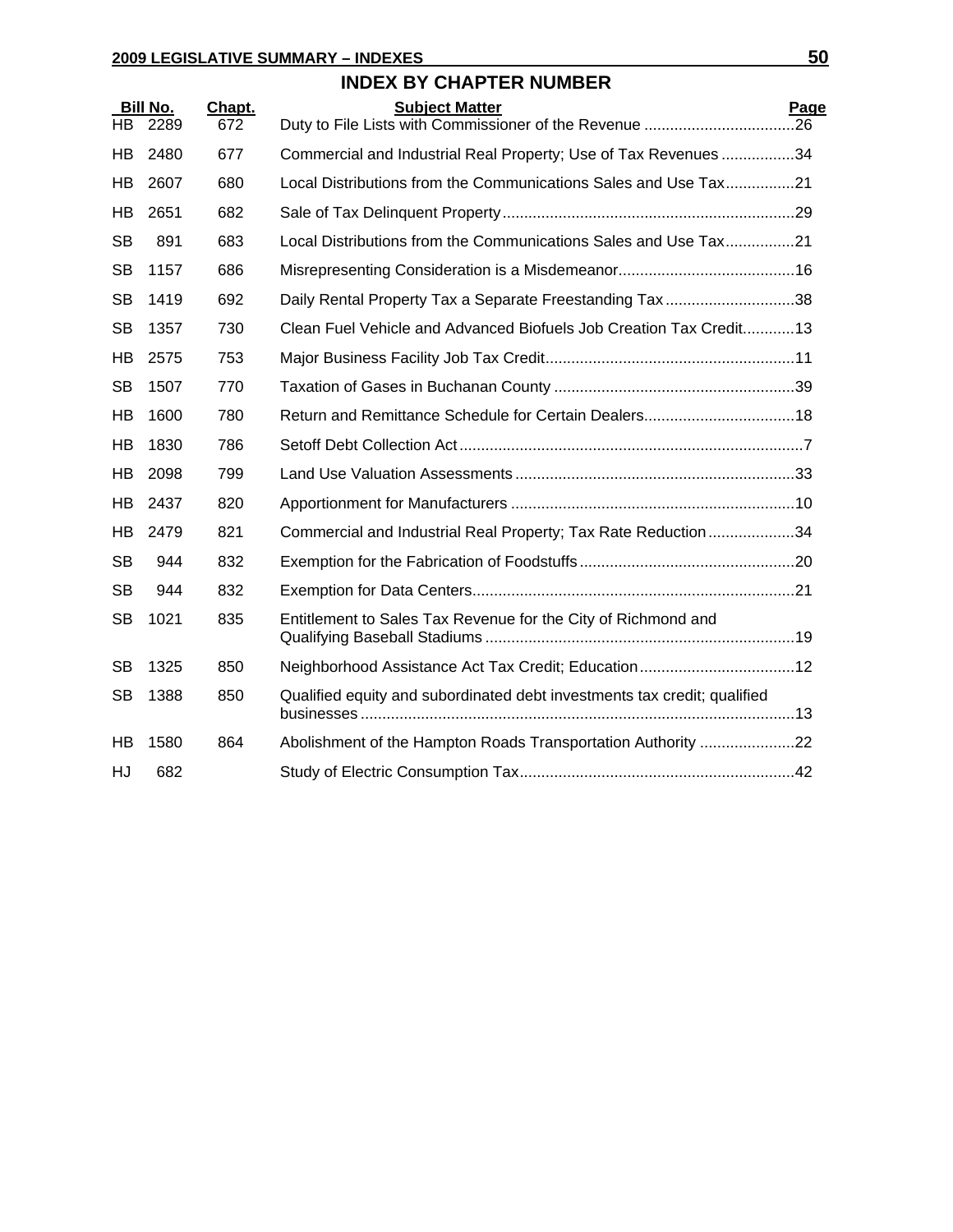## **INDEX BY TITLE 58.1 CODE SECTION NUMBER**

| <b>Code Section.</b> | <b>Subject Matter</b>                                                     | Page |
|----------------------|---------------------------------------------------------------------------|------|
| 58.1-20              |                                                                           |      |
| 58.1-202             |                                                                           |      |
| 58.1-301             | Advancement of Virginia's Fixed Date Conformity with the Internal Revenue |      |
| 58.1-322             |                                                                           |      |
| 58.1-331             |                                                                           |      |
| 58.1-331             |                                                                           |      |
| 58.1-339.1           | Qualified equity and subordinated debt investments tax credit; qualified  |      |
| 58.1-339.7           |                                                                           |      |
| 58.1-344.3           | Middle Peninsula Chesapeake Bay Public Access Authority15                 |      |
| 58.1-344.3           | Breast and Cervical Cancer Prevention and Treatment Fund 15               |      |
| 58.1-344.3           |                                                                           |      |
| 58.1-390.2           | Minimum Tax on Non-corporate Telecommunications Companies and Electric 15 |      |
| 58.1-400.1           | Minimum Tax on Non-corporate Telecommunications Companies and Electric 15 |      |
| 58.1-400.3           | Minimum Tax on Non-corporate Telecommunications Companies and Electric 15 |      |
| 58.1-402             |                                                                           |      |
| 58.1-402             |                                                                           |      |
| 58.1-431             |                                                                           |      |
| 58.1-431             |                                                                           |      |
| 58.1-439             |                                                                           |      |
| 58.1-439.1           | Clean Fuel Vehicle and Advanced Biofuels Job Creation Tax Credit 13       |      |
| 58.1-439.18          |                                                                           |      |
| 58.1-439.18          |                                                                           |      |
| 58.1-439.2           |                                                                           |      |
| 58.1-439.2           |                                                                           |      |
| 58.1-439.21          |                                                                           |      |
| 58.1-439.22          |                                                                           |      |
| 58.1-439.24          |                                                                           |      |
| 58.1-439.3           |                                                                           |      |
| 58.1-439.3           |                                                                           |      |
| 58.1-439.7           |                                                                           |      |
| 58.1-439.7           |                                                                           |      |
| 58.1-439.8           |                                                                           |      |
| 58.1-439.8           |                                                                           |      |
| 58.1-490             |                                                                           |      |
| 58.1-490             |                                                                           |      |
| 58.1-512             | Land Preservation Tax Credit; Reduction in Amount Claimed Per Year14      |      |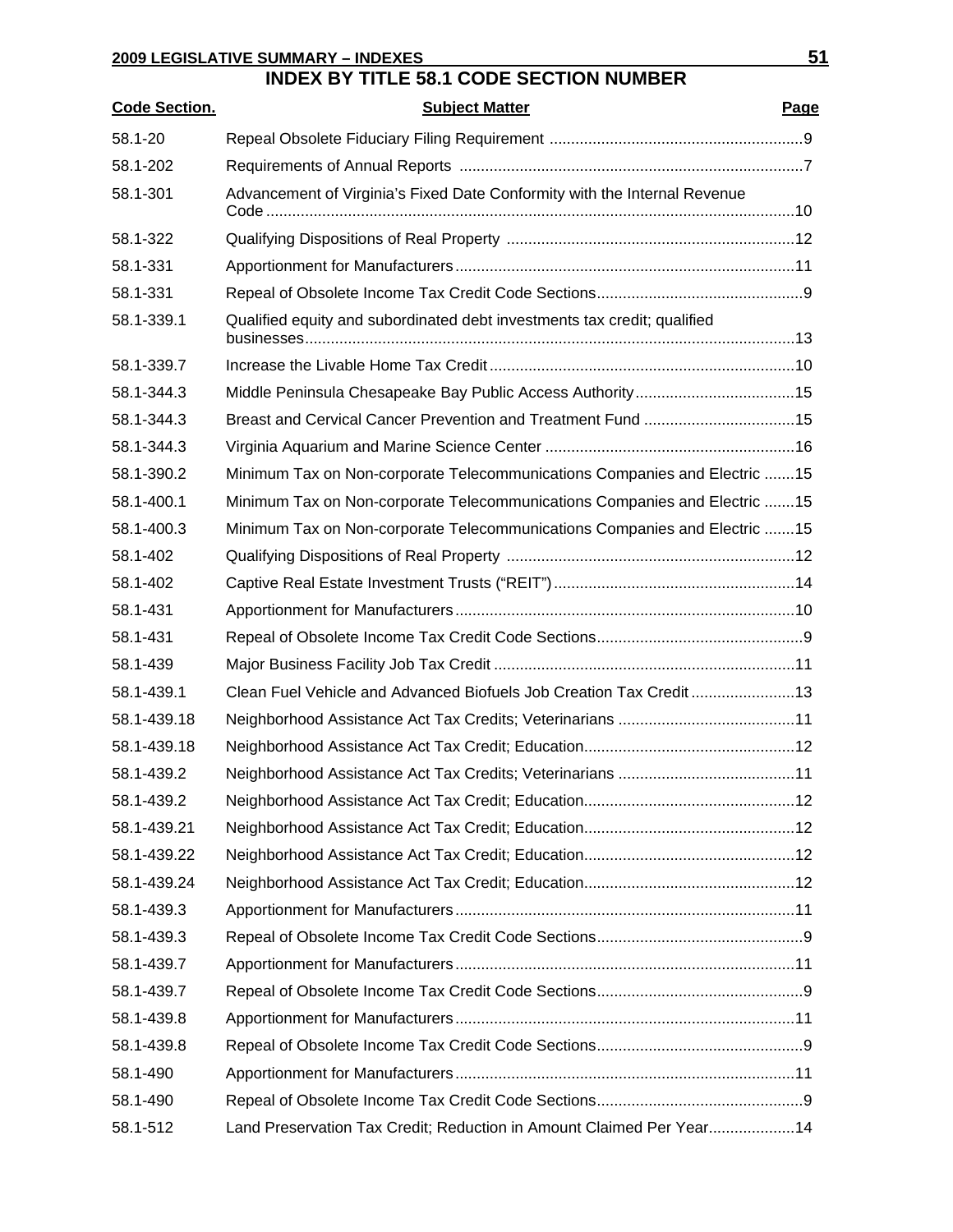## **INDEX BY TITLE 58.1 CODE SECTION NUMBER**

| <b>Code Section.</b> | <b>Subject Matter</b>                                                      | Page |
|----------------------|----------------------------------------------------------------------------|------|
| 58.1-520             |                                                                            |      |
| 58.1-530             |                                                                            |      |
| 58.1-608.3           | Entitlement to Sales Tax Revenue for the City of Virginia Beach 19         |      |
| 58.1-608.3           | Entitlement to Sales Tax Revenue for the City of Richmond and Qualifying   |      |
| 58.1-608.3           | Entitlement to Sales Tax Revenue for Qualifying Public Facilities 20       |      |
| 58.1-609.1           | Occasional Sales Definition Broadened for Certain Nonprofit Sales 17       |      |
| 58.1-609.1           |                                                                            |      |
| 58.1-609.1           |                                                                            |      |
| 58.1-609.11          |                                                                            |      |
| 58.1-609.11          |                                                                            |      |
| 58.1-609.12          |                                                                            |      |
| 58.1-615.1           |                                                                            |      |
| 58.1-662             | Local Distributions from the Communications Sales and Use Tax 21           |      |
| 58.1-811             |                                                                            |      |
| 58.1-811             |                                                                            |      |
| 58.1-812             |                                                                            |      |
| 58.1-1534            |                                                                            |      |
| 58.1-1718.1          |                                                                            |      |
| 58.1-1719            |                                                                            |      |
| 58.1-1720            |                                                                            |      |
| 58.1-1722            |                                                                            |      |
| 58.1-1731            |                                                                            |      |
| 58.1-1732            |                                                                            |      |
| 58.1-1733            |                                                                            |      |
| 58.1-1840.1          |                                                                            |      |
| 58.1-2403            | Abolishment of the Hampton Roads Transportation Authority22                |      |
| 58.1-2425            |                                                                            |      |
| 58.1-3221.2          | Architects Authorized to Certify Energy Efficiency of Buildings 28         |      |
| 58.1-3221.3          | Abolishment of the Hampton Roads Transportation Authority22                |      |
| 58.1-3221.3          | Commercial and Industrial Real Property; Tax Rate Reduction34              |      |
| 58.1-3221.3          | Commercial and Industrial Real Property; Use of Tax Revenues34             |      |
| 58.1-3230            |                                                                            |      |
| 58.1-3252            |                                                                            |      |
| 58.1-3286            |                                                                            |      |
| 58.1-3295            | Special Assessment Rules for Certain Affordable Rental Housing29           |      |
| 58.1-3321            | Notice Requirements for Public Hearing to Increase Local Property Rates 27 |      |
| 58.1-3506            |                                                                            |      |